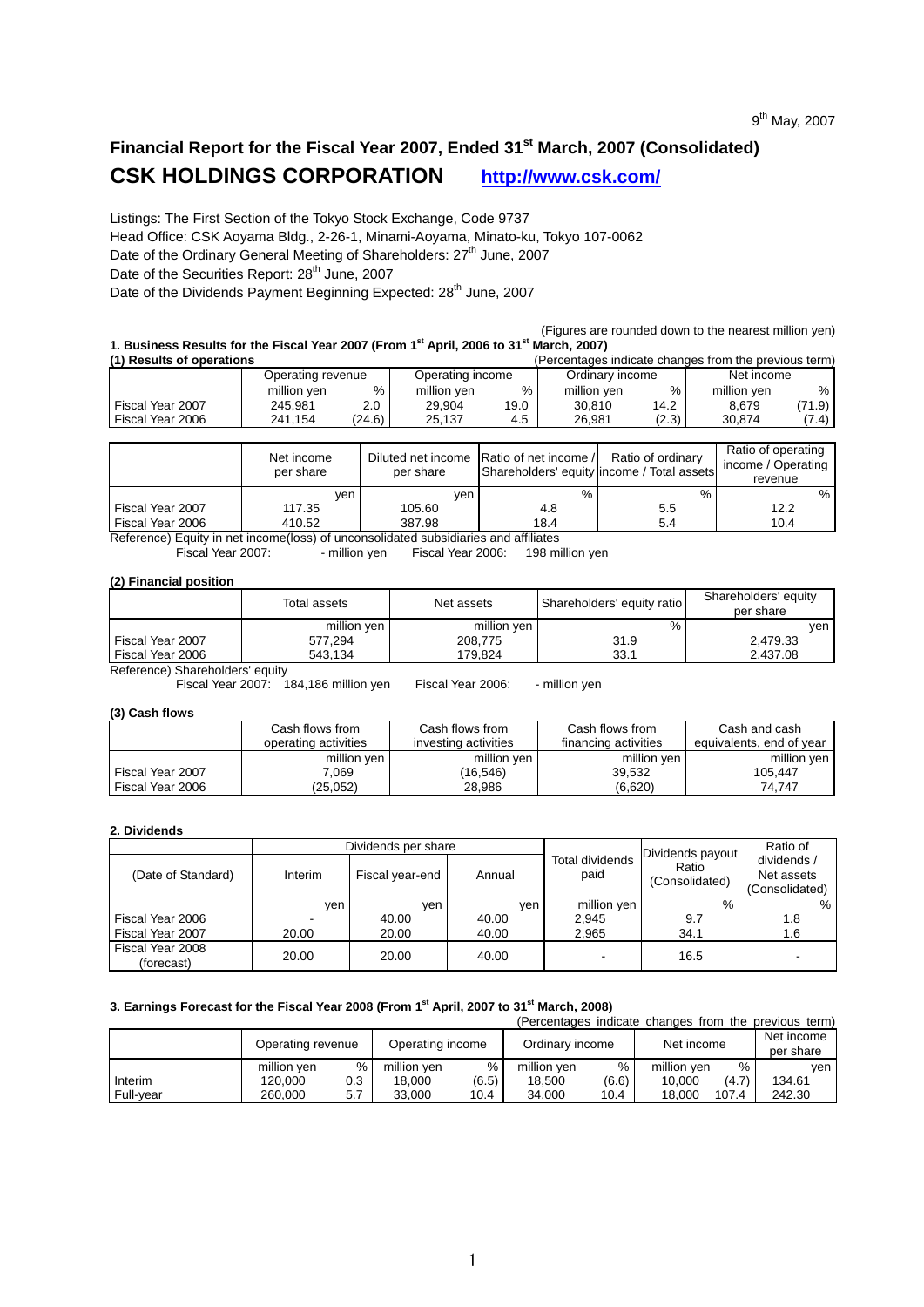#### **4. Others**

**(1) Changes in the state of material subsidiaries during the period (Changes regarding specific companies accompanying changes in the scope of consolidation) : None** 

#### **(2) Changes on the basis of consolidated financial statements preparation**

- ① Related to accounting standard revisions etc. : Yes
- ② Other changes : None
- Note: For further details, refer to "Significant Accounting Policies of Consolidated Financial Statements" on page 21 and "Change in accounting policies" on page 24.

#### **(3) Outstanding shares (Common shares)**

- ① Number of shares outstanding at the end of fiscal year (Including treasury stock)
- Fiscal Year 2007 : 78,437,124 shares Fiscal Year 2006 : 77,791,992 shares
- ② Number of treasury stock
	- Fiscal Year 2007 : 4,148,356 shares Fiscal Year 2006 : 4,143,833 shares
- Note: For an explanation of the number of shares used for computing net income per share (Consolidated), please refer to "Per Share Information" on page 32.

(Reference) Non-consolidated results

**1. Non-consolidated results for the Fiscal Year 2007 (From 1<sup>st</sup> April, 2006 to 31<sup>st</sup> March, 2007)<br>(1) Non-consolidated results of operations (Percentages indicate** (Percentages indicate changes from the previous term)

|                  | Operating revenue |        | Operating income |        | Ordinarv income |        | Net income  |        |
|------------------|-------------------|--------|------------------|--------|-----------------|--------|-------------|--------|
|                  | million ven       | %      | million yen      | $\%$   | million ven     | %      | million yen | %      |
| Fiscal Year 2007 | 15.583            | 73.9)  | 8.367            | 230.9  | 10.785          | 73.8   | 7.625       | (66.2) |
| Fiscal Year 2006 | 59.807            | (56.8) | 2,529            | (65.8) | 6.206           | (46.2) | 22.563      | (32.6) |

|                  | Net income<br>per share | Diluted net income<br>per share |
|------------------|-------------------------|---------------------------------|
|                  | ven                     | ven                             |
| Fiscal Year 2007 | 103.10                  | 93.28                           |
| Fiscal Year 2006 | 302.75                  | 286.51                          |

#### **(2) Non-consolidated financial position**

|                    | Total assets | Net assets  | Shareholders' equity ratio | Shareholders' equity<br>per share |
|--------------------|--------------|-------------|----------------------------|-----------------------------------|
|                    | million yen  | million yen | %                          | ven                               |
| l Fiscal Year 2007 | 331,321      | 170,018     | 51.3                       | 2,288.61                          |
| Fiscal Year 2006   | 288.996      | 163.862     | 56.7                       | 2.224.36                          |

Reference) Shareholders' equity

Fiscal Year 2007: 170,018 million yen Fiscal Year 2006: - million yen

※ Explanation of the appropriate use of performance forecasts and other related items

Since descriptions about future events, for instance, earnings forecast for March, 2008 are estimation, results may differ from

this estimation due to changes of several economic conditions. For further details, refer to "Consolidated forecasts for the fiscal

year ending 31<sup>st</sup> March, 2008" on page 6.

**\* This financial report has been translated from the Japanese "Kessan Tanshin (including attachments)", which has been prepared in accordance with accounting principles generally accepted in Japan, for reference purposes only.**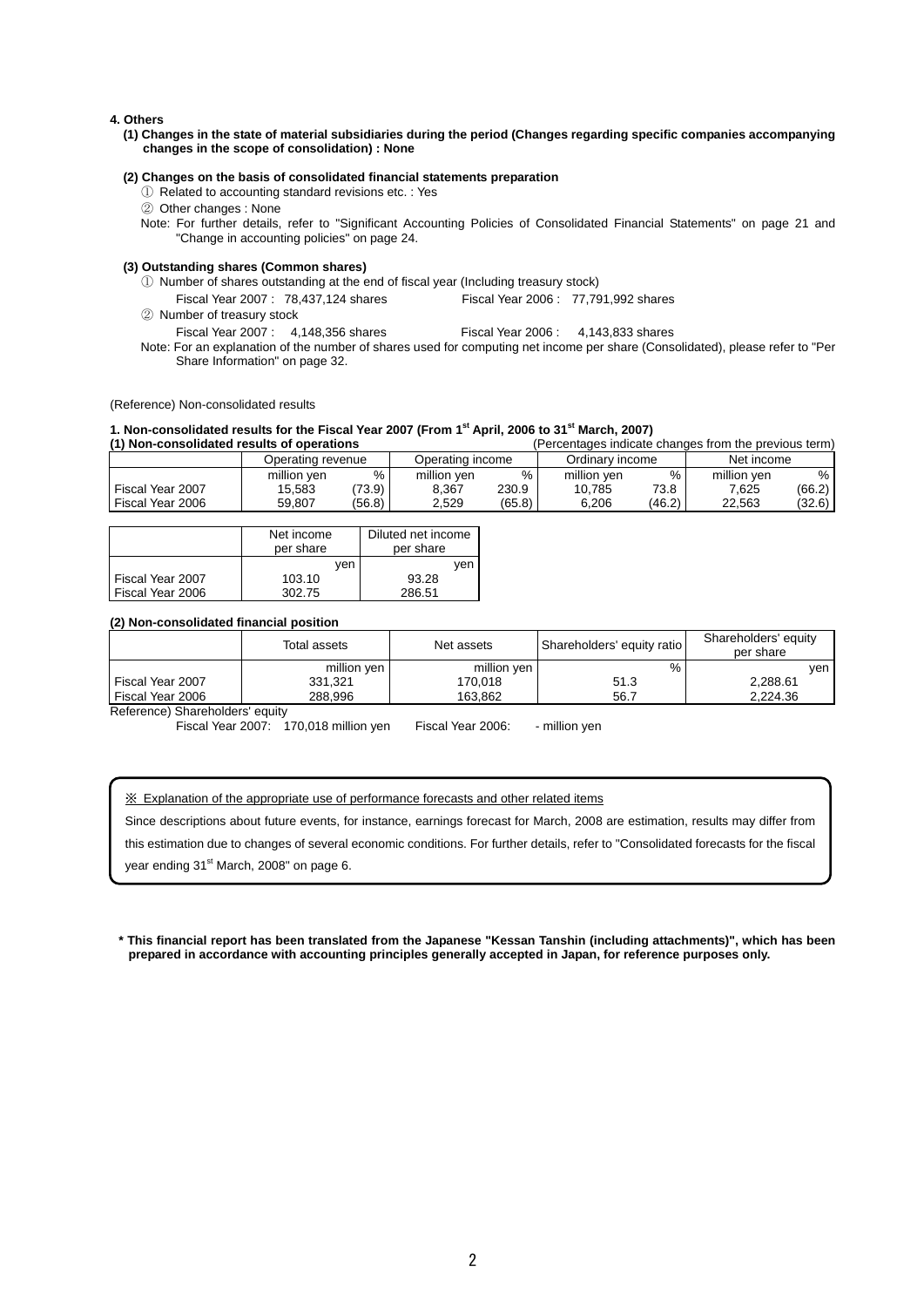## **1. Operating Results**

## **(1) Analysis of Operating Results**

#### ① **Overview of operations**

During the year under review, the Japanese economy continued on a moderate recovery pathway. Underpinned by higher corporate profits, a firming trend in capital expenditure, and improved profitability in the export sector due to the weakening yen, the business environment and outlook for many industries brightened considerably. At the same time, consumer spending showed some signs of weakness, and with concerns about a slowdown in the U.S. economy the current recovery is not viewed as reflecting broad economic strength.

In computer services, IT-related capital spending increased steadily as corporate earnings grew, although clients are making stronger demands with regard to delivery, quality and price, in pursuit of the highest possibly productivity. Meanwhile, the maturation of the industry itself and the shift to a new generation of IT engineers are becoming acknowledged as important management issues.

In financial services, the investment environment has been favorable, due to the improved economic environment and higher corporate profits. In the securities business related field, the equity markets were at low levels from the end of May through to the end of August. Average share prices trended upwards from October, but after the end of February eased back in the approach to end of the financial year. In prepaid cards, demand grew from corporations making increased use of prepaid cards as sales promotion tools, hospitality programs for stockholders and so forth as the membership network expanded, and there was also growth in the use of such cards as gifts.

 In the context of this business environment, we have been implementing measures relating to two management policies: "Ι Transforming into being a service provider group" and "Ⅱ Ensuring management transparency and shareholder returns" during the present consolidated business year. Details of our activities can be found after page 5.

Operating revenue for the year ended 31<sup>st</sup> March, 2007 increased 2.0% to ¥245.98 billion. Operating income increased 19.0% to ¥29.90 billion, ordinary income increased 14.2% to ¥30.81 billion, and net income decreased 71.9% to ¥8.67 billion. These results represent record levels of operating income and ordinary income.



(Unit: billions of yen)

Operating revenue increased 2.0% to ¥245.98 billion due to sound performance in ASP\* services, contact center-related BPO\* services, systems testing and other verification services, and systems integration and other services for the finance, insurance, distribution equipment, machinery, distribution and travel industries in computer services, along with expansion of the financial services business, and growth in the prepaid card business.

Operating income increased 19.0% to ¥29.90 billion, supported by the factors noted above, along with greatly improved profitability in the computer services business arising from focusing on securing higher margin orders in systems integrations, along with higher efficiency and lower R&D costs as products reached commercialization. The financial services business also performed well.

\*ASP (Application Service Provider) = Company or service that provides IT system services on a pay-as-you-go basis \*BPO (Business Process Outsourcing) = Consigning operations to an outside company for efficiency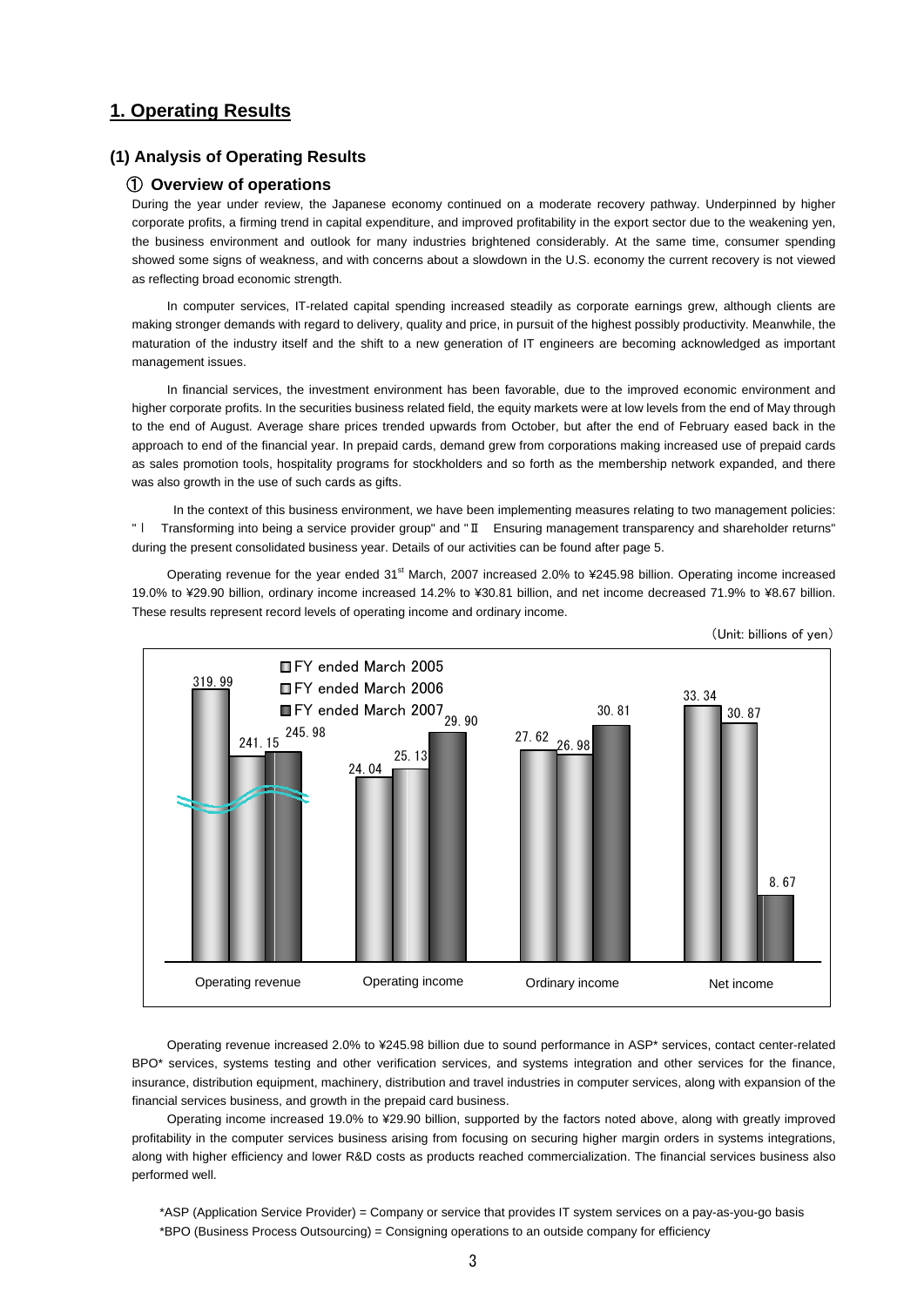Ordinary income increased 14.2% to ¥30.81 billion due to higher operating income along with changes to non-operating income and expenses.

Net income decreased 71.9% to ¥8.67 billion due to the absence of a gain on sales of investments in securities that had boosted extraordinary gains in the previous year, along with the recording of a tax revision of ¥6.21 billion (for details please see page 26, Notes to Consolidated statements of income).

#### <**Results by segment**>

An outline of services provided by each business segment is shown below, followed by results for each segment.



#### 〔**Computer services**〕

There was positive demand for ASP services for the securities industry, and for contact center-related BPO services to the manufacturing, mail order and services industries. Demand was also positive for verification services to the mobile phone, communications and digital appliance industries and systems integration for the finance, insurance, distribution equipment, machinery, distribution and travel industries. However, demand for replacement equipment declined, and overall Operating revenue of ¥194.28 billion was recorded, a decrease of 1.9% compared to the previous year.

Operating income of ¥14.77 billion was recorded, an increased 52.7% compared to the previous year. In addition to strong performance in all areas other than equipment sales, other factors included higher profitability in systems integration services, higher productivity in systems development, a reduction in R&D costs as new products for the securities industry reached commercialization (outlined in later section of this report), and the absence of holding company expenses that impacted the previous year.

#### 〔**Financial services**〕

Performance in the financial services sector benefited from further favorable returns from the previous fiscal year from investments in real estate and equities via anonymous associations. Along with computer services, this segment is making a stable contribution as a stable and efficient source of Group revenues. Operating revenue of ¥25.08 billion was recorded, an increased 65.1% compared to the previous year, and Operating income of ¥15.84 billion was recorded, an increased 48.1% compared to the previous year.

#### 〔**Securities services**〕

Operating revenue of ¥24.70 billion in this segment was recorded, a decreased 7.3% compared to the previous year, due to lower fees received for securities intermediary services during the period along with lower trading revenues, despite a favorable trend in handling fees for share offerings and sales.

Operating income of ¥1.75 billion was recorded, a decreased 69.3% compared to the previous year, due to the decline in operating income along with higher selling, general and administrative expenses for items such as advertising and systems integration.

#### 〔**Prepaid card sales**〕

Operating revenue in this segment was recorded ¥3.76 billion, an increased 32.3% compared to the previous year, due to an increase of sales of terminals for prepaid cards in addition to new sales channels and an increase in the number of customers. Supporting this revenue growth were active measures to develop sales and pursue long-term growth. An operating loss of ¥0.25 billion was recorded for the year, compared to an operating loss of ¥0.21 billion in the previous year. Ordinary income of ¥0.99 billion was recorded in this segment, 5.5% higher than in the previous year.

The afore-mentioned segment based sales also include inter-segment sales. For details please see page 28, Segmentt Information.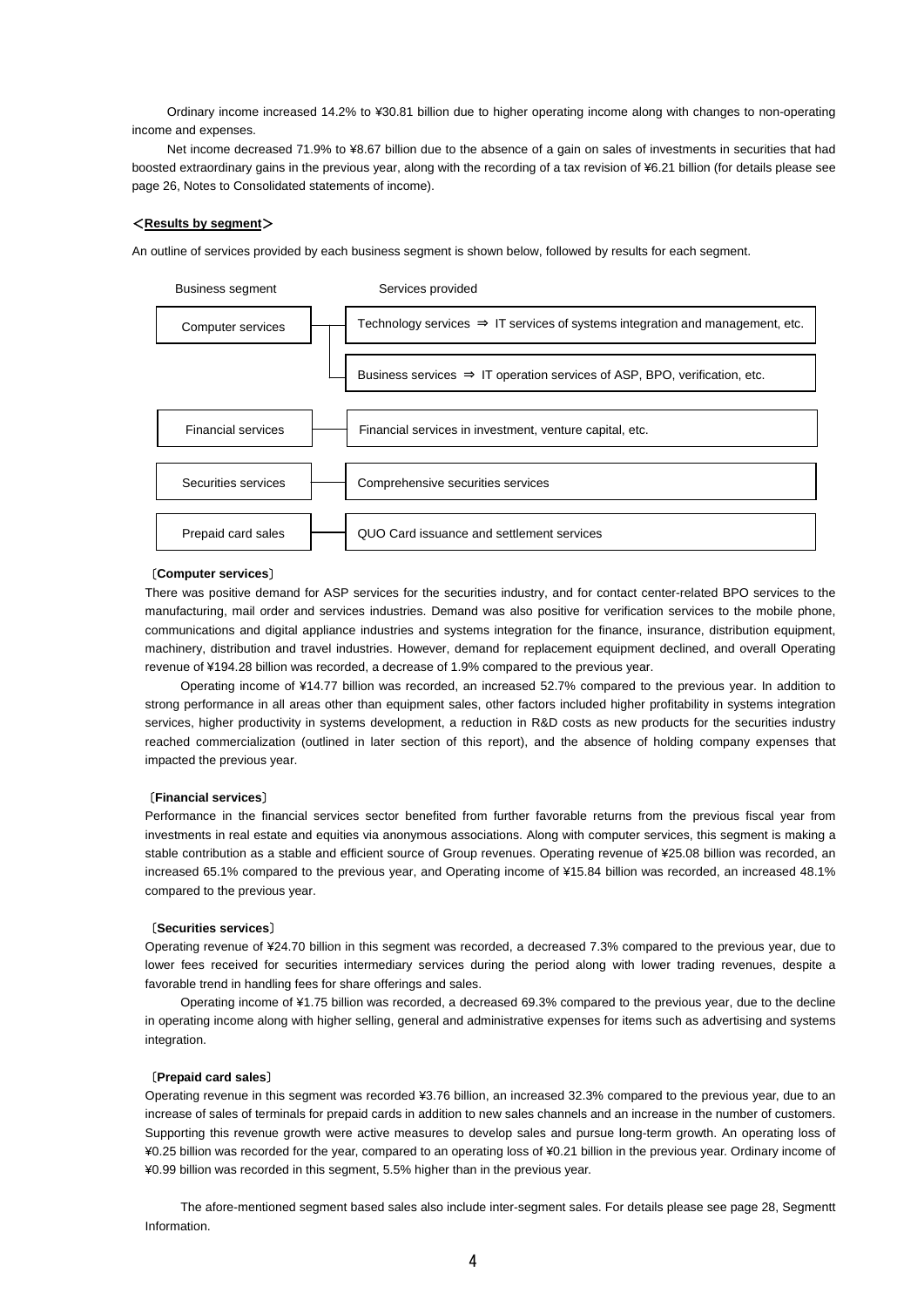## ② **Management initiatives implemented during this fiscal year**

Specific initiatives undertaken during this fisical year in relation to the management policies outlined on page 3 include the following.

#### **I Transforming into being a service provider group**

#### **1) Computer services business**

- i) The "New Securities Systems Project" that CSK Group ("the Group") is currently undertaking entered the full-fledged development stage in the second half of the previous fiscal year. In the current year, we completed back office systems, front office systems, the infrastructure and management base largely in line with plans, and development and testing is now taking place in working toward the planned system activation in the fourth quarter of the year ending March 2008.
- ii) In computer services we are carrying out the following joint initiatives/new service development projects.
	- As part of measures to strengthen computer services operations, we are realizing a sophisticated IT services foundation by installing new facilities in a data center in Sanda City, Hyougo Prefecture, linked with our e-service data center currently operating in Chiba Prefecture, to provide next-generation data center services.
	- In order to unify systems and services in e-commerce, we formed an alliance with Xavel, Inc., which manages some of Japan's largest mobile commerce sites and fashion commerce sites, and from April 2007 began operations through a joint venture company, CSK PRESCENDO CORPORATION.
	- At each group company we have introduced an integrated main operating package to meet the needs of sophisticated customers. This efficiently introduced package covers internal controls and the development of security-compatible services that can be used jointly with other companies.
- iii) From July 2007 we are reorganizing our computer service group companies in order to promote more timely and accurate decision-making, pursue specialization, and promote better collaboration throughout the Group.



#### **2) Financial services, securities and prepaid card business**

- i) In financial services, we made active investment based on appropriate management and monitoring systems, aiming to make a stable contribution to profits.
- ii) In securities, we established CSK-RB SECURITIES CORPORATION with the objective of contributing to the expansion of regional banks' securities business. The new company will provide support for regional banks in establishment of subsidiaries, product planning, product provision, sales and training support, along with operational support and investment information in a unified and comprehensive manner.
- iii) In the securities business operations of our consolidated subsidiary Cosmo Securities Co., Ltd., we launched a new investment trust mainly targeting investment in Chinese small and medium-sized equities, aiming to established an earnings base and differentiate ourselves from other companies, and have been pursuing measures such as establishing compound investment options for existing core investment trusts, while also ensuring that information is provided to customers more proactively than before.
- iv) In the prepaid card business we have introduced prepaid card systems in partnership with credit card companies and for a major bookstore chain, new developments aimed at making use of cards more widespread and improving users' convenience.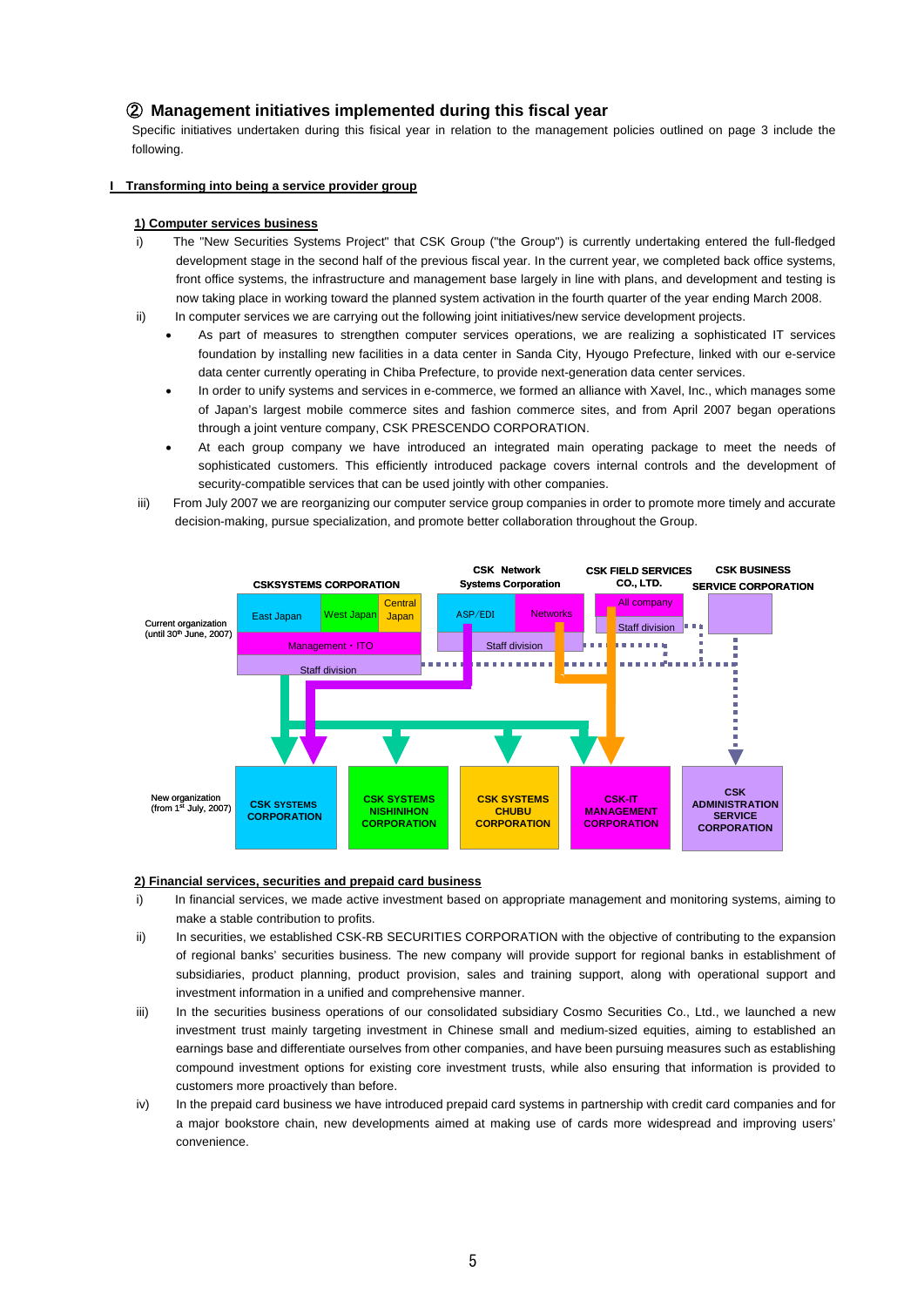#### **3) CSK Holdings**

- i) As part of the Group's contribution to sustainability (the continuous development of society) we have developed the Tama Center, a new facility in Tama City, Tokyo, as a base for research and social contribution activities. This center will serve as an information source and a place to develop new corporate culture and values, and is scheduled to commence operations in June 2007.
- ii) We have concluded a partnership agreement with Osaka University, with the objective of "leveraging IT in the education provided at the university, improving education results, effectively utilizing education assets, and for the Group, pursuing commercialization of services for leveraging IT in education" and so forth.
- iii) With the objective of carrying out appropriate fund procurement and securing a stable financial base, in July 2006 we issued No.7 unsecured convertible-bond-type-bonds with stocks acquisition rights, with a total issuance amount of ¥35.0 billion.

### **II Ensuring management transparency and shareholder returns**

#### **1) Ensuring management transparency**

The Group aims to provide services to support the sound and continuous development of companies, industries and society itself, and by continuing to provide such services contribute to society. Achieving this requires a business model based on even higher standards of ethics, and as part of current measures to shift to becoming a service provider the Group will endeavor to secure, maintain and improved standards of management transparency.

Specific measures undertaken include the shift to a holding company structure in October 2005, as a result of which the Group's overall framework has been finalized. Nevertheless, with the objective of further improving management transparency, we are working to develop the systems of the Group as a whole, by putting in place expert organizations and other measures, aiming to build or develop the internal controls systems required by the Corporate Law and the Financial Instruments and Exchange Law (currently the Securities Exchange Law).

Furthermore, we are responding to the urgently implemented accounting standards such as those relating to the application of control criteria and influence criteria to investment associations, and giving due consideration to transparency in accounting practices.

#### **2) Shareholder returns policy**

CSK HOLDINGS CORPORATION ("the Company") has aimed to reward the understanding and support of shareholders by paying a stable, continuous dividend. Taking into account the shift to a holding company structure in October 2005 and recent trends in social economics, however, the Company has adopted a consolidated financial position-linked shareholder returns policy based on Dividends On Equity (DOE\*), and has been allocating dividends based on this policy.

|                              | Trends in annual dividend per share |
|------------------------------|-------------------------------------|
| Fiscal year ended March 2007 | ¥40 (planned)                       |
| Fiscal year ended March 2006 | 440                                 |
| Fiscal year ended March 2005 | ¥17                                 |
| Fiscal year ended March 2004 | ¥15                                 |
| Fiscal year ended March 2003 | ¥12                                 |

\*DOE = Total amount of dividend paid / [average of shareholders' equity at start and end of fiscal year] X 100

## ③ **Consolidated forecasts for the fiscal year ending 31st March, 2008**

We forecast that operating revenue will rise 5.7%, taking into account steady IT investment demand based on provision of systems integration in technology service field and on BPO and ASP in business service field.

At the operating income and ordinary income level, improved earnings in the technology services field are expected to contribute to performance, and these earnings should absorb costs for establishing a new company in the business services field along with upfront expenses for business expansion, with the result that earnings in the computer services business are forecast to increase considerably. The financial service, securities, and prepaid card businesses are forecast to continue their stable contribution to earnings. As a result of the above factors, operating income is forecast to increase 10.4% and ordinary income is forecast to increase 10.4% with it. These increases would represent the second consecutive year of record operating and ordinary income levels.

Net income is forecast to increase 107.4%, supported by the factors increasing ordinary income, along with the absence of the tax revision of ¥6.21 billion that negatively impacted results in the year under review.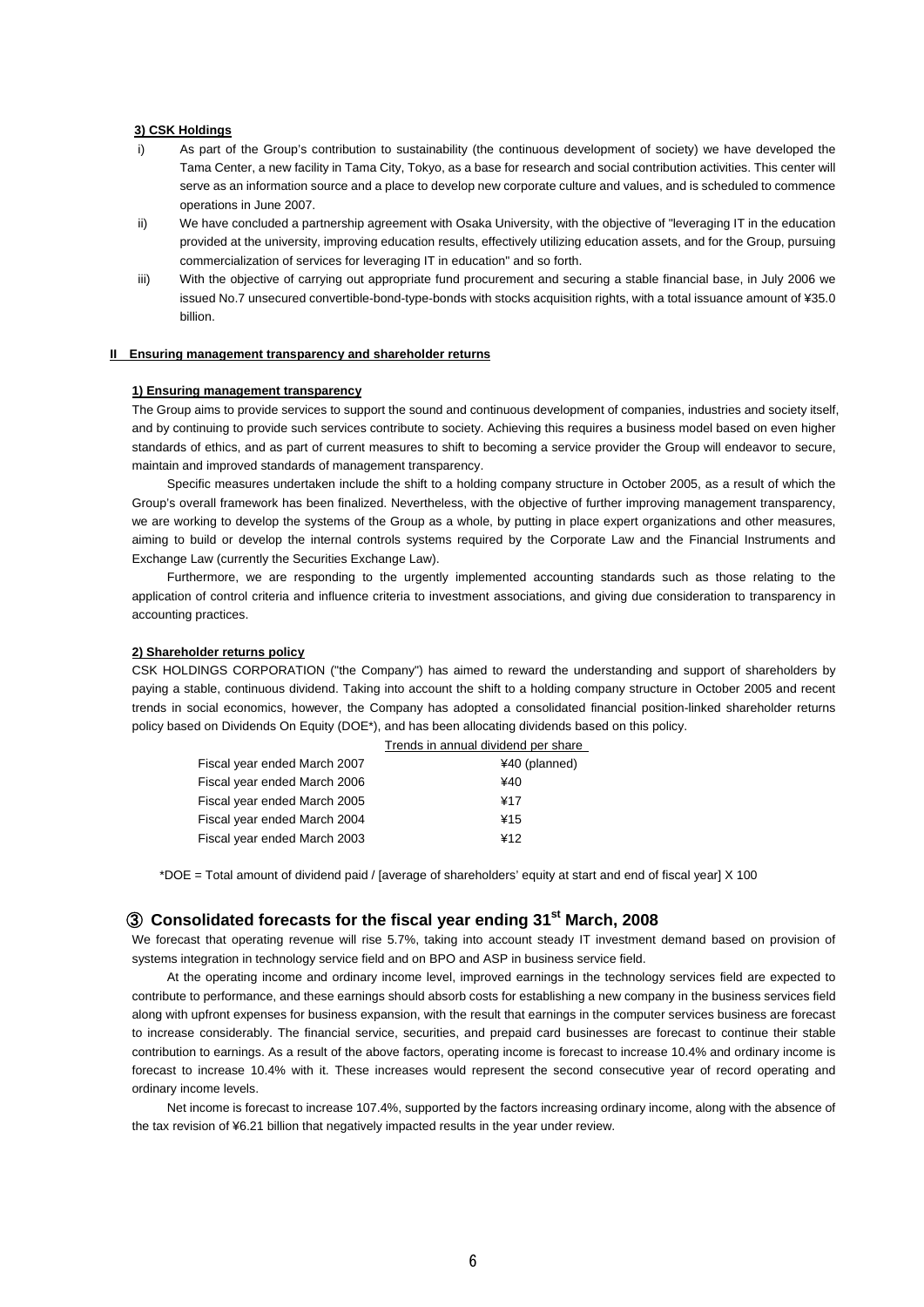(Millions of yen)

|                                                                                 | Operating revenue | Operating income | Ordinary income | Net income |
|---------------------------------------------------------------------------------|-------------------|------------------|-----------------|------------|
| Full year ending 31 <sup>st</sup> March, 2007                                   | 260,000           | 33.000           | 34.000          | 18.000     |
| Reference: Actual results for fiscal year<br>ended 31 <sup>st</sup> March, 2007 | 245.981           | 29.904           | 30.810          | 8.679      |

Note: The above forecasts are forward-looking statements based on management assumptions, estimates and plans current as of the publication date of this material. As these assumptions, estimates and plans are subject to a number of risks relating to the economy, the operating environment and other factors, actual results may be materially different.

## **(2) Analysis of Financial position and cash flows**

### ① **Assets, liabilities and net assets**

#### **Assets increased ¥34.16 billion (6.3%) to ¥577.29 billion**

Current assets increased ¥21.86 billion. Although cash increased from progress made in reducing sales receivables, the July 2006 issue of No.7 unsecured convertible-bond-type-bonds with stocks acquisition rights and higher assets under management in the financial services business, current assets in the securities business decreased ¥27.50 billion. Fixed assets increased ¥12.29 billion. Although buildings and structures and land decreased from the sale of a facility in Nagayama, Tokyo as part of measures to optimize asset utilization, intangible fixed assets increased due to progress made in developing software for the "New Securities Systems Project".

#### **Liabilities increased ¥28.81 billion (8.5%) to ¥368.51 billion**

In current liabilities, liabilities decreased ¥27.05 billion in the securities business, and increased by ¥20.00 billion from the transfer from fixed liabilities of Current portion of corporate bonds payable. In addition, the announcement and adoption in September 2006 of PITF No. 20, Practical Solution on Application of Control Criteria and Influence Criteria to Investment Associations, resulted in the inclusion in the consolidated results of part of an investment made in a company in the financial services business. Accompanying this, liabilities related to financial services increased ¥15.13 billion. Long-term liabilities decreased ¥20.00 billion from the transfer of bonds to current liabilities, but increased ¥15.83 billion because of the July 2006 issue of No.7 unsecured convertible-bond-type-bonds with stocks acquisition rights.

### **Net assets increased ¥5.34 billion (2.6%) to ¥208.77 billion (compared to the total of minority interests and total assets at the end of the previous year)**

Factors that increased net assets included net income recorded for the period, along with an increase in capital and capital reserves arising from the exercise of stock options. Factors that decreased this figure included the payment of year-end and interim dividends, and a reduction in investments in securities arising from the winding-up of an investment association that had been recorded on an equity basis. As a result, net assets as of 31<sup>st</sup> March, 2007 was ¥208.77 billion. (Please see page 18 for details of changes in net assets.)

## ② **Cash flows**

#### **Cash flows from operating activities**

#### **¥7.06 billion (increase of ¥32.12 billion)**

Although income tax payments were made, investment returns on investments in the financial services business reduced the increase in Investments related to financial services, part of an investment in a company was included in consolidation with financial services liabilities increasing accordingly, and operating income increased. As a result, cash flows from operating activities increased ¥32.12 billion.

#### **Cash flow from investing activities**

#### **Minus ¥16.54 billion (decrease of ¥45.53 billion)**

Although cash was generated from the sale of a facility at Nagayama, Tokyo as part of measures to optimize asset utilization and investments in securities decreased, progress in the development of software for the "New Securities Systems " resulted in the recording of intangible fixed assets, and there was a decline in the figure for cash generated from the sale of investment securities that had contributed to results in the previous year. Accordingly, cash flow from investing activities was ¥45.53 billion lower than in the previous year.

### **Cash flow from financing activities**

#### **¥39.53 billion (increase of ¥46.15 billion)**

In addition to procuring funds of ¥35.0 billion from the July 2006 issue of No.7 unsecured convertible-bond-type-bonds with stocks acquisition rights, the figure for the period under review reflects the absence of treasury share acquisitions that impacted the previous year. As a result, cash flow from financing activities increased ¥46.15 billion.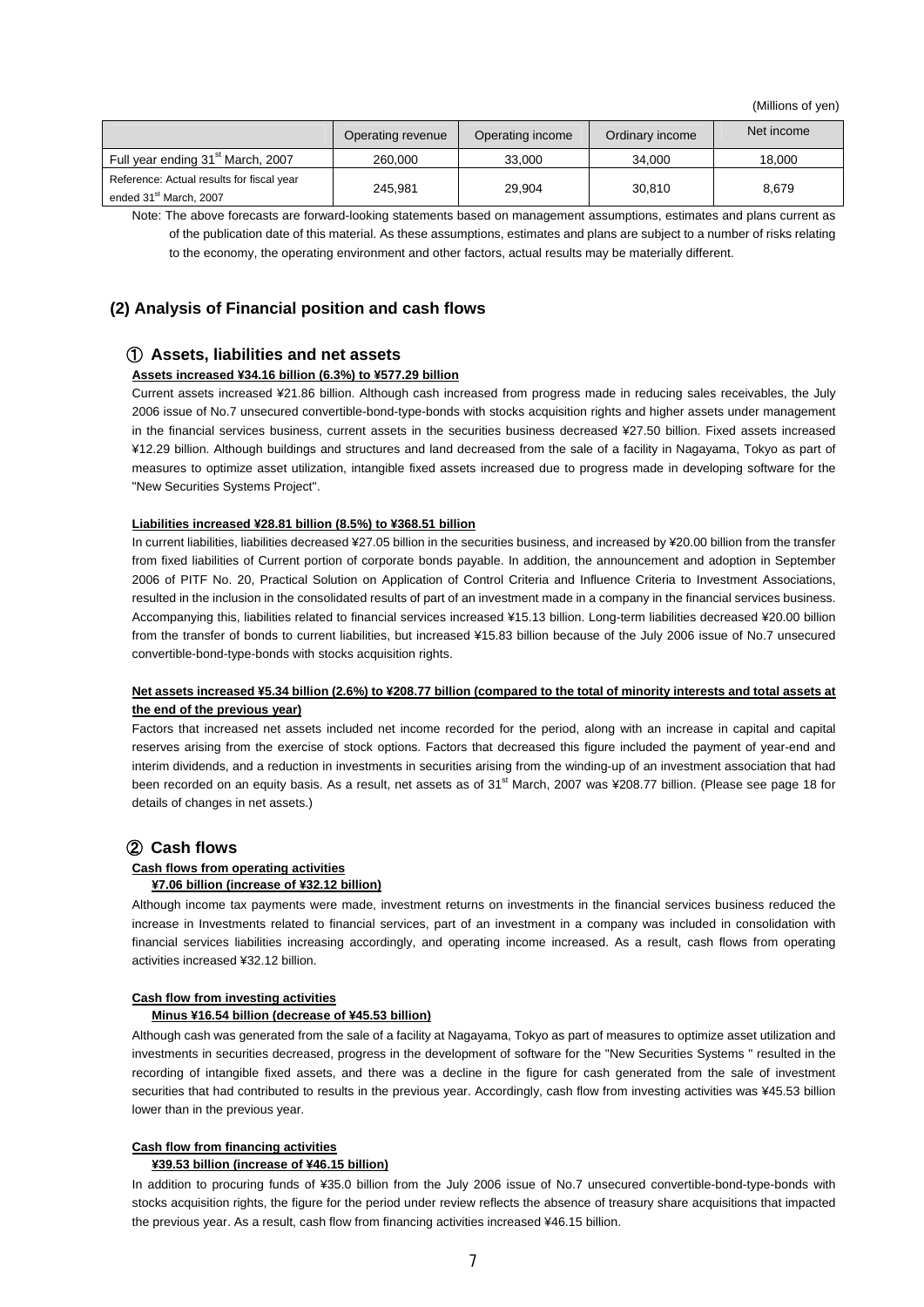#### **Cash and cash equivalents**

#### **¥105.44 billion (increase of ¥30.70 billion or 41.1%)**

As a result of effect of exchange rate changes listed above, cash and cash equivalents as of 31<sup>st</sup> March, 2007 amounted to ¥105.44 billion, an increase of ¥30.70 billion compared to 31st March, 2006.

Recent trends in cash flow-related indices are as follows:

|                                           | 31 <sup>st</sup> Mar, 2005 | 31 <sup>st</sup> Mar, 2006 | 31 <sup>st</sup> Mar, 2007 |
|-------------------------------------------|----------------------------|----------------------------|----------------------------|
| Equity ratio (%)                          | 34.3                       | 33.1                       | 31.9                       |
| Equity ratio based on<br>market price (%) | 73.8                       | 79.3                       | 63.6                       |
| Debt service coverage<br>(years)          | 126.4                      |                            | 27.3                       |
| Interest coverage ratio<br>(times)        | 1.7                        |                            | 4.9                        |

Notes: A) Equity ratio = (Total shareholders' equity  $+$  Total valuation and translation adjustments)  $\diagup$  total assets

B) Equity ratio based on market price = Market capitalization  $\diagup$  total assets

C) Debt service coverage = Interest-bearing debt  $\diagup$  operating cash flow

D) Interest coverage ratio = Operating cash flow interest paid

\* All indices are calculated from consolidated financial results figures.

- \* Cash flow is Net cash provided by operating activities from the consolidated statements of cash flows. Interest-bearing debt is the interest-bearing portion of liabilities recorded on the consolidated balance sheet.
- \* Market capitalization = Market price on last trading day of specified period  $\times$  total shares outstanding at end of period (excluding treasury stock).
- \* Debt service coverage and interest coverage ratio for the fiscal year ended 31<sup>st</sup> Mar, 2006 is not recorded because operating cash flow for that period was negative.

### **(3) Shareholder returns and dividends**

The Company has adopted a consolidated financial position-linked shareholder returns policy based on Dividends On Equity (DOE), based on overall consideration of: consolidated performance, which reflects the results of group business activities; business investment requirements, relating to sources of future growth; interest-bearing debt, which is one measure of financial soundness; and trends in social economics. Treasury stock acquisitions were undertaken in the year under review, from the perspectives of increasing shareholder value by using treasury stocks as part of flexible capital policies, and raising shareholders' equity per share by materially reducing the number of shares outstanding.

Based on this policy, the planned full-year dividend for the years ended 31<sup>st</sup> March, 2007 and the year ending 31<sup>st</sup> March, 2008 is ¥40 per share.

### **(4) Business and operational risks**

The Group has in place a range of measures to reduce foreseeable risks to the management of a company. Nevertheless, a range of factors, including business or related risks and the economic and social environment, could impact negatively on the Group's business performance or financial position despite the adoption of risk management measures.

The risk items recognized and outlined below comprise those risks that as of the compiling of this report are perceived to be the most significant risks in each business segment.

#### **A. Computer services: Risk of unprofitable projects, defects or systems failure**

The Group's systems integration operations face the risk of unprofitable projects and the requirement for defect correction measures due to miscalculations at the start of projects regarding the scale, specifications or others matters related to projects. In systems management, systems may fail or be damaged by computer viruses or other unforeseen causes, with the

associated risk that contract-related claims or damages could materially impact the Group financial performance.

In BPO, where a considerable number of new types of services are being offered, the Group faces the risk of being materially disadvantaged by insufficiently formed contracts, misunderstandings with regard to the scope of services, or other such factors.

The Group takes the utmost care in its handling of confidential and personal information, but nevertheless faces the risk that if security issues arise they could have a significant impact on the management of and trust held in the Group.

#### **B. Financial services**

In selecting investment targets for venture companies, investing in real-estate-related projects through anonymous associations, and selecting investment targets for share or other acquisitions, the Group makes use of a specialist structure to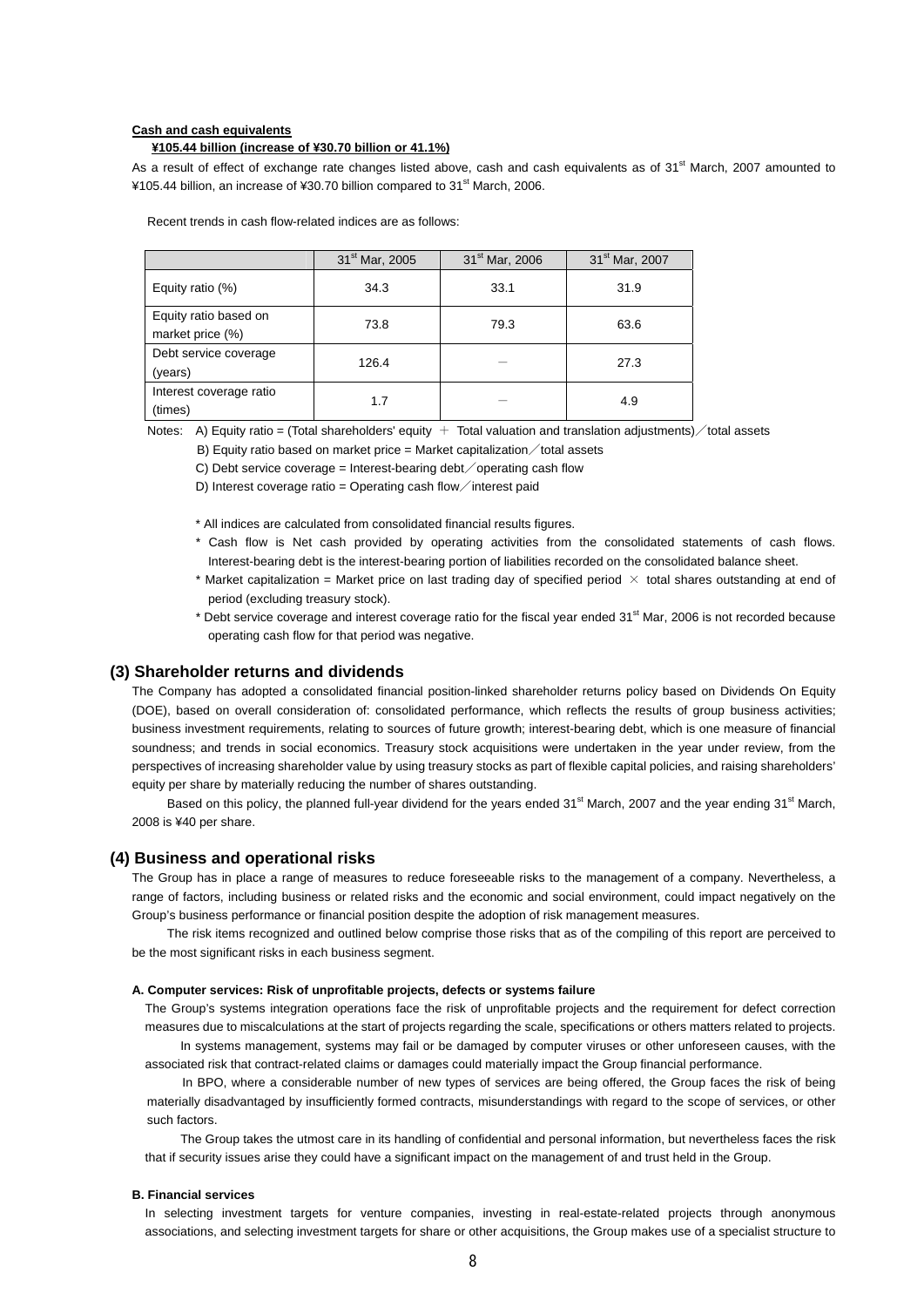assess investment risk. However, factors such as unforeseen changes to the investment environment, mean that there is a risk that return on investments could be delayed, investment returns could be lower than planned or fail to be realized, and the materialization of such risk could have a negative impact on the Group's business performance or financial position.

#### **C. Securities services**

Risks in this area are classified into quantifiable risks, such as credit risk, market risk and liquidity risk, and risks that are difficult to quantify, such as risks arising from rapid changes in the market environment, settlement risk, operational risk, systems risk, and information-related risk. The Group takes a range of measures to minimize such risks, but should such risks materialize on a scale larger than foreseen, or if unforeseen risks should materialize, such events could have a negative impact on the Group's business performance or financial position.

#### **D. Prepaid card sales**

In prepaid cards, risks include fraudulent use of cards, competitive activity from banks, credit and other card companies, or a decline in card usage. The materialization of such risks could have a negative impact on the Group's business performance or financial position.

#### **E. CSK Group**

In August 2005, the Tokyo Regional Taxation Bureau notified the Company and a consolidated subsidiary of a corporate tax adjustment relating to the fiscal year ended 31<sup>st</sup> March, 2004. In the same month, the Company and the subsidiary lodged an objection with the Tokyo Regional Taxation Bureau, seeking to have the entire ruling struck out. However, a considerable period of time has passed since the filing of this application, and in light of the amendment to "Accounting Practices, Disclosure and Audit Treatment for Various Taxes" published by the Japanese Institute of Certified Public Accountants (JICPA) in March 2007, we concluded that a more conservative accounting treatment was advisable with respect to this matter, and decided to incorporate it in our consolidated statements of income at the end of this financial year, from the perspective of further improving the soundness of our financial position and ensuring management transparency.

At this stage there is no change to policy of requesting that the order be revoked. We will continue our negotiations with the Tokyo Regional Taxation Bureau and are considering initiating procedures for requesting a review of the case and other options.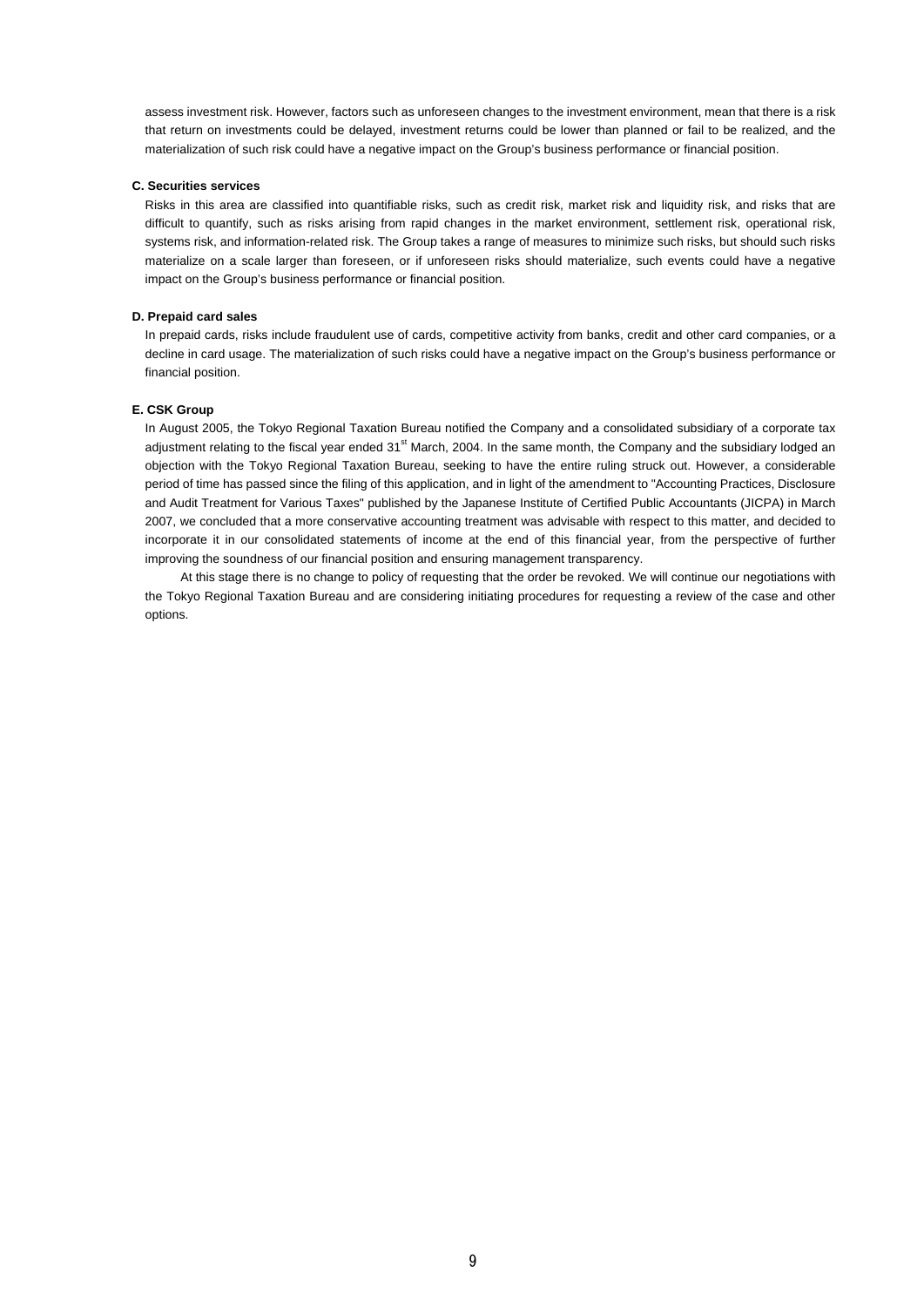## **2. Corporate Group**

Segment categories and major group companies are as follows:



The chart shows the subsidiaries whose stocks are directly held by CSK HOLDINGS CORPORATION.

Name of listed (public offering) consolidated subsidiaries and listed stock exchange:

: Section 2 of Tokyo Stock Exchange VeriServe Corporation : Mothers of Tokyo Stock Exchange

Cosmo Securities Co., Ltd. : Section 1 of Tokyo Stock Exchange, Osaka Stock Exchange and Nagoya Stock Exchange

Note 1 CSK PRESCENDO CORPORATION was newly consolidated from this fisical year,due to acquisition of stock on 16<sup>th</sup> March, 2007. Note 2 CSK-RB SECURITIES CORPORATION was established on 17<sup>th</sup> January, 2007 and it was newly condolidated from this fiscal year. Note 3 CSK Institute for Sustainability, Ltd. is carriying on financial services in addition to R&D.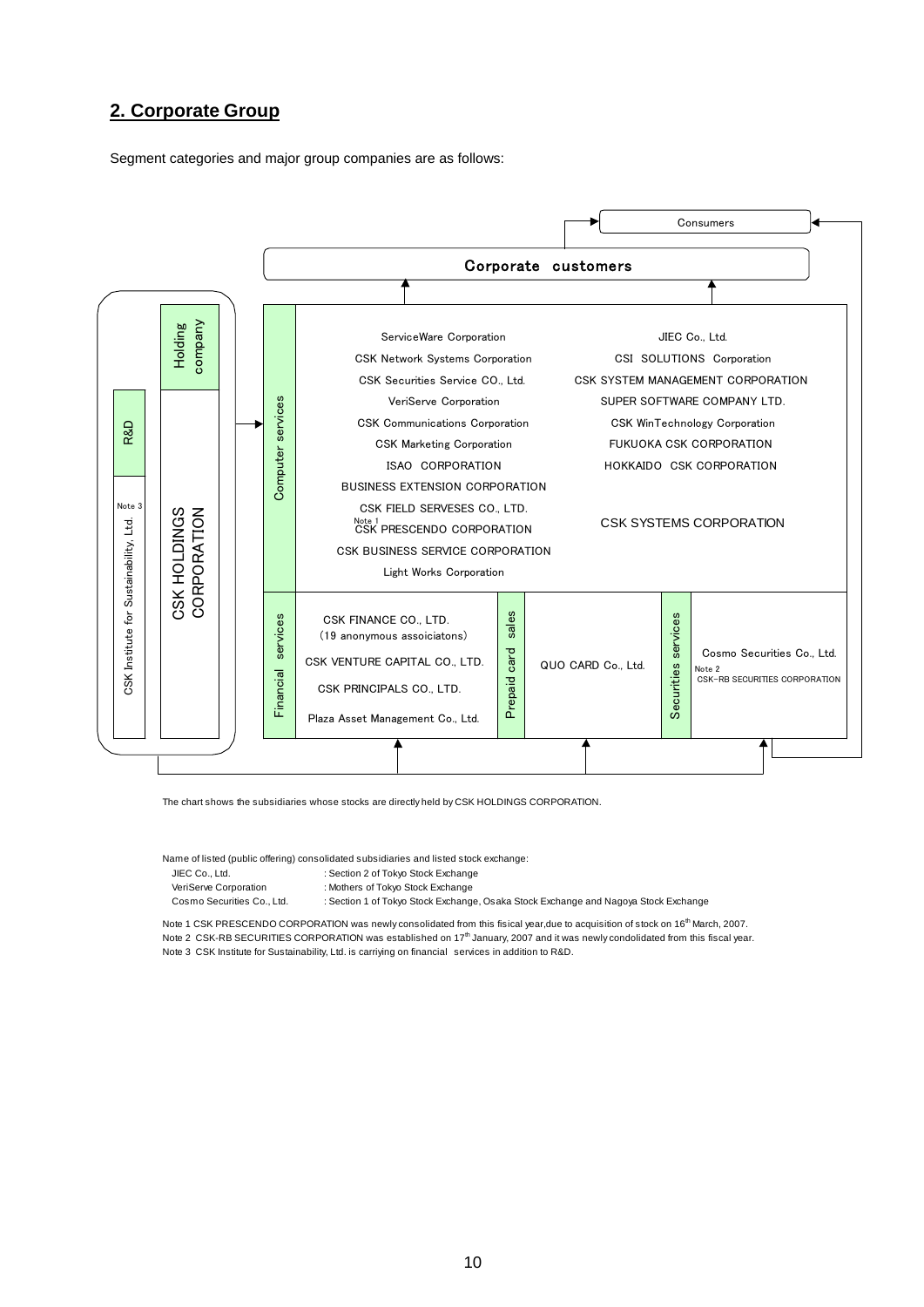## **3. Management Policies**

#### **1. Fundamental Management Policy**

Under the holding company structure that CSK CORPORATION ("CSK") shifted to on 1<sup>st</sup> October, 2005, CSK Group ("the Group") is endeavoring to maximize the corporate value of the entire group by achieving highly transparent and straightforward group management for customers, shareholders and other stakeholders, and through pursuing expertise and creativity in each group company.

By leveraging the unified strength of the Group via the creation of new services that benefit client companies and industry sectors and contribute to society, CSK HOLDINGS CORPORATION ("the Company") intends to lead the Group towards a new position as a comprehensive service provider that is highly valued by its clients and by society.

#### **2. Management Targets**

The Group believes in the necessity of both short-term management targets, based on the year-by-year securing of profit in order to provide dividends, and medium-and longer-term management targets in order to become a business group that can contribute to the development of society.

From the point of view of short-term revenues for dividends, management makes use of such measurements that represent earning power of business and productivity as Operating income, Operating income ratio, and Operating cash flow. Items used for measurement of medium- and longer-term targets include Operating revenue, Operating income and Shareholders' equity per share. The aim of management is to generate continuous improvement in these short- and longerterm indices.

#### **3. Basic Medium- and Long-Term Strategy**

The Group is operating under close consideration and active implementation of the following three medium-term strategic policies.

- **i) Becoming a comprehensive service provider**
- **ii) Ensuring management transparency**
- **iii) Realizing sustainability (the continuous development of society)**

It is as follows of a concrete content.

#### **i) Becoming a comprehensive service provider**

Through the explosive spread of the internet, Information Technology (IT) has transformed the information services industry from being a specialized domain for a restricted set of users to something that has become indispensable for many companies and consumers; it has now developed to a stage where it can be termed social infrastructure.

IT development has now reached the level where it impacts that social infrastructure itself. Originally, such physical infrastructure as roads, power supply, water supply and communications equipment were representative of the social infrastructure, but in the present age, so called software or services such as IT, communications functions, settlement functions and settlement data are now being considered as indispensable functions in the socio-economic set up. At the Group, we anticipate that such areas as "finance, communications, and healthcare" will form a new infrastructure that will be indispensable to future society.

In order to respond to the major changes taking place on the level of industry as a whole or in the social infrastructure, the Group aims to expand its business domain from IT sourcing services\* based on the IT in the original so called "information services" and pioneer "new sourcing services" supporting the newly emerging social infrastructure.

Through such efforts as these we aim to evolve into a new comprehensive "service provider type" corporate group, and by providing services to our client companies to provide services in the broader domain, supporting the development of both industry and society as a whole.

\*Sourcing services = A service providing one part of a function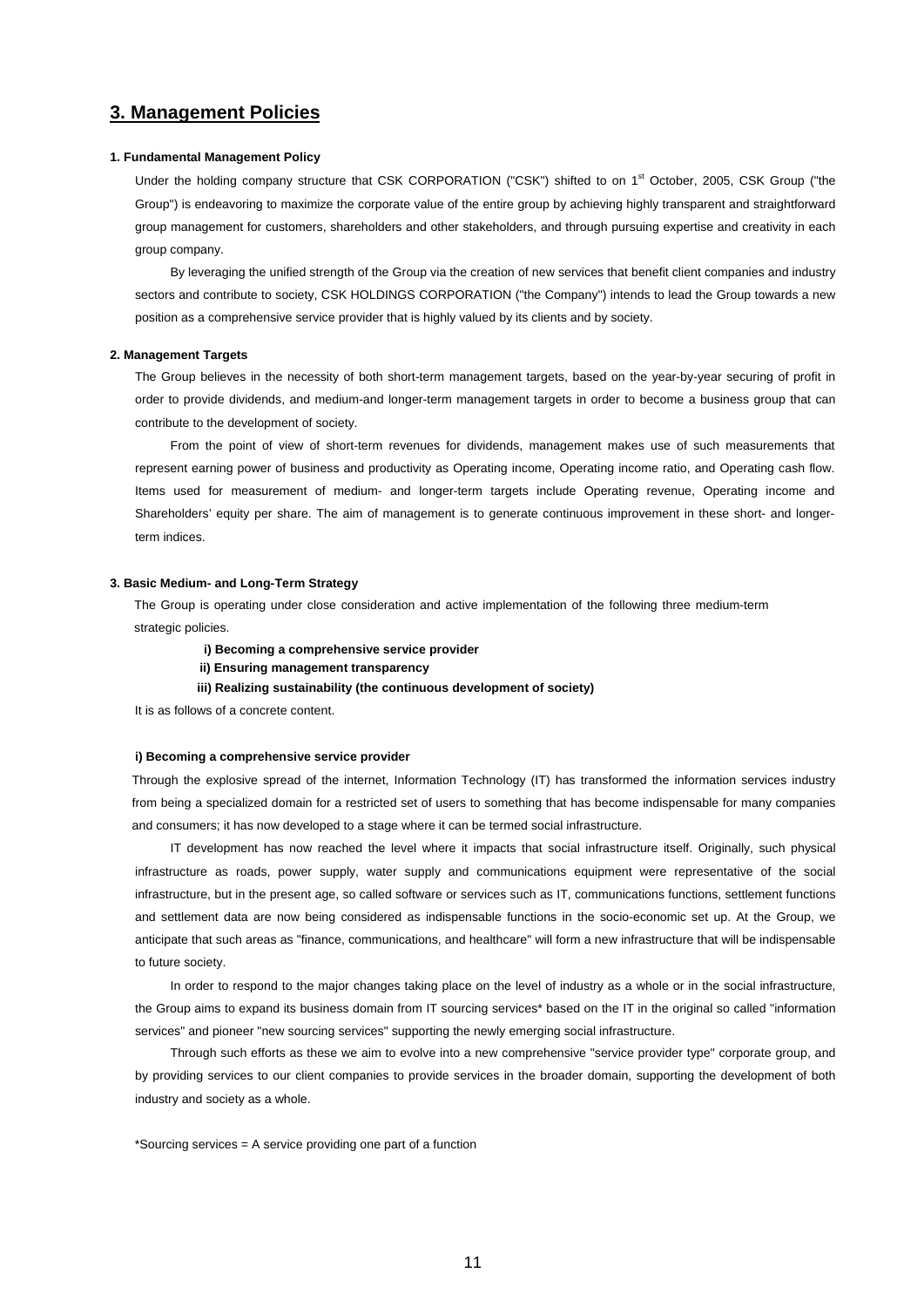

#### **ii) Ensuring management transparency**

The Group aims to operate in a way that contributes to society, by continuing to develop and provide services that support the sound, sustainable growth of companies, industries and society overall. Achieving the aim requires a business model based on even higher standards of ethics, and as part of current measures to shift to becoming a service provider the Group will endeavor to secure, maintain and improved standards of management transparency.

#### **iii) Realizing sustainability (the continuous development of society)**

In order to resolve global problems including conservation of the natural environment, population issues, and international conflicts, we need to approach these issues from the standpoint of sustainability (the continuous development of society), and by providing the infrastructure, structures, products and services necessary for society, we aim to make contributions positively in this area. In order to achieve this, CSK Institute for Sustainability, Ltd. has commenced research under the theme of "What is required in the age the sustainability? "

Our aim is to progress as a group that can develop with the earth, with the world, with society and with people, ensuring that our business operations, research and implementation programs, social contribution activities and environmental activities are linked to sustainability.

 $<$  Overview of the Group's approach to Sustainability $>$ 

In working towards sustainability, the group operates under the following governance and management structure, and is developing Group business operations and a range of other CSR initiatives.

| culture.<br>By engaging in these research activities, we can propose ideas to society and use our results to create new<br>services that reflect new environments and values.                                                                                                                                                                                                                                                                    |                                                                                                                                                                                                                                                                                                                                                                                                                                                                                                                                                                                                                                                                                                                                                                               |
|--------------------------------------------------------------------------------------------------------------------------------------------------------------------------------------------------------------------------------------------------------------------------------------------------------------------------------------------------------------------------------------------------------------------------------------------------|-------------------------------------------------------------------------------------------------------------------------------------------------------------------------------------------------------------------------------------------------------------------------------------------------------------------------------------------------------------------------------------------------------------------------------------------------------------------------------------------------------------------------------------------------------------------------------------------------------------------------------------------------------------------------------------------------------------------------------------------------------------------------------|
| Governance and management structure                                                                                                                                                                                                                                                                                                                                                                                                              | <b>Compliance</b>                                                                                                                                                                                                                                                                                                                                                                                                                                                                                                                                                                                                                                                                                                                                                             |
| Management philosophy<br>Manage the Group in a way that:<br>meets the challenges of a changing environment<br>fulfills a social mission<br>unifies the goals of individuals and the company.                                                                                                                                                                                                                                                     | $\star$ Group business activities<br>.CSK Group aims to make use of its core IT strengths as a<br>service provider, providing services to support the sound<br>and continuous development of companies, industries and<br>society itself.                                                                                                                                                                                                                                                                                                                                                                                                                                                                                                                                     |
| * Charter of Conduct for CSK Group Companies<br>★ Code of Conduct for Directors and Employees of CSK<br>Group Companies<br>★ Corporate Governance<br>·Holding company structure<br>Group management system<br>· Internal controls system<br>. Board of directors<br>. Board of auditors<br>$\star$ Compliance<br>.Compliance organizational structure<br>Compliance regulations<br>Group helpline system<br>.Compliance training and development | $\star$ Research and implementation programs<br>· Various research and implementation activities at the<br>CSK Tama Project center.<br>. Support for the development of the Go (boardgame)<br>culture.<br>. Awards and research support by the Okawa Foundation for<br>Information and Telecommunications.<br>★ Social contribution activities<br>. Working with the disabled (Tokyo Green Systems, CSK)<br>Green Service).<br>. Nurturing future leaders for the 21 <sup>st</sup> century through CAMP<br>(Children's Art Museum & Park).<br>$\star$ Environmental activities<br>. Promotion of paperless systems through computerization<br>· Promoting networks systems to reduce power usage<br>. Reducing environmental loads through services provided by<br>the Group. |

## **CSK Group and Sustainab Group and Sustainability (the continuous developm ent of soci ility developm ent society)**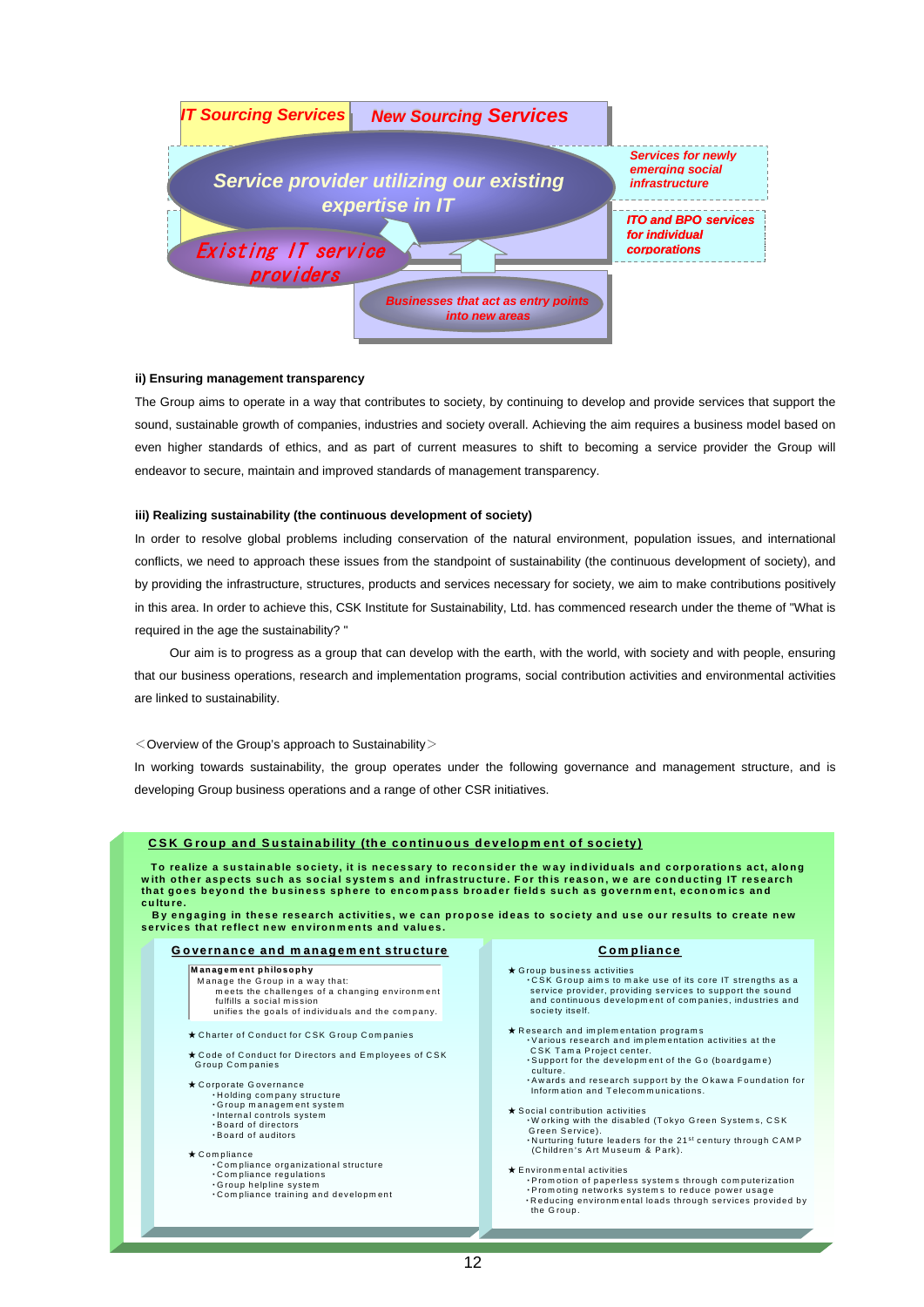#### **4. Tasks Ahead**

The information services industry is making the shift from growth to maturity, and securing profitability is becoming an important management issue amid the changes in client awareness of IT investment.

Moreover, on the social side, companies are being expected to enhance corporate governance and provide greater levels of information disclosure, backed by the implementation of related regulations under the Japanese Corporate Act, even as corporate scandals have led people to question the very concept of listed companies, with the result that we believe this is a significant turning point for company management.

In this type of environment, the Group positions the following three aims as important management issues, and aims to focus on the optimization of shareholder value through future growth.

#### i) Aiming to be a comprehensive service provider

At the Group, we aim to expand our business domain from contributing to increased efficiency at individual companies to providing services that support the development of industry and society, and become a comprehensive service provider utilizing our existing expertise in IT. In order to achieve that, we aim to evolve and grow our services to individual companies, create services that support social infrastructure, and establish them as the business domain of the Group.

As part of this process it is necessary to pursue even greater synergies from within the Group. Accordingly, from July 2007 we are reorganizing our computer service group companies in order to promote more timely and accurate decisionmaking, pursue specialization, and promote better collaboration throughout the Group. (See page 5 for further information.)

#### ii) Ensuring management transparency

The service provider we at the Group are aiming to become should create services that support the healthy and sustainable growth of society as a whole, and contribute to society by continuing to provide such services. Achieving this aim requires a business model based on even higher standards of ethics, and as part of current measures to shift to becoming a service provider the Group will endeavor to secure, maintain and improved standards of management transparency.

In the next year we will establish a specialist function to manage the Group's efforts in this regard, in order to establish or adapt internal control systems as required under the Corporate Act and the Financial Instruments and Exchange Act (currently the Securities Exchange Law) and achieve a new level of management transparency.

#### iii) Realizing sustainability

In order to resolve global problems including conservation of the natural environment, population issues, and international conflicts, we need to approach these issues from the standpoint of sustainability, and by providing the infrastructure, structures, products and services necessary for society, we aim to make contributions positively in this area.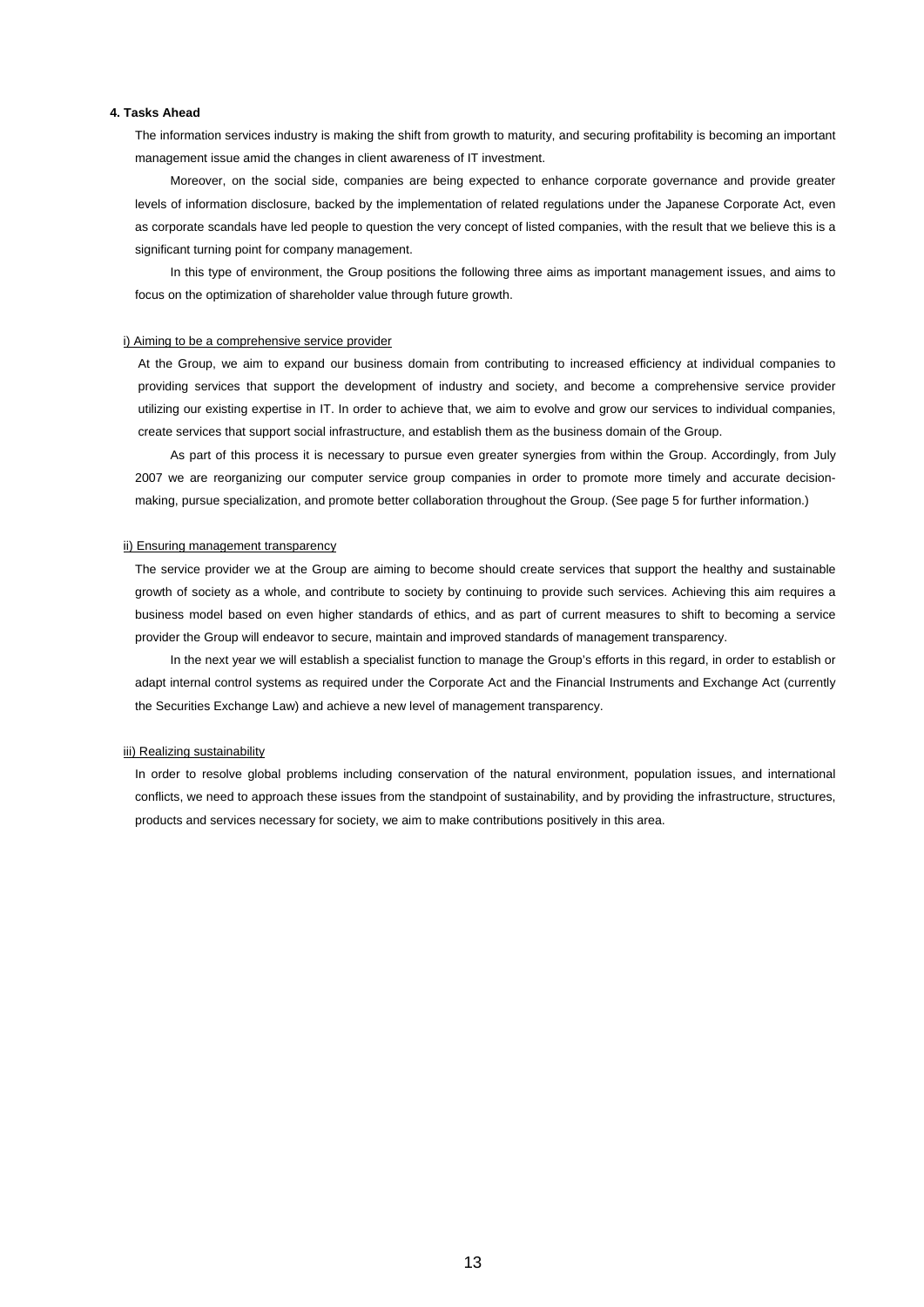## **Consolidated Balance Sheets**

|                                                                             |                                    |               |                                    |               |                  | (millions of yen) |
|-----------------------------------------------------------------------------|------------------------------------|---------------|------------------------------------|---------------|------------------|-------------------|
| Period                                                                      | Fiscal year 2006                   |               | Fiscal year 2007                   |               | Increase         |                   |
|                                                                             | (As of 31 <sup>st</sup> Mar, 2006) |               | (As of 31 <sup>st</sup> Mar, 2007) |               | (Decrease)       |                   |
| Account                                                                     | Amount                             | % of<br>total | Amount                             | % of<br>total | Amount           | Change            |
| Assets                                                                      |                                    | $\frac{0}{0}$ |                                    | %             |                  | %                 |
| <b>Current assets</b>                                                       |                                    |               |                                    |               |                  |                   |
| 1 Cash and time deposits                                                    | 77,444                             |               | 108,405                            |               | 30,960           |                   |
| 2 Notes and accounts receivable                                             | 36,079                             |               | 33,688                             |               | (2, 390)         |                   |
| 3 Marketable securities                                                     | 3,910                              |               | 7,207                              |               | 3,296            |                   |
| 4 Venture capital investments                                               | 3,176                              |               | 2,137                              |               | (1,038)          |                   |
| 5 Inventories                                                               | 8,111                              |               | 4,819                              |               | (3,291)          |                   |
| 6 Deferred income taxes                                                     | 7,346                              |               | 12,317                             |               | 4,971            |                   |
| 7 Investments related to financial services                                 | 94,123                             |               | 110,842                            |               | 16,718           |                   |
| 8 Cash segregated as deposits related to<br>securities business             | 57,696                             |               | 46,394                             |               | (11, 301)        |                   |
| 9 Trading assets related to securities<br>business                          | 10,863                             |               | 15,679                             |               | 4,815            |                   |
| 10 Receivables related to margin                                            |                                    |               |                                    |               |                  |                   |
| transactions                                                                | 112,120                            |               | 91,105                             |               | (21, 015)        |                   |
| 11 Other current assets<br>Allowance for losses on investment<br>securities | 29,454                             |               | 33,566<br>(3,868)                  |               | 4,111<br>(3,868) |                   |
| Allowance for doubtful accounts                                             | (162)                              |               | (265)                              |               | (103)            |                   |
| Total current assets                                                        | 440,165                            | 81.0          | 462,029                            | 80.0          | 21,864           | 5.0               |
| <b>Fixed assets</b><br>Ш.                                                   |                                    |               |                                    |               |                  |                   |
| 1 Tangible fixed assets                                                     |                                    |               |                                    |               |                  |                   |
| (1) Buildings and structures                                                | 10,391                             |               | 8,712                              |               | (1,679)          |                   |
| $(2)$ Land                                                                  | 11,684                             |               | 10,831                             |               | (853)            |                   |
| (3) Other tangible fixed assets                                             | 4,910                              |               | 7,423                              |               | 2,512            |                   |
| Total tangible fixed assets                                                 | 26,986                             | 5.0           | 26,966                             | 4.7           | (19)             | (0.1)             |
| 2 Intangible fixed assets                                                   |                                    |               |                                    |               |                  |                   |
| (1) Goodwill                                                                | 607                                |               | 848                                |               | 240              |                   |
| (2) Other intangible fixed assets                                           | 3,826                              |               | 13,191                             |               | 9,365            |                   |
| Total intangible fixed assets                                               | 4,434                              | 0.8           | 14,039                             | 2.4           | 9,605            | 216.6             |
| 3 Investments and other assets                                              |                                    |               |                                    |               |                  |                   |
| (1) Investments in securities                                               | 58,679                             |               | 60,040                             |               | 1,360            |                   |
| (2) Prepaid pension costs                                                   | 3,269                              |               | 3,324                              |               | 55               |                   |
| (3) Deferred income taxes                                                   | 969                                |               | 1,967                              |               | 997              |                   |
| (4) Others                                                                  | 10,750                             |               | 10,778                             |               | 27               |                   |
| Allowance for doubtful accounts                                             | (2, 120)                           |               | (1, 852)                           |               | 268              |                   |
| Total investments and other assets                                          | 71,548                             | 13.2          | 74,258                             | 12.9          | 2,710            | 3.8               |
| Total fixed assets                                                          | 102,969                            | 19.0          | 115,265                            | 20.0          | 12,296           | 11.9              |
| <b>Total assets</b>                                                         | 543,134                            | 100.0         | 577,294                            | 100.0         | 34,160           | 6.3               |
|                                                                             |                                    |               |                                    |               |                  |                   |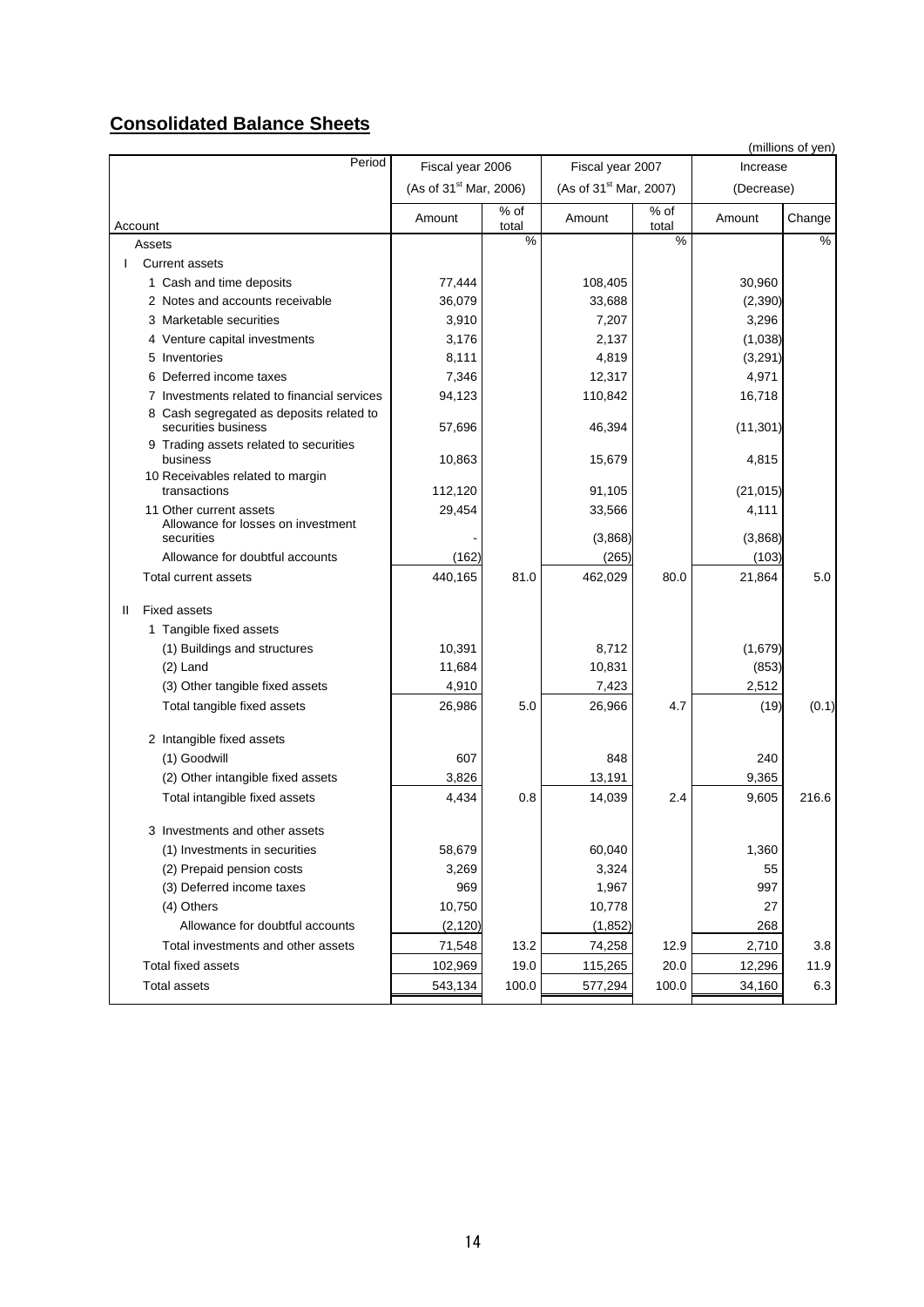| (millions of yen)                                        |                                      |               |                                    |               |            |        |
|----------------------------------------------------------|--------------------------------------|---------------|------------------------------------|---------------|------------|--------|
| Period                                                   | Fiscal year 2006<br>Fiscal year 2007 |               |                                    |               | Increase   |        |
|                                                          | (As of 31 <sup>st</sup> Mar, 2006)   |               | (As of 31 <sup>st</sup> Mar, 2007) |               | (Decrease) |        |
| Account                                                  | Amount                               | % of<br>total | Amount                             | % of<br>total | Amount     | Change |
| Liabilities                                              |                                      | %             |                                    | $\%$          |            | %      |
| <b>Current liabilities</b><br>L                          |                                      |               |                                    |               |            |        |
| 1 Accounts payable                                       | 14,015                               |               | 11,292                             |               | (2,723)    |        |
| 2 Short-term bank loans payable                          | 23,853                               |               | 28,052                             |               | 4,198      |        |
| 3 Current portion of corporate bonds                     |                                      |               |                                    |               |            |        |
| payable                                                  |                                      |               | 20,000                             |               | 20,000     |        |
| 4 Accrued income taxes                                   | 10,868                               |               | 8,624                              |               | (2, 244)   |        |
| 5 Deposits received of prepaid cards                     | 38,977                               |               | 42,859                             |               | 3,882      |        |
| 6 Accrued bonuses to employees                           | 6,288                                |               | 6,419                              |               | 131        |        |
| 7 Accrued bonuses to directors and<br>statutory auditors |                                      |               | 62                                 |               | 62         |        |
| 8 Allowance for anticipated losses on<br>contracts       | 3,173                                |               | 898                                |               | (2,275)    |        |
| 9 Liabilities related to financial services              |                                      |               | 15,137                             |               | 15,137     |        |
| 10 Trading liabilities related to securities             |                                      |               |                                    |               |            |        |
| business                                                 | 4.756                                |               | 9,180                              |               | 4,423      |        |
| 11 Payable related to margin transactions                | 77,341                               |               | 55,841                             |               | (21,500)   |        |
| 12 Deposits received and guarantee                       |                                      |               |                                    |               |            |        |
| deposits received from customers                         |                                      |               |                                    |               |            |        |
| related to securities business                           | 65,984                               |               | 56,002                             |               | (9,981)    |        |
| 13 Other current liabilities                             | 22,102                               |               | 25,700                             |               | 3,598      |        |
| <b>Total current liabilities</b>                         | 267,362                              | 49.2          | 280,070                            | 48.5          | 12,707     | 4.8    |
| Long-term liabilities<br>Ш                               |                                      |               |                                    |               |            |        |
| 1 Corporate bonds payable                                | 40,000                               |               | 20,000                             |               | (20,000)   |        |
| 2 Convertible bonds payable                              | 23,000                               |               | 58,000                             |               | 35,000     |        |
| 3 Long-term bank loans payable                           | 5,000                                |               | 5,000                              |               |            |        |
| 4 Accrued employees' retirement benefits                 | 787                                  |               | 586                                |               | (200)      |        |
| 5 Accrued directors' retirement benefits                 | 239                                  |               | 205                                |               | (34)       |        |
| 6 Other long-term liabilities                            | 2,235                                |               | 3,307                              |               | 1,072      |        |
| Total long-term liabilities                              | 71,262                               | 13.1          | 87,099                             | 15.1          | 15,837     | 22.2   |
| Statutory reserve<br>Ш                                   |                                      |               |                                    |               |            |        |
| 1 Reserve for securities trading liabilities             | 1,078                                |               | 1,347                              |               | 268        |        |
| 2 Reserve for financial futures trading<br>liabilities   | 0                                    |               | 2                                  |               | 1          |        |
| Total statutory reserve                                  | 1,079                                | 0.2           | 1,349                              | 0.2           | 270        | 25.0   |
| <b>Total liabilities</b>                                 | 339,703                              | 62.5          | 368,519                            | 63.8          | 28,815     | 8.5    |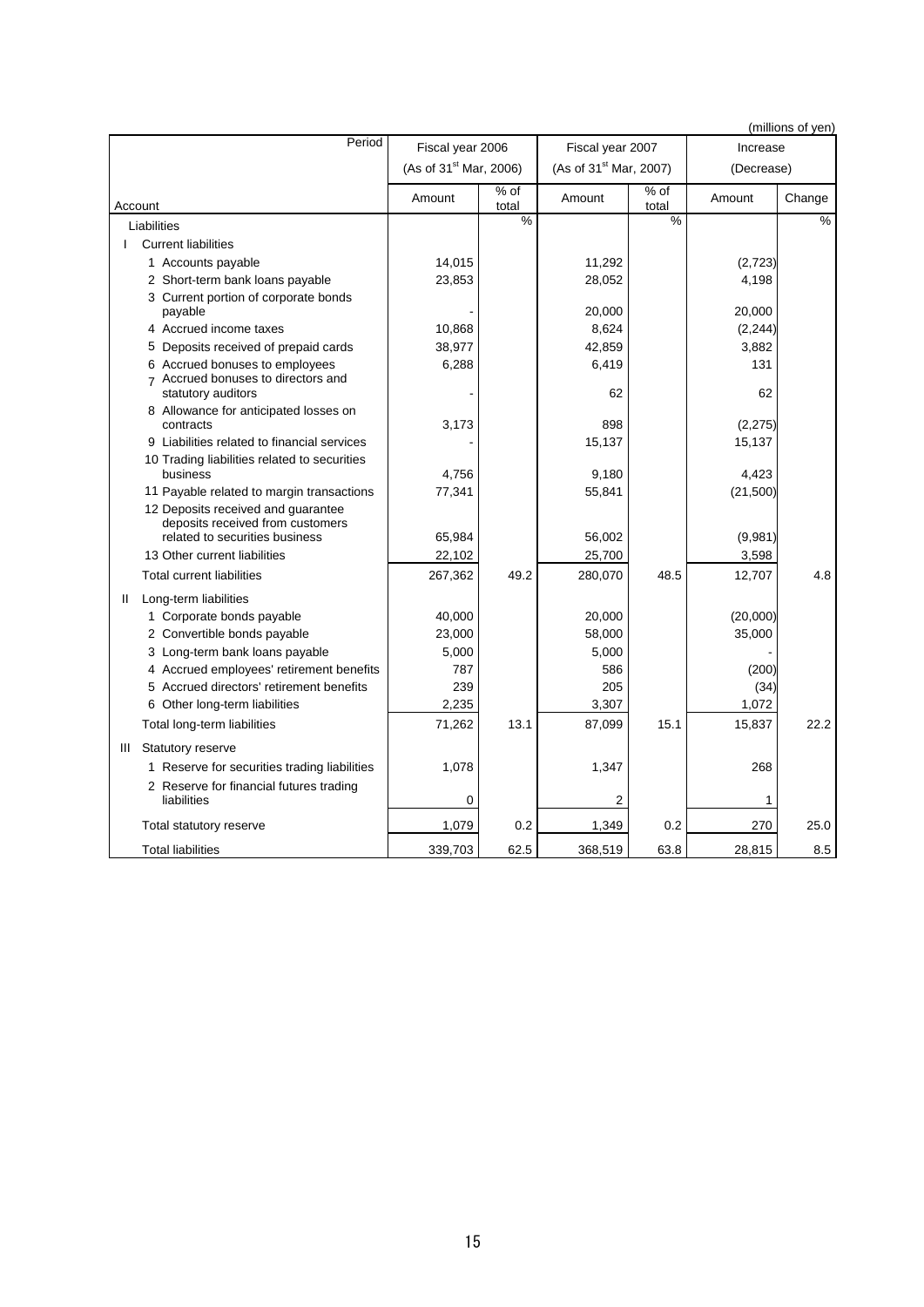| (millions of yen) |                                                                   |                                    |               |                                    |                           |            |        |
|-------------------|-------------------------------------------------------------------|------------------------------------|---------------|------------------------------------|---------------------------|------------|--------|
|                   | Period                                                            | Fiscal year 2006                   |               | Fiscal year 2007                   |                           | Increase   |        |
|                   |                                                                   | (As of 31 <sup>st</sup> Mar, 2006) |               | (As of 31 <sup>st</sup> Mar, 2007) |                           | (Decrease) |        |
|                   | Account                                                           | Amount                             | % of<br>total | Amount                             | $\frac{9}{6}$ of<br>total | Amount     | Change |
|                   | Minority interests                                                |                                    | $\frac{0}{0}$ |                                    | %                         |            | %      |
|                   | Minority interests                                                | 23,606                             | 4.4           |                                    |                           | (23,606)   |        |
|                   | Shareholders' equity                                              |                                    |               |                                    |                           |            |        |
|                   | Common stock                                                      | 71,523                             | 13.2          |                                    |                           | (71, 523)  |        |
| Ш                 | Capital surplus                                                   | 36,137                             | 6.6           |                                    |                           | (36, 137)  |        |
| Ш                 | Retained earnings                                                 | 80,719                             | 14.9          |                                    |                           | (80, 719)  |        |
| IV                | Net unrealized gains on securities                                | 11,069                             | 2.0           |                                    |                           | (11,069)   |        |
| V                 | Treasury stock, at cost                                           | (19, 625)                          | (3.6)         |                                    |                           | 19,625     |        |
|                   | Total shareholders' equity                                        | 179,824                            | 33.1          |                                    |                           | (179, 824) |        |
|                   | Total liabilities, minority interests<br>and shareholders' equity | 543,134                            | 100.0         |                                    |                           | (543, 134) |        |
|                   | Net assets                                                        |                                    |               |                                    |                           |            |        |
|                   | Shareholders' equity                                              |                                    |               |                                    |                           |            |        |
|                   | 1 Common stock                                                    |                                    |               | 72,790                             | 12.6                      | 72,790     |        |
|                   | 2 Capital surplus                                                 |                                    |               | 37,404                             | 6.5                       | 37,404     |        |
|                   | 3 Retained earnings                                               |                                    |               | 84,691                             | 14.7                      | 84,691     |        |
|                   | 4 Treasury stock, at cost                                         |                                    |               | (19, 649)                          | (3.4)                     | (19, 649)  |        |
|                   | Total shareholders' equity                                        |                                    |               | 175,236                            | 30.4                      | 175,236    |        |
| Ш                 | Valuation and translation adjustments                             |                                    |               |                                    |                           |            |        |
|                   | 1 Net unrealized gains on securities                              |                                    |               | 8,949                              | 1.5                       | 8,949      |        |
|                   | 2 Net unrealized gains on hedging<br>derivatives                  |                                    |               | 0                                  | 0.0                       | 0          |        |
|                   | Total valuation and translation adjustments                       |                                    |               | 8.949                              | 1.5                       | 8,949      |        |
| Ш                 | Minority interests                                                |                                    |               | 24,589                             | 4.3                       | 24,589     |        |
|                   | Total net assets                                                  |                                    |               | 208,775                            | 36.2                      | 208,775    |        |
|                   | Total liabilities and net assets                                  |                                    |               | 577,294                            | 100.0                     | 577,294    |        |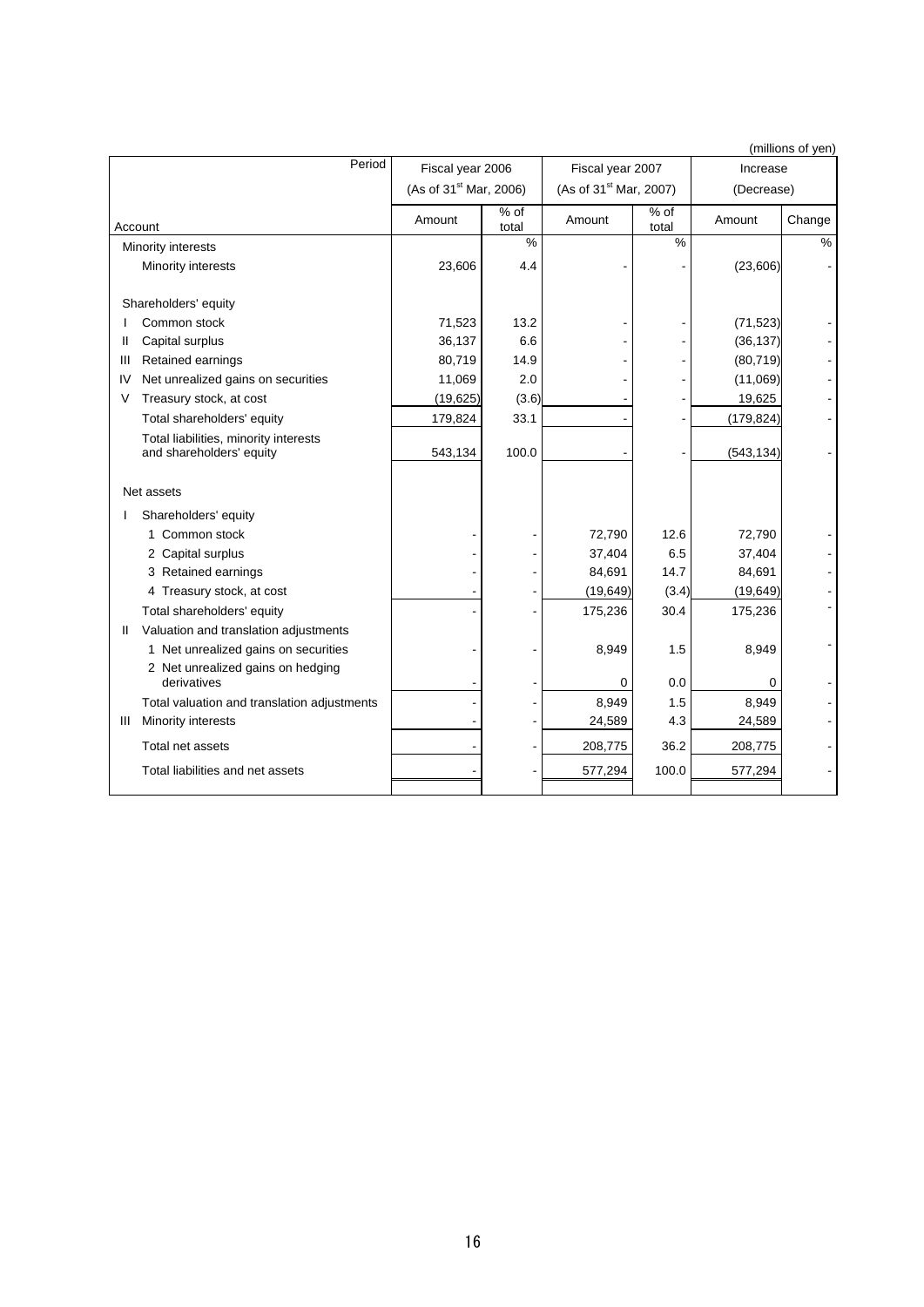## **Consolidated Statements of Income**

|                                                                           |                                                                 |                                               |                                                                 |                                   |            | (millions of yen) |
|---------------------------------------------------------------------------|-----------------------------------------------------------------|-----------------------------------------------|-----------------------------------------------------------------|-----------------------------------|------------|-------------------|
| Period                                                                    | Fiscal year 2006                                                |                                               | Fiscal year 2007                                                |                                   | Increase   |                   |
|                                                                           | From 1 <sup>st</sup> Apr, 2005<br>To 31 <sup>st</sup> Mar, 2006 |                                               | From 1 <sup>st</sup> Apr, 2006<br>To 31 <sup>st</sup> Mar, 2007 |                                   | (Decrease) |                   |
|                                                                           |                                                                 |                                               |                                                                 | Ratio to                          |            |                   |
| Account                                                                   | Amount                                                          | Ratio to<br>Sales and<br>operating<br>revenue | Amount                                                          | Sales and<br>operating<br>revenue | Amount     | Change            |
|                                                                           |                                                                 | %                                             |                                                                 | %                                 |            | $\frac{0}{0}$     |
| Operating revenue                                                         | 241,154                                                         | 100.0                                         | 245,981                                                         | 100.0                             | 4,827      | 2.0               |
| Operating costs<br>$\mathbf{H}$                                           | 156,581                                                         | 64.9                                          | 157,620                                                         | 64.1                              | 1,038      | 0.7               |
| Gross profit                                                              | 84,572                                                          | 35.1                                          | 88,361                                                          | 35.9                              | 3,788      | 4.5               |
| III Selling, general and administrative expenses                          | 59,435                                                          | 24.7                                          | 58,456                                                          | 23.7                              | (978)      | (1.6)             |
| Operating income                                                          | 25,137                                                          | 10.4                                          | 29,904                                                          | 12.2                              | 4,767      | 19.0              |
| IV Non-operating income                                                   | 2,807                                                           | 1.2                                           | 2,277                                                           | 0.9                               | (530)      | (18.9)            |
| 1 Interest income                                                         | 124                                                             |                                               | 290                                                             |                                   | 165        |                   |
| 2 Dividend income<br>3 Equity in gains of unconsolidated                  |                                                                 |                                               | 353                                                             |                                   | 353        |                   |
| subsidiaries and affiliates-net                                           | 198                                                             |                                               |                                                                 |                                   | (198)      |                   |
| 4 Hoard profit of prepaid card                                            | 909                                                             |                                               | 964                                                             |                                   | 55         |                   |
| 5 Subsidy income                                                          | 462                                                             |                                               |                                                                 |                                   | (462)      |                   |
| 6 Others, net                                                             | 1,112                                                           |                                               | 668                                                             |                                   | (443)      |                   |
| Non-operating expenses<br>V                                               | 963                                                             | 0.4                                           | 1,371                                                           | 0.6                               | 407        | 42.3              |
| 1 Interest expenses                                                       | 174                                                             |                                               | 97                                                              |                                   | (76)       |                   |
| 2 Provision for accrued                                                   |                                                                 |                                               |                                                                 |                                   |            |                   |
| employees' retirement benefits                                            | 260                                                             |                                               | 260                                                             |                                   |            |                   |
| 3 Transfer of agent's commission                                          | 187                                                             |                                               | 152                                                             |                                   | (34)       |                   |
| 4 Loss on cancellation of leases                                          |                                                                 |                                               | 265                                                             |                                   | 265        |                   |
| 5 Insurance loss                                                          | 98                                                              |                                               |                                                                 |                                   | (98)       |                   |
| 6 Transfer of one's domicile's adjustment<br>costs                        | 105                                                             |                                               | 195                                                             |                                   | 89         |                   |
| 7 Others, net                                                             | 137                                                             |                                               | 398                                                             |                                   | 261        |                   |
| Ordinary income                                                           | 26,981                                                          | 11.2                                          | 30,810                                                          | 12.5                              | 3,829      | 14.2              |
| VI Extraordinary gains                                                    | 37,568                                                          | 15.6                                          | 1,254                                                           | 0.5                               | (36, 314)  | (96.7)            |
| 1 Gain on sales of fixed assets                                           | 15,897                                                          |                                               | 208                                                             |                                   | (15,689)   |                   |
| 2 Gain on sales of investments in securities                              | 21,418                                                          |                                               |                                                                 |                                   | (21, 418)  |                   |
| 3 Gain from transfer of business<br>4 Gain from reversal of allowance for |                                                                 |                                               | 277                                                             |                                   | 277        |                   |
| anticipated losses on contracts                                           |                                                                 |                                               | 484                                                             |                                   | 484        |                   |
| 5 Others, net                                                             | 251                                                             |                                               | 285                                                             |                                   | 33         |                   |
| VII Extraordinary losses                                                  | 11,763                                                          | 4.9                                           | 1,351                                                           | 0.5                               | (10, 411)  | (88.5)            |
| 1 Loss on disposal of fixed assets                                        | 1,153                                                           |                                               | 160                                                             |                                   | (992)      |                   |
| 2 Loss on impairment of fixed assets                                      | 3,379                                                           |                                               |                                                                 |                                   | (3,379)    |                   |
| 3 Loss on write-down of<br>investments in securities                      |                                                                 |                                               | 546                                                             |                                   | 546        |                   |
| 4 Loss on relocation of datacenter                                        | 1,568                                                           |                                               |                                                                 |                                   | (1, 568)   |                   |
| 5 Loss on cancellation of system                                          |                                                                 |                                               |                                                                 |                                   |            |                   |
| development<br>6 Provision for reserve for securities                     | 2,945                                                           |                                               |                                                                 |                                   | (2,945)    |                   |
| trading liabilities                                                       | 421                                                             |                                               | 268                                                             |                                   | (152)      |                   |
| 7 Provision for reserve for financial futures<br>trading liabilities      | 0                                                               |                                               | 1                                                               |                                   |            |                   |
| 8 Loss on cancellation of system service                                  | 1,239                                                           |                                               |                                                                 |                                   | (1,239)    |                   |
| 9 Others, net                                                             | 1,056                                                           |                                               | 373                                                             |                                   | (682)      |                   |
| Income before income taxes                                                |                                                                 |                                               |                                                                 |                                   |            |                   |
| and minority interests                                                    | 52,785                                                          | 21.9                                          | 30,712                                                          | 12.5                              | (22,073)   | (41.8)            |
| Income taxes: Current                                                     | 12,557                                                          | 5.2                                           | 18,985                                                          | 7.7                               | 6,428      | 51.2              |
| Income taxes: Deferred<br>Reversal of the prior year's income taxes       | 6,475                                                           | 2.7                                           | (4, 532)                                                        | (1.8)                             | (11,008)   | (170.0)           |
| and prior year's corporate income tax                                     |                                                                 |                                               | 6,210                                                           | 2.5                               | 6,210      |                   |
| Minority interests in subsidiaries                                        | 2,877                                                           | 1.2                                           | 1,370                                                           | 0.6                               | (1,507)    | (52.4)            |
| Net income                                                                | 30,874                                                          | 12.8                                          | 8,679                                                           | 3.5                               | (22, 195)  | (71.9)            |
|                                                                           |                                                                 |                                               |                                                                 |                                   |            |                   |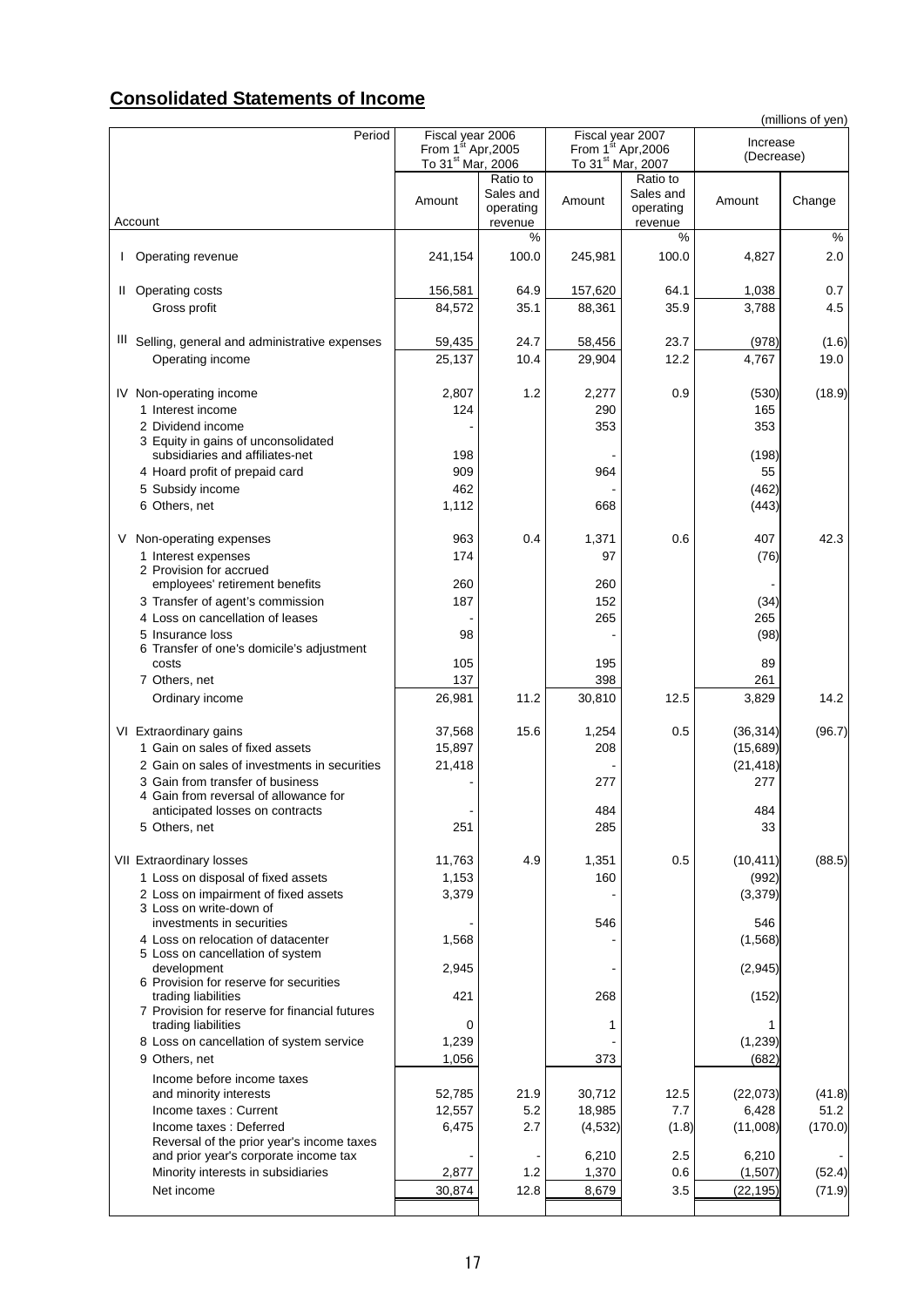## **Consolidated Statements of Capital Surplus and Retained Earnings**

|    | (millions of yen)                                            |                                                  |  |  |  |
|----|--------------------------------------------------------------|--------------------------------------------------|--|--|--|
|    | Period                                                       | Fiscal year 2006                                 |  |  |  |
|    |                                                              | For the year<br>ended 31 <sup>st</sup> Mar, 2006 |  |  |  |
|    | Account                                                      | Amount                                           |  |  |  |
|    | Capital surplus:                                             |                                                  |  |  |  |
|    | Opening balance                                              | 34,114                                           |  |  |  |
| Ш  | Increase                                                     | 2,033                                            |  |  |  |
|    | Exercise of stock options                                    | 2,033                                            |  |  |  |
| Ш  | Decrease                                                     | 10                                               |  |  |  |
|    | Loss on disposition of treasury stock                        | 10                                               |  |  |  |
| IV | Ending balance                                               | 36,137                                           |  |  |  |
|    |                                                              |                                                  |  |  |  |
|    | Retained earnings:                                           |                                                  |  |  |  |
|    | Opening balance                                              | 51,261                                           |  |  |  |
| Ш  | Increase                                                     | 30,936                                           |  |  |  |
|    | 1 Net income for the period                                  | 30,874                                           |  |  |  |
|    | 2 Increase due to exclusion in consolidation of subsidiaries | 61                                               |  |  |  |
| Ш  | Decrease                                                     | 1,478                                            |  |  |  |
|    | Cash dividends<br>1.                                         | 1,282                                            |  |  |  |
|    | 2 Directors' and statutory auditors' bonuses                 | 196                                              |  |  |  |
| IV | Ending balance                                               | 80,719                                           |  |  |  |
|    |                                                              |                                                  |  |  |  |

## **Consolidated Statement of Changes in Net Assets**

Fiscal year 2007 for the year ended 31<sup>st</sup> Mar, 2007

| (millions of yen)                                                                |                      |                    |                      |                               |                                 |                                                    |                                                                |                       |                     |
|----------------------------------------------------------------------------------|----------------------|--------------------|----------------------|-------------------------------|---------------------------------|----------------------------------------------------|----------------------------------------------------------------|-----------------------|---------------------|
|                                                                                  | Shareholders' equity |                    |                      |                               |                                 | translation adjustments                            | Valuation and                                                  |                       |                     |
|                                                                                  | Common<br>stock      | Capital<br>surplus | Retained<br>earnings | Treasury<br>stock,<br>at cost | Total<br>shareholders<br>equity | <b>Net</b><br>unrealized<br>gains on<br>securities | <b>Net</b><br>unrealized<br>gains on<br>hedging<br>derivatives | Minority<br>interests | Total net<br>assets |
| Balance as of 31 <sup>st</sup> Mar, 2006                                         | 71,523               | 36,137             | 80,719               | (19,625)                      | 168,754                         | 11,069                                             |                                                                | 23,606                | 203,430             |
| Change in the fiscal year                                                        |                      |                    |                      |                               |                                 |                                                    |                                                                |                       |                     |
| Exercise of stock option                                                         | 1,266                | 1,266              |                      |                               | 2,533                           |                                                    |                                                                |                       | 2,533               |
| Cash dividends *                                                                 |                      |                    | (2,945)              |                               | (2,945)                         |                                                    |                                                                |                       | (2,945)             |
| Cash dividends                                                                   |                      |                    | (1, 479)             |                               | (1, 479)                        |                                                    |                                                                |                       | (1, 479)            |
| Directors' and statutory<br>auditors' bonuses *                                  |                      |                    | (281)                |                               | (281)                           |                                                    |                                                                |                       | (281)               |
| Net income                                                                       |                      |                    | 8,679                |                               | 8,679                           |                                                    |                                                                |                       | 8,679               |
| Repurchase of treasury stock                                                     |                      |                    |                      | (24)                          | (24)                            |                                                    |                                                                |                       | (24)                |
| Disposal of treasury stock                                                       |                      | 0                  |                      | $\mathbf 0$                   | 1                               |                                                    |                                                                |                       | 1                   |
| Net change in the items other<br>than shareholders' equity in<br>the fiscal year |                      |                    |                      |                               |                                 | (2, 120)                                           | 0                                                              | 982                   | (1, 136)            |
| Total of change in the fiscal<br>year                                            | 1,266                | 1,266              | 3,972                | (23)                          | 6,482                           | (2, 120)                                           | 0                                                              | 982                   | 5,345               |
| Balance as of 31 <sup>st</sup> Mar, 2007                                         | 72,790               | 37,404             | 84,691               | (19, 649)                     | 175,236                         | 8,949                                              | 0                                                              | 24,589                | 208,775             |

Note: \* It is appropriation of retained earnings item decided in the ordinary general meeting of shareholders' on 28<sup>th</sup> June, 2006.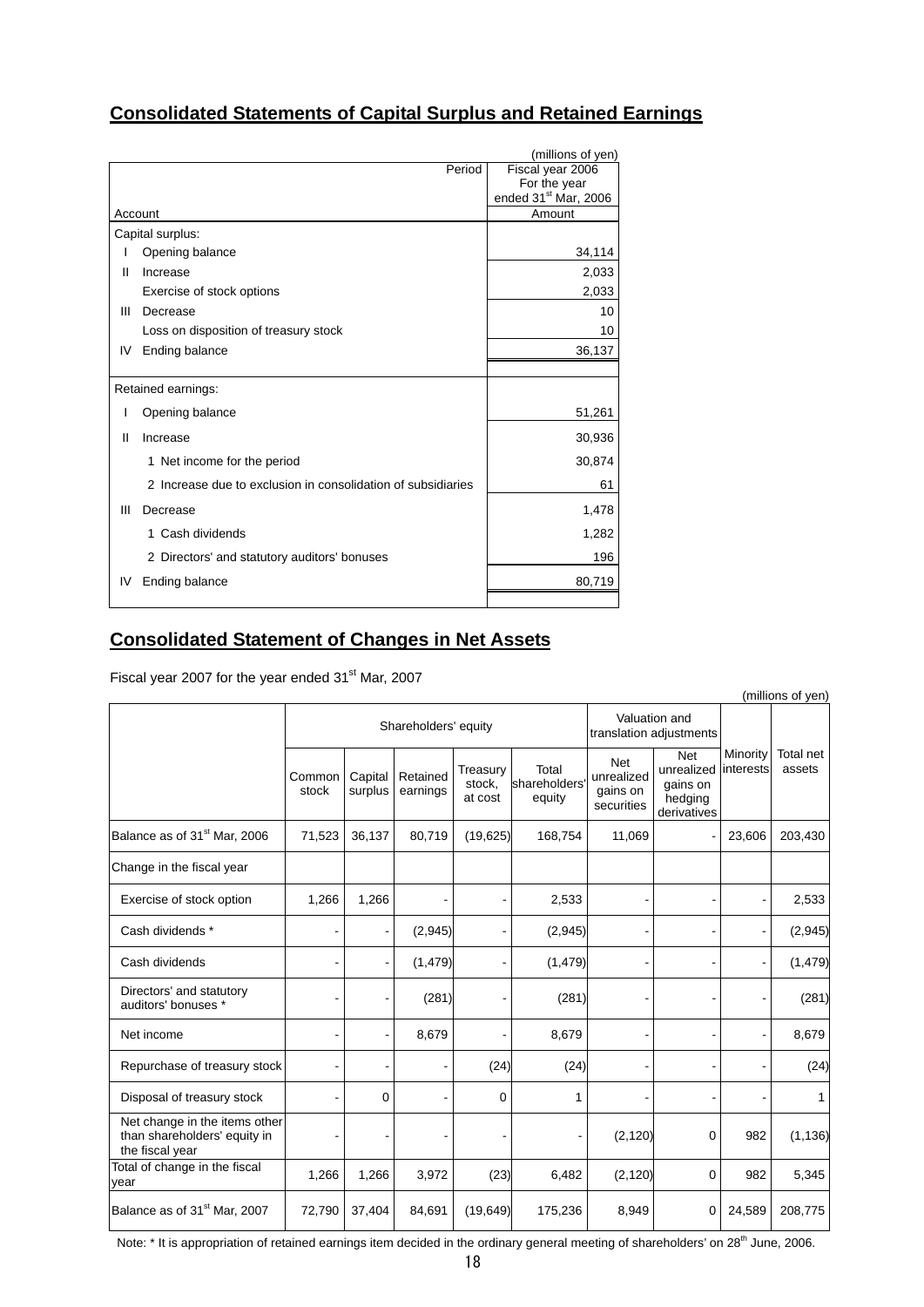## **Consolidated Statements of Cash Flows**

|                                                                                                                                        |                                                                                     |                                                                                     | (millions of yen)      |
|----------------------------------------------------------------------------------------------------------------------------------------|-------------------------------------------------------------------------------------|-------------------------------------------------------------------------------------|------------------------|
| Period                                                                                                                                 | Fiscal year 2006<br>From 1 <sup>st</sup> Apr, 2005<br>To 31 <sup>st</sup> Mar, 2006 | Fiscal year 2007<br>From 1 <sup>st</sup> Apr, 2006<br>To 31 <sup>st</sup> Mar, 2007 | Increase<br>(Decrease) |
| Account                                                                                                                                | Amount                                                                              | Amount                                                                              | Amount                 |
| I Cash flows from operating activities                                                                                                 |                                                                                     |                                                                                     |                        |
| 1 Income before income taxes and minority interests                                                                                    | 52,785                                                                              | 30,712                                                                              | (22,073)               |
| 2 Depreciation                                                                                                                         | 5,870                                                                               | 4,108                                                                               | (1,761)                |
|                                                                                                                                        | 3,379                                                                               |                                                                                     | (3,379)                |
| 3 Loss on impairment of fixed assets<br>4 Amortization of goodwill                                                                     | 373                                                                                 | 417                                                                                 | 43                     |
| 5 Increase (Decrease) in allowances and decrease                                                                                       |                                                                                     |                                                                                     |                        |
| (increase) in prepaid pension costs                                                                                                    | 2,191                                                                               | 1,608                                                                               | (583)                  |
| 6 Interest and dividend income                                                                                                         | (2, 459)                                                                            | (2,940)                                                                             | (480)                  |
| 7 Interest expenses                                                                                                                    | 863                                                                                 | 1,295                                                                               | 432                    |
| 8 Equity in net losses (gains) of unconsolidated subsidiaries<br>and affiliates                                                        | (198)                                                                               |                                                                                     | 198                    |
| 9 Loss on disposal of fixed assets and gain (loss) on sales                                                                            |                                                                                     |                                                                                     |                        |
| of fixed assets                                                                                                                        | (13, 667)                                                                           |                                                                                     | 13,667                 |
| 10 Loss (Gain) on sales of investments in securities                                                                                   | (21, 442)                                                                           |                                                                                     | 21,442                 |
| 11 Decrease (Increase) in accounts receivable                                                                                          | (211)                                                                               | 2,459                                                                               | 2,670                  |
| 12 Decrease (Increase) in inventories                                                                                                  | (1,766)                                                                             | 1,030                                                                               | 2,796                  |
| 13 Decrease (Increase) in fixed leasehold deposits                                                                                     | 3,579                                                                               |                                                                                     | (3,579)                |
| 14 Increase (Decrease) in accounts payable                                                                                             | (41)                                                                                | (2, 723)                                                                            | (2,682)                |
| 15 Increase (Decrease) in deposits received of prepaid cards<br>16 Decrease (Increase) in investments related to financial<br>services | 5,163                                                                               | 3,882                                                                               | (1,280)<br>21,740      |
| 17 Decrease (Increase) in liabilities related to financial<br>services                                                                 | (38, 700)                                                                           | (16, 959)<br>12,057                                                                 | 12,057                 |
| 18 Decrease (Increase) in cash segregated as deposits<br>related to securities business                                                | (15, 232)                                                                           | 11,301                                                                              | 26,533                 |
| 19 Decrease (Increase) in trading assets related to securities                                                                         |                                                                                     |                                                                                     |                        |
| business                                                                                                                               |                                                                                     | (4, 815)                                                                            | (4, 815)               |
| 20 Decrease (Increase) in receivables related to margin<br>transactions                                                                | (39, 585)                                                                           | 21,015                                                                              | 60,601                 |
| 21 Decrease (Increase) in loan secured by securities                                                                                   |                                                                                     | (3, 173)                                                                            | (3, 173)               |
| 22 Increase (Decrease) in trading liabilities related to<br>securities business                                                        |                                                                                     | 4,423                                                                               | 4,423                  |
| 23 Increase (Decrease) in payables related to margin                                                                                   |                                                                                     |                                                                                     |                        |
| transactions                                                                                                                           | 17,270                                                                              | (21,500)                                                                            | (38, 770)              |
| 24 Increase (Decrease) in deposits received and guarantee<br>deposits received from customers related to securities                    |                                                                                     |                                                                                     |                        |
| business                                                                                                                               | 25,268                                                                              | (9,981)                                                                             | (35, 250)              |
| 25 Others, net                                                                                                                         | (5, 395)                                                                            | (5,876)                                                                             | (481)                  |
| Subtotal                                                                                                                               | (21, 954)                                                                           | 26,339                                                                              | 48,294                 |
| 26 Interest and dividends income received                                                                                              | 2,351                                                                               | 3,046                                                                               | 694                    |
| 27 Interest expenses paid                                                                                                              | (928)                                                                               | (1, 152)                                                                            | (223)                  |
| 28 Income taxes paid                                                                                                                   | (4, 521)                                                                            | (21, 164)                                                                           | (16, 643)              |
| Net cash provided (used) by operating activities                                                                                       | (25, 052)                                                                           | 7,069                                                                               | 32,121                 |
| II Cash flows from investing activities                                                                                                |                                                                                     |                                                                                     |                        |
| 1 Increase (Decrease) in time deposit, net                                                                                             | (1,725)                                                                             | (465)                                                                               | 1,259                  |
| 2 Net proceeds from sales and purchases of marketable                                                                                  |                                                                                     |                                                                                     |                        |
| securities                                                                                                                             | 5,373                                                                               | 3,717                                                                               | (1,655)                |
| 3 Purchase of property and equipment                                                                                                   | (5,994)                                                                             | (7, 195)                                                                            | (1,200)                |
| 4 Proceeds from sales of property and equipment                                                                                        | 22,442                                                                              | 4,956                                                                               | (17, 485)              |
| Purchase of intangible assets<br>5                                                                                                     | (1,664)                                                                             | (8, 396)                                                                            | (6, 731)               |
| Proceeds from sales of intangible assets<br>6                                                                                          | 10,070                                                                              |                                                                                     | (10,070)               |
| Purchase of investments in securities<br>$\overline{7}$                                                                                | (27, 077)                                                                           | (9,746)                                                                             | 17,330                 |
| Proceeds from sales of investments in securities<br>8                                                                                  | 28,199                                                                              | 1,863                                                                               | (26, 335)              |
| 9 Expenditure for acquisition of subsidiaries' stocks                                                                                  |                                                                                     | (997)                                                                               | (997)                  |
| 10 Others, net                                                                                                                         | (637)                                                                               | (283)                                                                               | 353                    |
| Net cash provided (used) by investing activities                                                                                       | 28,986                                                                              | (16, 546)                                                                           | (45, 532)              |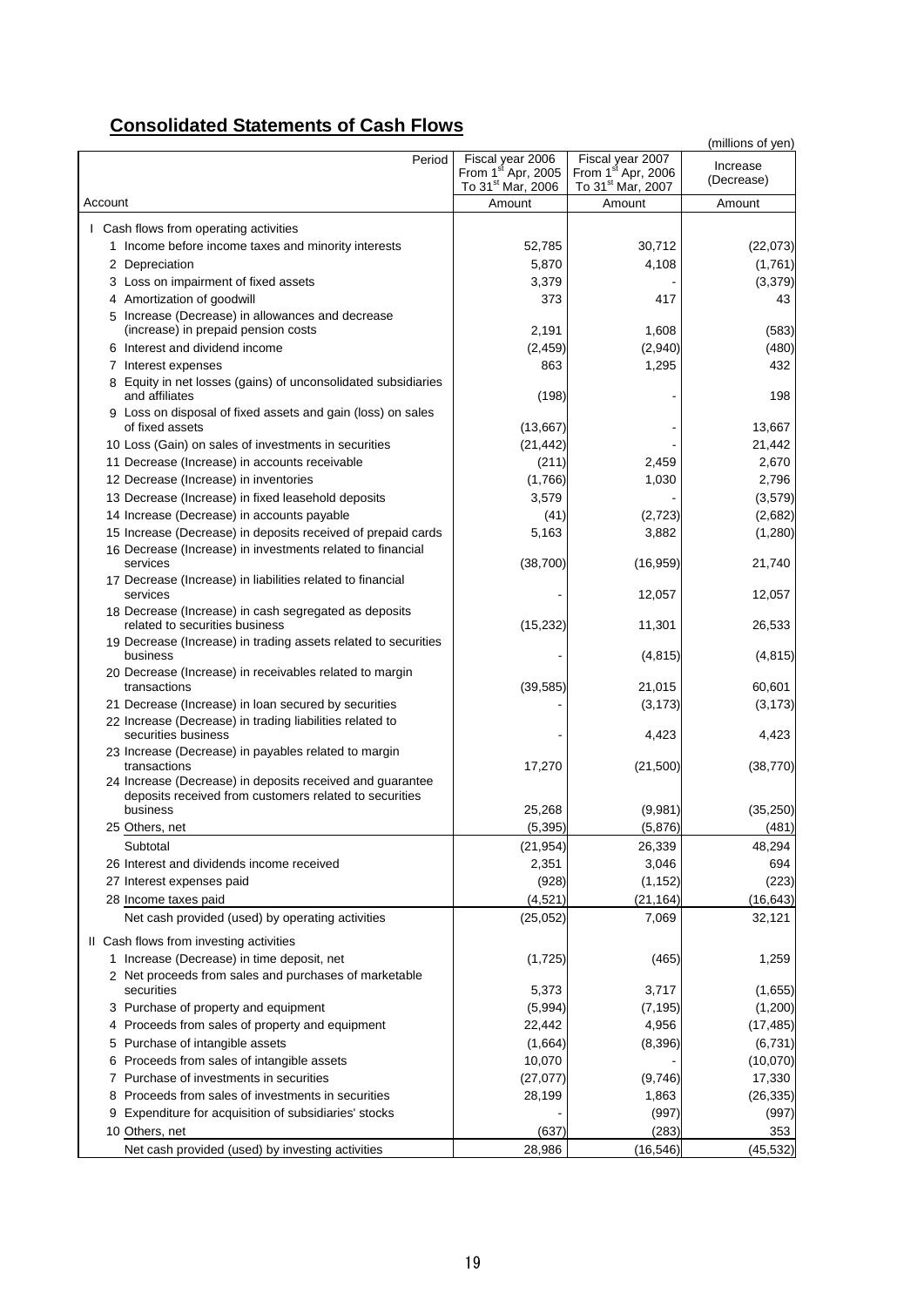|                                                                 |                                         |                             | (millions of yen) |
|-----------------------------------------------------------------|-----------------------------------------|-----------------------------|-------------------|
| Period                                                          | Fiscal year 2006                        | Fiscal year 2007            | Increase          |
|                                                                 | From $1st$ Apr, 2005                    | From 1st Apr, 2006          | (Decrease)        |
| Account                                                         | To 31 <sup>st</sup> Mar, 2006<br>Amount | To 31st Mar, 2007<br>Amount | Amount            |
|                                                                 |                                         |                             |                   |
| III Cash flows from financing activities                        |                                         |                             |                   |
| Increase (Decrease) in short-term bank loans, net               | 9,333                                   | 11,698                      | 2,365             |
| Proceeds from long-term debt<br>2                               | 5,000                                   |                             | (5,000)           |
| Repayment of long-term debt                                     | (6,000)                                 | (4,500)                     | 1,500             |
| Proceeds from issuance of corporate bonds                       |                                         | 35,000                      | 35,000            |
| Redemption of corporate bonds                                   | (3,200)                                 |                             | 3,200             |
| Issuance of common stock                                        | 4,066                                   | 2,533                       | (1,533)           |
| Purchase of treasury stock                                      | (14,080)                                | (37)                        | 14,042            |
| Cash dividends paid<br>8                                        | (1, 283)                                | (4, 414)                    | (3, 130)          |
| 9<br>Others, net                                                | (457)                                   | (747)                       | (290)             |
| Net cash provided (used) by financing activities                | (6,620)                                 | 39,532                      | 46,153            |
| IV Effect of exchange rate changes on cash and cash equivalents | 28                                      | 50                          | 22                |
| V Net increase (decrease) in cash and cash equivalents          | (2,658)                                 | 30,106                      | 32,765            |
| VI Cash and cash equivalents, at beginning                      | 77,357                                  | 74,747                      | (2,610)           |
| VII Cash and cash equivalents of initially consolidated         |                                         |                             |                   |
| subsidiaries, at beginning                                      | 96                                      | 593                         | 497               |
| VIII Decrease in cash and cash equivalents of subsidiaries      |                                         |                             |                   |
| removed from consolidation                                      | (48)                                    |                             | 48                |
| IX Cash and cash equivalents, at end                            | 74,747                                  | 105,447                     | 30,700            |
|                                                                 |                                         |                             |                   |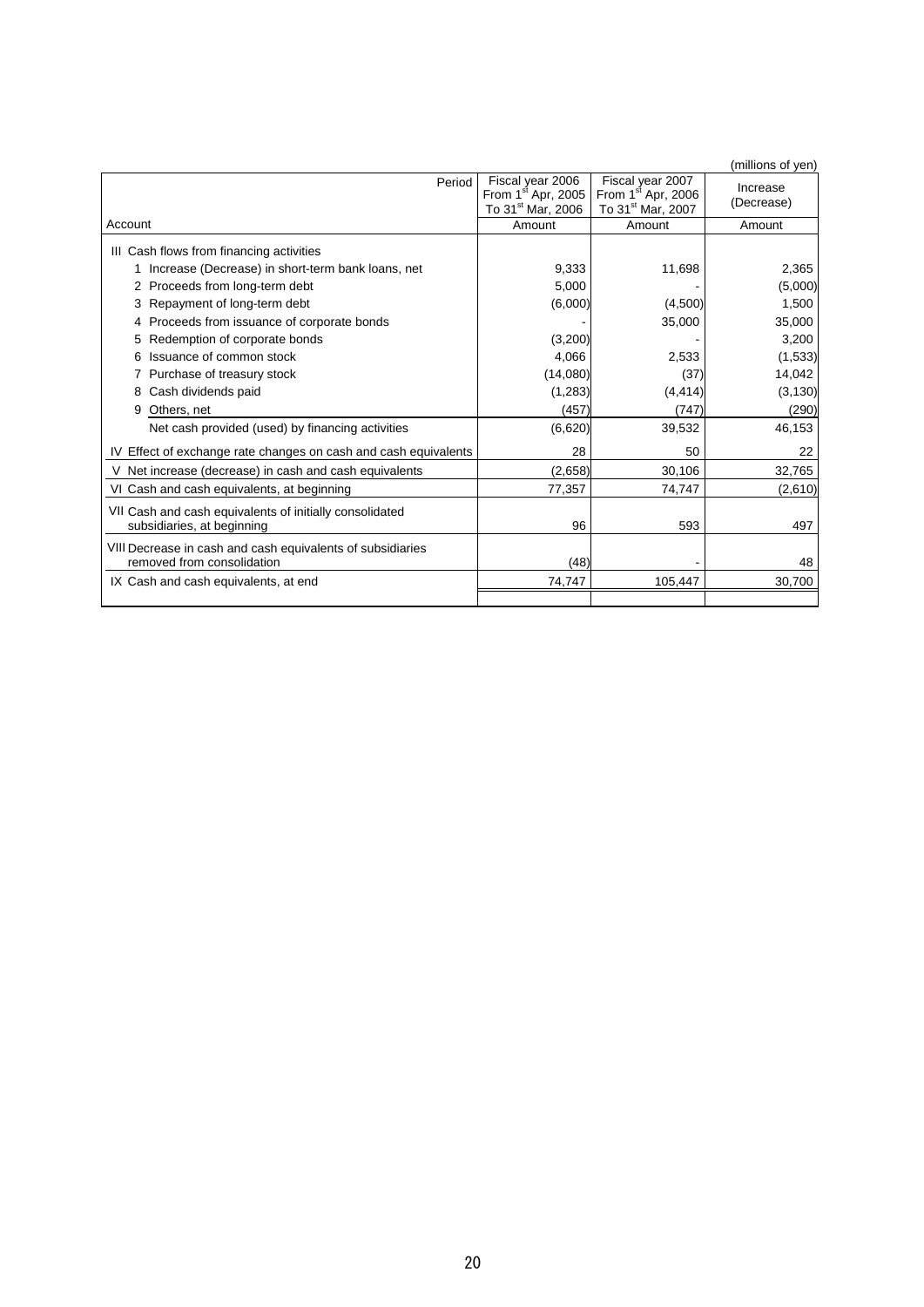## **Significant Accounting Policies of Consolidated Financial Statements**

#### **1. Range of consolidation**

(1) Consolidated subsidiaries: 59

JIEC Co., Ltd., VeriServe Corporation, Cosmo Securities Co., Ltd. and other 56 companies

23 anonymous associations and other 3 companies are newly consolidated from this fiscal year.

4 anonymous associations are excluded from consolidation this fiscal year.

#### (Change in accounting policy)

From the fiscal year under review, the "Control Criteria and Influence Criteria to Investment Associations" (practical solutions No.20 of  $8<sup>th</sup>$  Sep, 2006), has been applied.

This made the 23 consolidated subsidiaries above to subsidiary companies from the fiscal year under review.

4 consolidated subsidiaries were excluded from subsidiary companies because their anonymous association contract had finished.

As a result, total net assets increased ¥15,289 million. This change had a little impact on net income.

(2) Major non-consolidated subsidiaries: Tokyo Green Systems Corporation

Non-consolidated subsidiaries were excluded from consolidation because they were all small-sized companies, and their total assets, sales, net income and retained earnings are immaterial to the consolidated financial statements.

#### **2. Application of equity method**

Affiliate accounted for under the equity method: None

Non-consolidated subsidiaries (such as Tokyo Green Systems Corporation) and affiliates (such as M&C Business Systems Corporation) to which the equity method was not applied were excluded from application of equity method because their net income and retained earnings are immaterial to the consolidated financial statements as a whole.

#### **3. Fiscal year ends of consolidated subsidiaries**

Of the consolidated subsidiaries of the Group, 1 anonymous association has fiscal year-ends of  $28<sup>th</sup>$  February, 2 anonymous associations have fiscal year-ends of  $31<sup>st</sup>$  January, 15 anonymous associations have fiscal year-ends of  $31<sup>st</sup>$  December.

Furthermore, 1 anonymous association has fiscal year-ends of 30<sup>th</sup> November. Consequently, these subsidiaries conduct trial settlement date of 28<sup>th</sup> February, for the purpose of preparing the consolidated interim financial statements. The remaining consolidated subsidiaries have fiscal year-ends of 28<sup>th</sup> February, the consolidated fiscal year-ends. The required adjustment for consolidated accounting purposes is carried out for important transactions that occur in the period between the consolidated fiscal year-ends and the fiscal year-ends of a subsidiary.

#### **4. Accounting standards**

(1) Valuation basis and valuation method for significant assets

- 1) Marketable securities and investments in securities
	- ・Valuation of trading securities by securities business :
		- Securities, asset or liabilities in trading account are recorded at fair value.
	- ・Held-to-maturity bonds: Amortized cost method
	- ・Investments in unconsolidated subsidiaries and affiliates :
		- Cost method based on the moving-average method

・Available-for-sale securities(includes Investments related to financial services and Venture capital investments):

- With market value: Market value method
- (Unrealized gains and losses are reported in the net assets section of the consolidated balance sheets. Sales cost is mainly calculated using the moving-average method.)
- Without market value: Mainly cost method based on the moving-average method
- 2) Derivative instruments
- Market value method
- 3) Inventories

Mainly, cost method based on the specific identification method or moving-average method

(2) Depreciation method for fixed assets

For the depreciation of tangible fixed assets, the declining balance method is adopted by the Company and its subsidiaries, but for the depreciation of buildings (excluding structures), which have been acquired since 1<sup>st</sup> April, 1998, the straight-line method is adopted.

Main useful life is as follows:

Buildings and structures: 2-50 years

For the amortization of Intangible fixed assets and deferred charges, the straight-line method is adopted. Capitalized costs for software for internal use are amortized using the straight-line method over the estimated useful life of the software in the Company.

Capitalized costs for software for sale are amortized using the straight-line method over the estimated sales period in which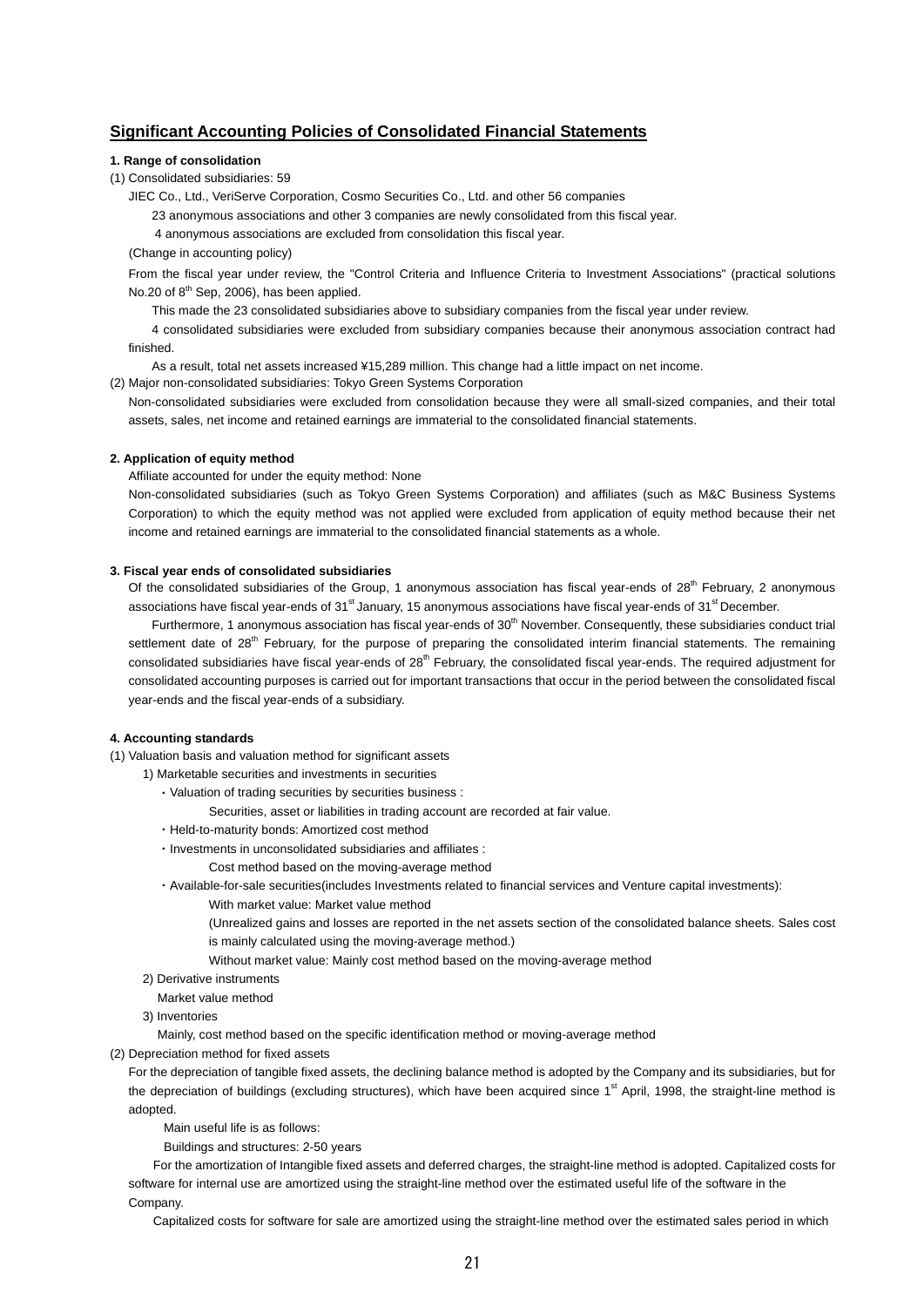the software can be sold. Term land leasehold is amortized using the straight-line method over the estimated base on contract period.

(3) Deferred assets

Equity costs and Corporate bond issue costs are expensed as incurred.

(Change in accounting policy)

From the period under review, "Tentative Solution on Accounting for Deferred Assets" (practical solutions No.19 of 11<sup>th</sup> August, 2006), has been applied.

"New share issuing expense", which has been included in "Others, net" under "Non-operating expenses" in previous fiscal year is changed to be treated as "Equity costs".

(4) Allowances

1) Allowance for doubtful accounts

Allowance for doubtful accounts is maintained for the amounts deemed uncollectible based on solvency analyses and for estimated delinquency based on collection rates projected from historical credit loss experiences, and for the amounts to cover specific accounts that are estimated to be uncollectible.

2) Accrued bonuses to employees

Accrued bonuses to employees represents bonuses to employees expected to be paid for their services rendered prior to the balance sheets date.

3) Accrued bonuses to directors and statutory auditors

In order to provide for payments of bonuses to directors and statutory auditors, a forecast payment amount is recorded in consolidated results for the end of the year under review in respect of certain consolidated subsidiaries. (Changes in accounting policy)

From the fiscal year under review, "Accounting Standard for Directors' Bonus" (Accounting Standards Board of Japan (ASBJ) Statement No. 4 of 29<sup>th</sup> November, 2005) have been applied.

As a result, operating income, ordinary income and net income before tax have each decreased by ¥62 million.

4) Allowance for anticipated losses on contracts

Allowance for anticipated losses on contracts represents anticipated entire losses to be incurred related to software development and facilities management when the contract revenue and cost indicate a loss.

5) Allowance for losses on investment securities

In order to make provisions for losses forecast to arise from investments, an allowance is calculated and recorded based on the nature of the relevant assets and related factors.

6) Accrued employees' retirement benefits

Accrued employees' retirement benefits are calculated based on the estimated retirement obligations less estimated plan assets at the balance sheets date.

At the Company and some of its consolidated subsidiaries, when "Plan assets" exceed an amount of "Projected benefit obligations" minus both "Unrecognized net translation" and "Unrecognized actuarial net loss", the amount in excess is accounted for as "Prepaid pension costs" included in "Investments and other assets".

Net transition amount at adoption of new accounting standard for the retirement benefits is amortized mainly over 15 years using the straight-line method.

Unrecognized actuarial net loss will be amortized using the straight-line method over the average remaining service period and amortization will be started from the next fiscal year.

Unrecognized prior service cost is amortized using the straight-line method over the average remaining service period and amortization is started from this fiscal year when it occurs.

7) Accrued directors' retirement benefits

The Company and some of its consolidated subsidiaries recognize "Accrued directors' retirement benefits" in amounts equivalent to the liability the companies would have been required to pay upon directors' retirement at the balance sheets date in accordance with internal rules.

However the Company is not increasing the required amounts after the general meeting of shareholders of 26<sup>th</sup> June, 2003 holding, due to revise internal rules.

(5) Translation of foreign currency balances and transactions

Foreign currency transactions are translated using foreign exchange rates prevailing at the transaction dates. Short-term and long-term receivables and payables denominated in foreign currencies were translated at the current rates at the balance sheets date. The differences of the prevailing rate between the transaction date and balance sheets date are involved in or charged to income accordingly.

(6) Lease transactions

Finance leases, other than those which involve transferring of ownership of the leased assets to the lessee, are accounted for in a manner similar to operating leases.

- (7) Hedge accounting
	- 1) Accounting method for hedge transaction

Deferred hedge accounting is adopted. Monetary liabilities denominated in foreign currencies with forward exchange contracts are translated at the contract rates to the extent contracts cover. To those interest rate swaps that meet the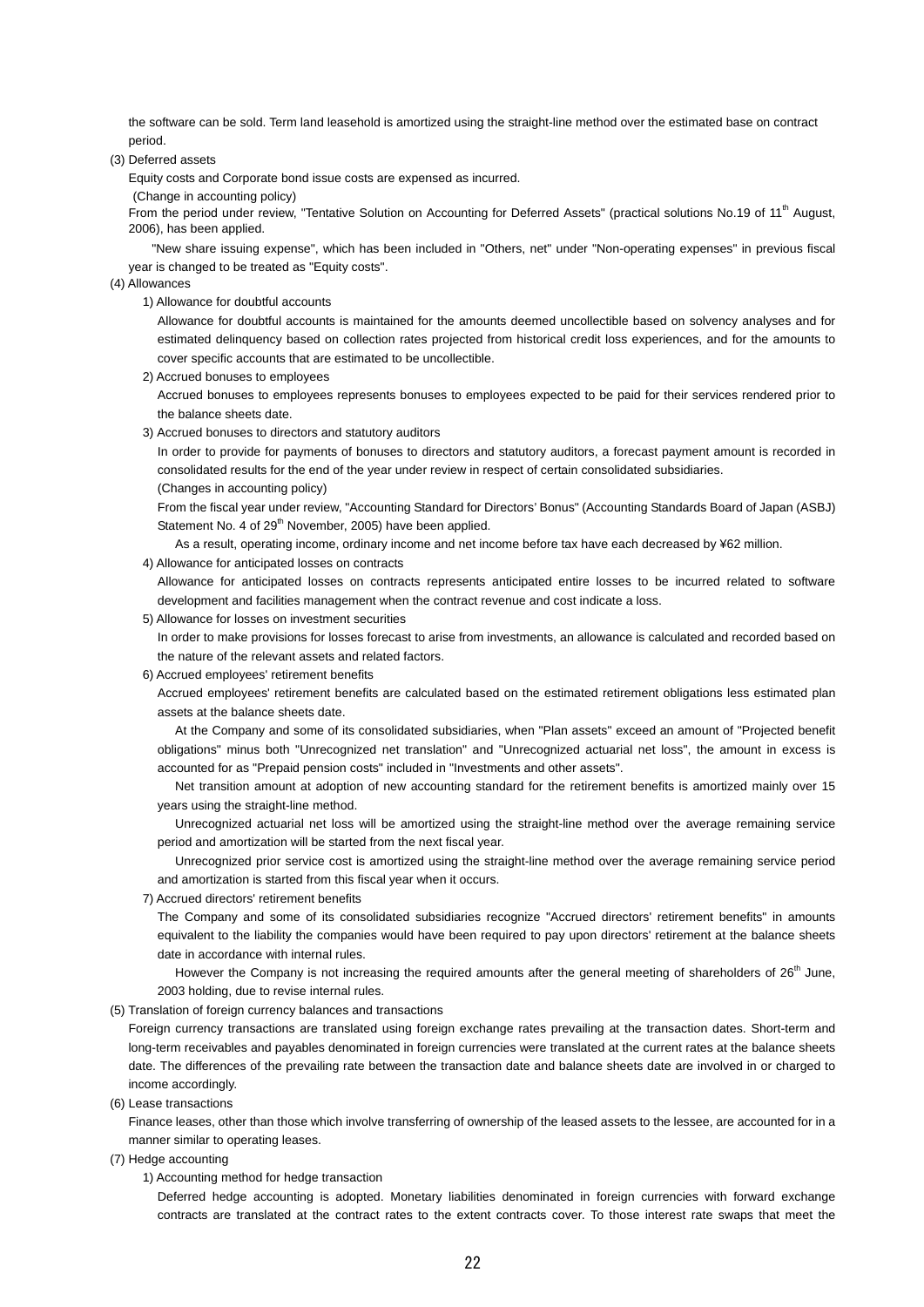requirements for exceptional treatment, exceptional treatment is applied.

- 2) Hedge method and hedged transaction
	- Derivatives are used in hedging operations, including forward exchange contracts, interest swap transactions.

Monetary liabilities denominated in foreign currencies, scheduled transactions, and bank loans are hedged transactions. 3) Hedging policy

The risk in fluctuations in interest rates for regular business is hedged based on the company regulations. The Company however, does not actively engage in derivative transactions for speculative purposes or for obtaining short-term capital gains.

4) Evaluation of effectiveness of hedge accounting

The Company verifies the correlation by mainly comparing means for hedging with fluctuation of rates. To those interest rate swaps that meet the requirements for exceptional treatment, efficacy assessment is omitted.

(8) Accounting for financial services business

- 1) Investments related to financial services
	- Investments in anonymous associations

With regard to transactions resulting from investment in anonymous associations, allocations received from the anonymous association are recorded under sales.

Shares and estate

With regard to transactions in shares and estate, any profit or loss from the sales of shares is recorded under sales or cost of sales respectively. And shares are included in securities with market values.

#### Investment in partnerships or similar

With regard to transactions resulting from investment in partnerships or similar, any profit or loss from such partnerships is recorded net as sales or cost of sales respectively on an equity basis, based on the most recent final accounts of the partnerships. In the event that a partnership holds other investment securities and appraisal differences are recorded in its financial statements, appraisal difference is recorded on an equity basis under "Unrealized gains on securities" —other available-for-sale securities.

2) Venture capital investments

With regard to investment partnerships in which our group is an executive member, the assets, liabilities, income and expenses of the partnership are recorded on an equity basis, based on the most recent final accounts of the partnership. Venture capital investments are recorded securities on an equity basis.

(9) Accounting for prepaid card business

The face value of cards when issued is recorded as "Deposits received of prepaid cards", with subsequent deductions from that amount as cards are used.

Also any remaining card value, based on the actual usage of cards, that is considered unlikely to be used will be recorded as "Hoard profit of prepaid card" under "Non-operating income" with subsequent deductions from "Deposits received of prepaid cards" in conforming with Japanese Tax Law requiring to take into consideration the year in which cards are sold.

#### (10) Other accounting standards

1) Consumption tax accounting

Consumption taxes are not included in the amounts in the consolidated statements of operations, but recorded in other current liabilities as offset amounts.

2) Consolidated tax system

Consolidated tax system is adopted.

#### **5. Valuation of Assets and Liabilities of Consolidated Subsidiaries**

The assets and liabilities of a newly consolidated subsidiary are marked to fair value at the time the Company is deemed to have gained control.

#### **6. Amortization of Goodwill**

Goodwill is amortized over 5 years by the straight-line method. Small amount is amortized in a lump.

(Change in accounting policy)

From the period under review, "Accounting Standard for Business Combinations" (31st October, 2003), and "Accounting Standard for Business Divestitures and the related Implementation Guidance" (ASBJ Guidance No.7 of 27<sup>th</sup> December, 2005), and "Guidance on Accounting Standard for Business Combinations and Accounting Standard for Business Divestitures" have been applied.

The adoption of the new accounting standard had no impact on net income.

#### **7. Cash and Cash Equivalents**

For the purpose of the consolidated statement of cash flows, "Cash and cash equivalent" consists of cash on hands, demand deposits, and certain investments with original maturity of three months or less with virtually no risk of loss of values.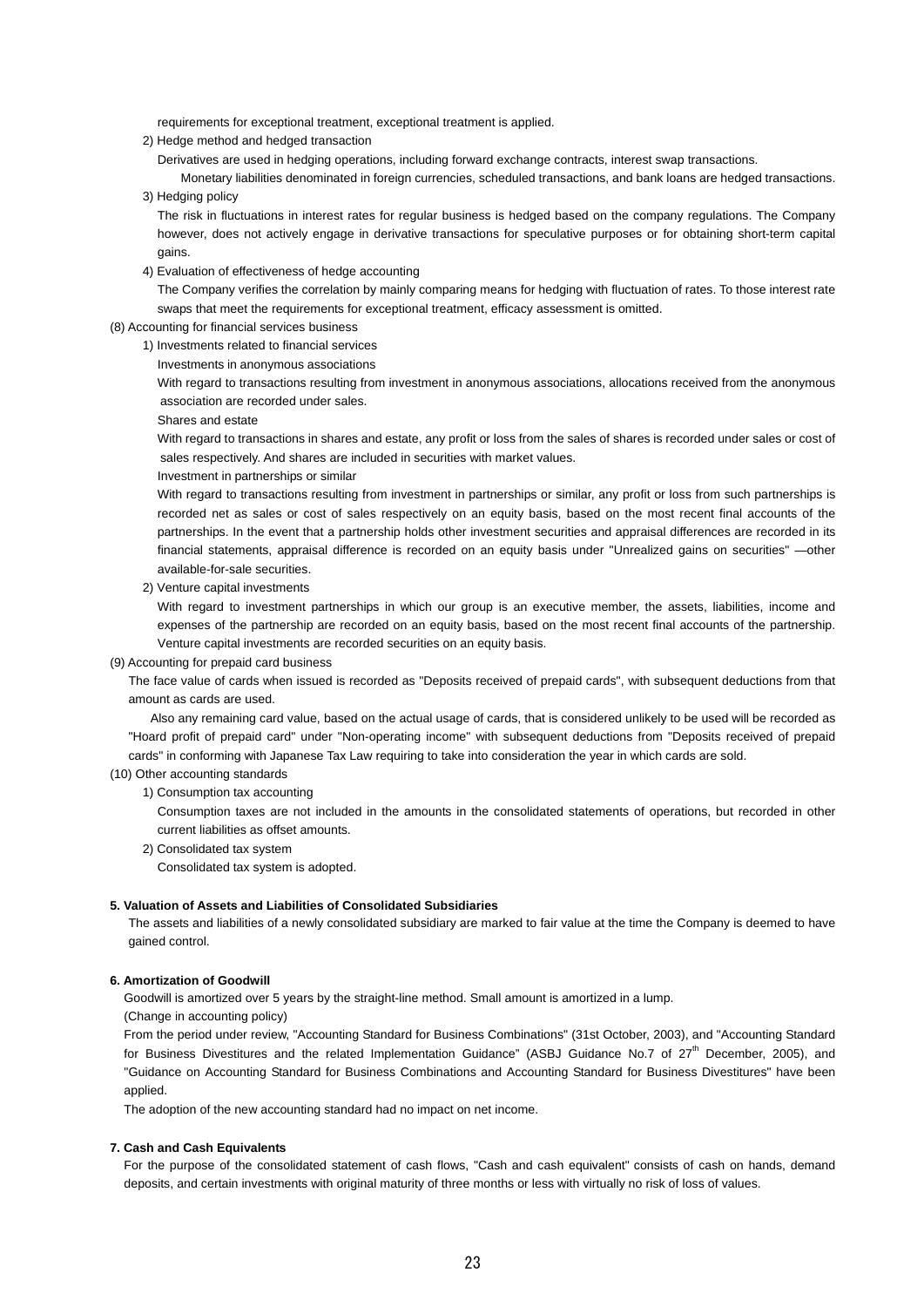### **Change in accounting policies**

#### **Accounting Standard for Presentation of Net Assets in the Balance Sheet, etc.**

#### **Partial revision of Accounting Standard for Treasury Stock and Appropriation of Legal Reserve, etc.**

From the interim period under review, "Accounting Standard for Presentation of Net Assets in the Balance Sheet" (Accounting Standards Board of Japan (ASBJ) Statement No. 5 of 9<sup>th</sup> December, 2005) and "Guidance on Accounting Standard for Presentation of Net Assets in the Balance Sheet" (ASBJ Guidance No. 8 of  $9<sup>th</sup>$  December, 2005), as well as the revised "Accounting Standard for Treasury Stock and Appropriation of Legal Reserve" (ASBJ Statement No. 1; final revision on 11<sup>th</sup> August, 2006) and "Guidance on Accounting Standard for Treasury Stock and Appropriation of Legal Reserve" (ASBJ Guidance No. 2; final revision on 11<sup>th</sup> August, 2006) have been applied.

The adoption of the new accounting standard had no impact on net income.

Shareholder's equity under the previous presentation method amounted to ¥184,186 million.

The financial statements for the period under review have been prepared in accordance with the revised "Regulation for Consolidated Financial Statements".

### **Changes in Method of Presentation**

#### **Consolidated statements of income**

- 1. "Dividend income", which has been included in "Others" under "Non-operating income", ¥207 million, in previous fiscal year is expressed independently because it is material to the consolidated statements of income as a whole.
- 2. "Subsidy income", ¥144 million, which has been expressed independently under "Non-operating income" in previous fiscal year is included in "Others" under "Non-operating income" because it is immaterial to the consolidated statements of income as a whole.
- 3. "Loss on cancellation of leases", which has been included in "Others" under "Non-operating expenses", ¥3 million, in previous fiscal year is expressed independently because it is material to the consolidated statements of income as a whole.
- 4. "Gain on sales of investments in securities", ¥69 million, which has been expressed independently under "Extraordinary gains" in previous interim period is included in "Others" under "Extraordinary gains" because it is immaterial to the consolidated statements of income as a whole.
- 5. "Loss on impairment of fixed assets", ¥0 million, which has been expressed independently under "Extraordinary losses" in previous fiscal year is included in "Others" under "Extraordinary losses" because it is immaterial to the consolidated statements of income as a whole.
- 6. "Loss on write-down of investments in securities", which has been included in "Others" under " Extraordinary losses", ¥295 million, in previous fiscal year is expressed independently because it is material to the consolidated statements of income as a whole.

#### **Consolidated statements of cash flows**

- 1."Loss on impairment of fixed assets", which has been accounted independently as an item of "Cash flows from operating activities" in previous fiscal year, is ¥0 million and included in "Others" of "Cash flows from operating activities" in this fiscal year because it is immaterial to the consolidated statements of cash flows as a whole.
- 2."Loss on disposal of fixed assets and gain (loss) on sales of fixed assets", which has been accounted independently as an item of "Cash flows from operating activities" in previous fiscal year, is ¥12 million and included in "Others" of "Cash flows from operating activities" in this fiscal year because it is immaterial to the consolidated statements of cash flows as a whole.
- 3."Loss (Gain) on sales of investments in securities", which has been accounted independently as an item of "Cash flows from operating activities" in previous fiscal year, is ¥(60) million and included in "Others" of "Cash flows from operating activities" in this fiscal year because it is immaterial to the consolidated statements of cash flows as a whole.
- 4."Decrease (Increase) in fixed leasehold deposits", which has been accounted independently as an item of "Cash flows from operating activities" in previous fiscal year, is ¥(523) million and included in "Others" of "Cash flows from operating activities" in this fiscal year because it is immaterial to the consolidated statements of cash flows as a whole.
- 5."Decrease (Increase) in trading assets related to securities business", which has been included in "Others" under "Cash flows from operating activities", ¥797 million, in previous fiscal year is expressed independently because it is material to the consolidated statements of cash flows as a whole.
- 6."Decrease (Increase) in loan secured by securities", which has been included in "Others" under "Cash flows from operating activities", ¥(429) million, in previous fiscal year is expressed independently because it is material to the consolidated statements of cash flows as a whole.
- 7."Increase (Decrease) in trading liabilities related to securities business", which has been included in "Others" under "Cash flows from operating activities", ¥(133) million, in previous fiscal year is expressed independently because it is material to the consolidated statements of cash flows as a whole.
- 8."Proceeds from sales of intangible assets", which has been accounted independently as an item of "Cash flows from investing activities" in previous fiscal year, is ¥76 million and included in "Others" of "Cash flows from investing activities" in this fiscal year, because it is immaterial to the consolidated statements of cash flows as a whole.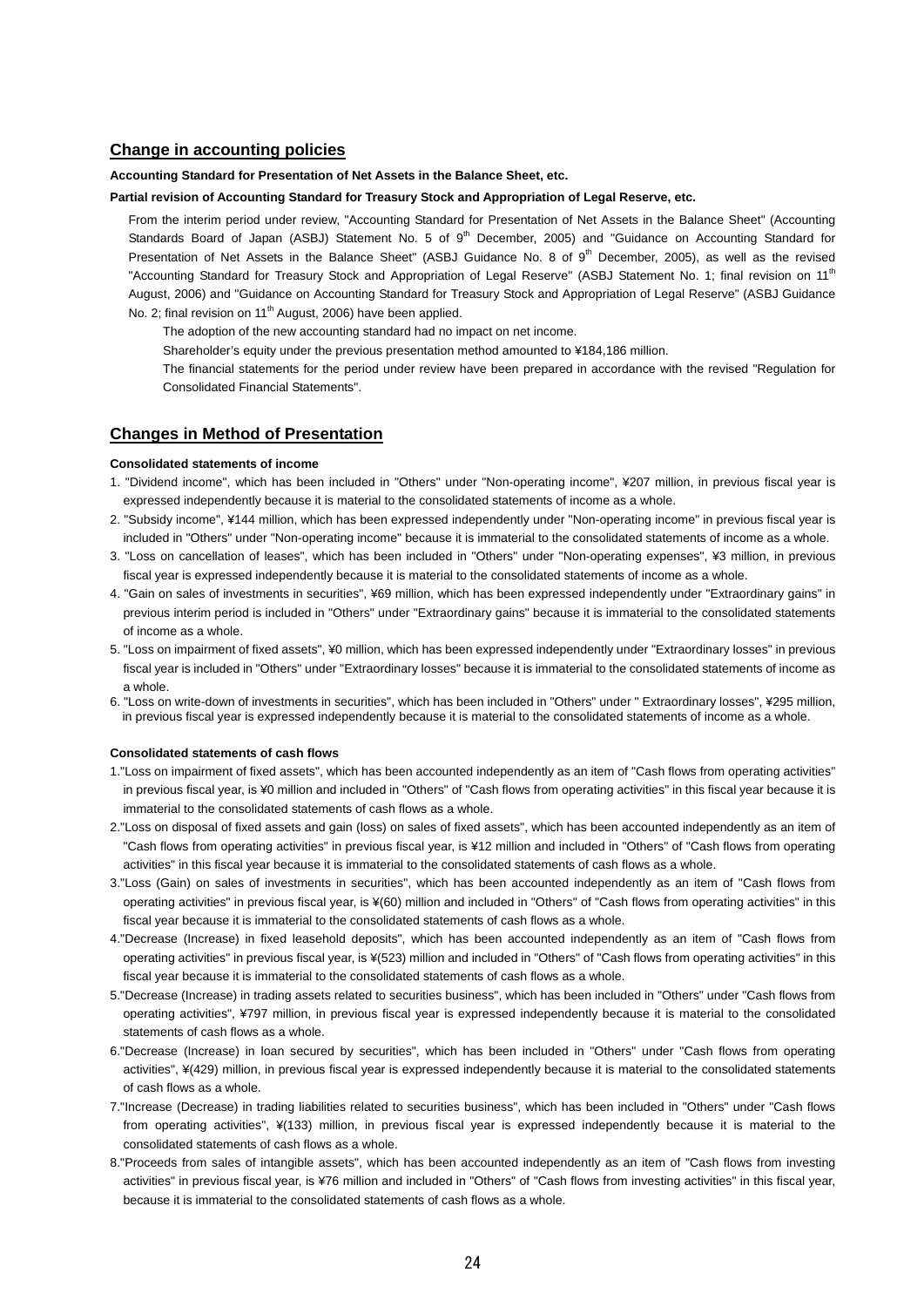## **Notes to Consolidated Financial Statements**

### **1. Consolidated balance sheets**

|                                                       |                              | (millions of yen) |
|-------------------------------------------------------|------------------------------|-------------------|
|                                                       | As of 31 <sup>st</sup> March |                   |
|                                                       | 2006                         | 2007              |
| (1) Accumulated depreciation of tangible fixed assets | 20.851                       | 14.475            |

(2) Investments related to financial services

For the year ended 31<sup>st</sup> Mar, 2006

"Investments related to financial services" mainly consists of investments in anonymous associations, ¥57,078 million and shares, ¥23,685 million.

For the year ended 31<sup>st</sup> Mar, 2007

"Investments related to financial services" mainly consists of investments in anonymous associations, ¥30,163 million , shares, ¥26,980 million and estates, ¥30,726 million.

In shares, shares with the current price, ¥11,986 million, are involved.

Main of Liabilities related to financial services is non-recourse loans ¥11,132 million.

Liabilities related to financial services are the liability of anonymous associations that are consolidated subsidiaries, and mainly consist of non-recourse loans.

(3) Loan commitment agreements

Lender

The Group adopts the CSK Group Cash Management System (CMS) to ensure agile and efficient cash arrangements for group companies. The Company concluded master agreements for CMS that have set out the availability granted among 30 companies.

The remaining portion of credit line which has not been loaned to the group companies under these agreements are as follows:

|                                   |                              | (millions of yen) |  |
|-----------------------------------|------------------------------|-------------------|--|
|                                   | As of 31 <sup>st</sup> March |                   |  |
|                                   | 2006                         | 2007              |  |
| Total availability granted by CMS | 40                           | 240               |  |
| Used portion of credit line       | -                            | 90                |  |
| Remaining portion of credit line  | 40                           | 150               |  |

(4) Statutory reserve

As of 31st March 2006

The law that declines to account for "Reserve for securities trading liabilities" under "Statutory reserve" is "Securities

Exchange Law No. 51" and the law that declines to account for "Reserve for financial futures trading liabilities" under "Statutory reserve" is "Financial Futures Trading Law No. 81".

Statutory reserve is omitted as of 31<sup>st</sup> March 2007 because it is the same contents of 31<sup>st</sup> March 2006.

(5) Investments related to financial services

As of 31<sup>st</sup> March 2006

"Venture capital investments" at the beginning of fiscal period, ¥12,898 million, is changed to "Investments related to financial services" with adjustment in business purpose of consolidated subsidiaries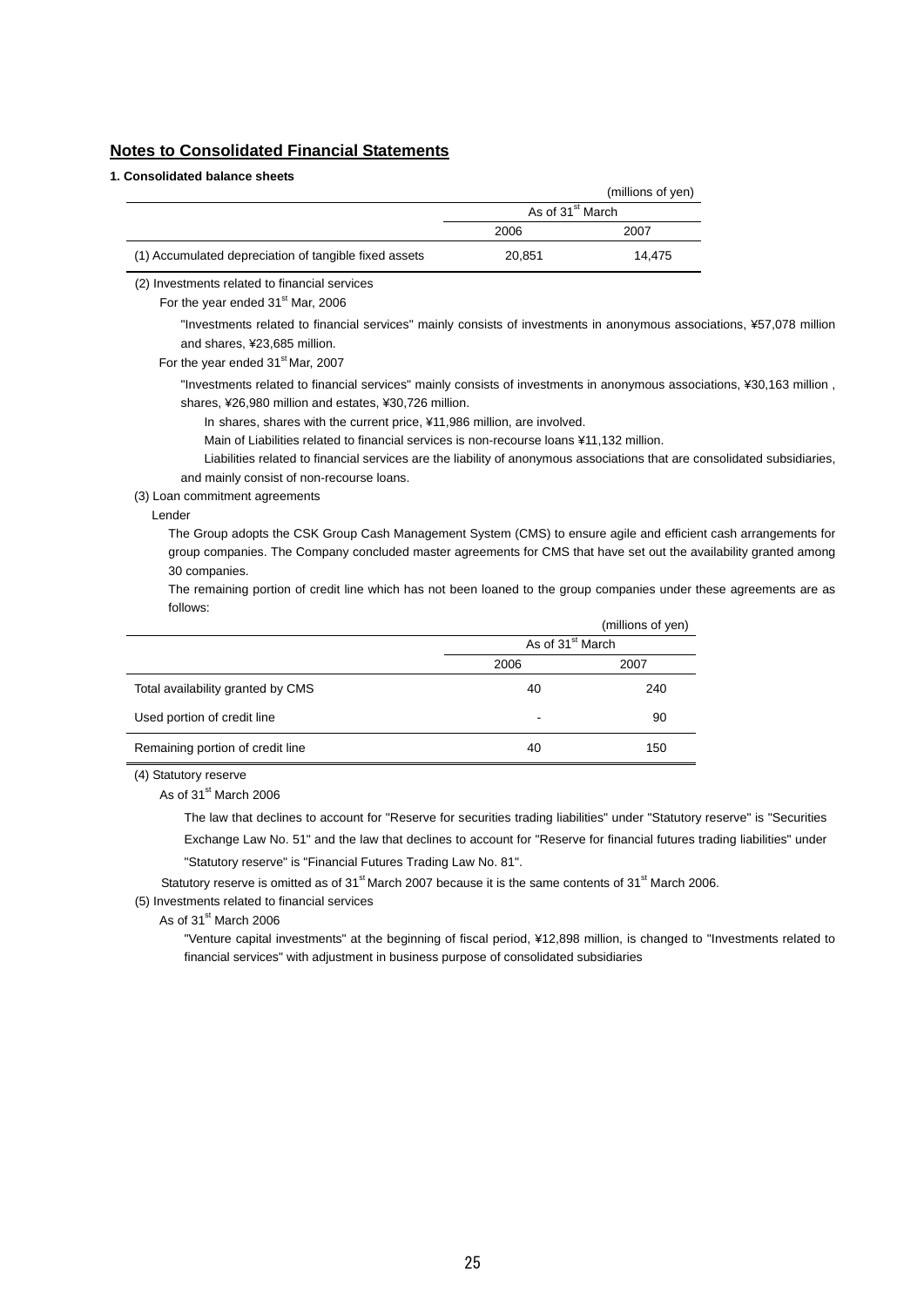#### **2. Consolidated statements of income**

For the year ended 31<sup>st</sup> March, 2006

- (1) "Gain on sales of fixed assets" which is included in "Extraordinary gains" is mainly due to the sale of CSK Aoyama Building.
- (2) "Gain on sales of investments in securities" which is included in "Extraordinary gains" is mainly due to the sale of shares in Nextcom K.K. which the Company held. And sales profit of investments related to financial service (securities), ¥11,827 million, in this fiscal year contains movable exchange profit, ¥5,454 million, for policy investment objectives.
- (3) A breakdown of impairment losses in special losses is as follows.
	- ① The company declares the following impairment losses.

| Location                                                                          | Use                                                        | Classification                                                         |
|-----------------------------------------------------------------------------------|------------------------------------------------------------|------------------------------------------------------------------------|
| <b>CSK Information Education Center</b><br>(Tama city, Tokyo)                     | Administrative facilities<br><b>Educational facilities</b> | Land and buildings                                                     |
| Shinjuku center<br>(Shinjuku-ku, Tokyo)<br>Osaka Umeda center<br>(Kita-ku, Osaka) | Call center                                                | Buildings and annexed facilities<br>Equipment and fixtures<br>Software |

② Asset grouping method.

Idle assets and assets scheduled for sale are on an individual case unit, and business assets are handled as a managerial accounting classification.

③ Background to recognition as impairment losses and calculation methods.

As book value was far less than the price after deduction of fees relating to the sale from the scheduled sales price mainly in the case of assets scheduled for sale, and where considerations of recoverable future cash flow were included in non profitable businesses in cases of business assets, book values reduced to recoverable values were recognized as impairment losses. The said reductions reported as impairment losses amounted to ¥3,379 million. The breakdown was as follows:

> Buildings and structures: ¥1,198 million Land: ¥642 million Others(mainly software): ¥1,539 million

#### For the year ended 31<sup>st</sup> March, 2007

Reversal of the prior year's income taxes and prior year's corporate income tax has been recorded for the following reasons.

On 1<sup>st</sup> August, 2005, the Tokyo Regional Taxation Bureau notified the Company and its consolidated subsidiary CSK FINANCE CO., LTD of a corporate tax adjustment relating to the appraisal value of subsidiary companies involved in Group reorganization for the fiscal year ended 31<sup>st</sup> March, 2004.

The Company and its consolidated subsidiary do not accept the basis for this adjustment, and on 9<sup>th</sup> August, 2005 lodged an objection with the Tokyo Regional Taxation Bureau. At this stage the companies are not in receipt of any reply from the Tokyo Regional Taxation Bureau to our written statement of opposition.

At this stage there is no change to our policy of requesting that the order be revoked. The Company will continue our negotiations with the Tokyo Regional Taxation Bureau and are considering initiating procedures for requesting a review of the case, along with other options.

However, a considerable period of time has passed since the filing of this application, and in light of the amendment to "Accounting Practices, Disclosure and Audit Treatment for Various Taxes" published by the Japanese Institute of Certified Public Accountants (JICPA) in March 2007, we concluded that a more conservative accounting treatment was advisable with respect to this matter, and decided to incorporate it in our consolidated statements of income at the end of this financial year, from the perspective of further improving the soundness of our financial position and ensuring management transparency.

#### **3. Consolidated statements of capital surplus and retained earnings**

- (1) "Loss on disposition of treasury stock" under "Capital surplus" is conducted in order to make ANT, Inc. became a wholly owned subsidiary of the Company.
- (2) " Increase due to exclusion in consolidation of subsidiaries " under "Retained earnings" is related to excluding Kibo Gruop, Inc.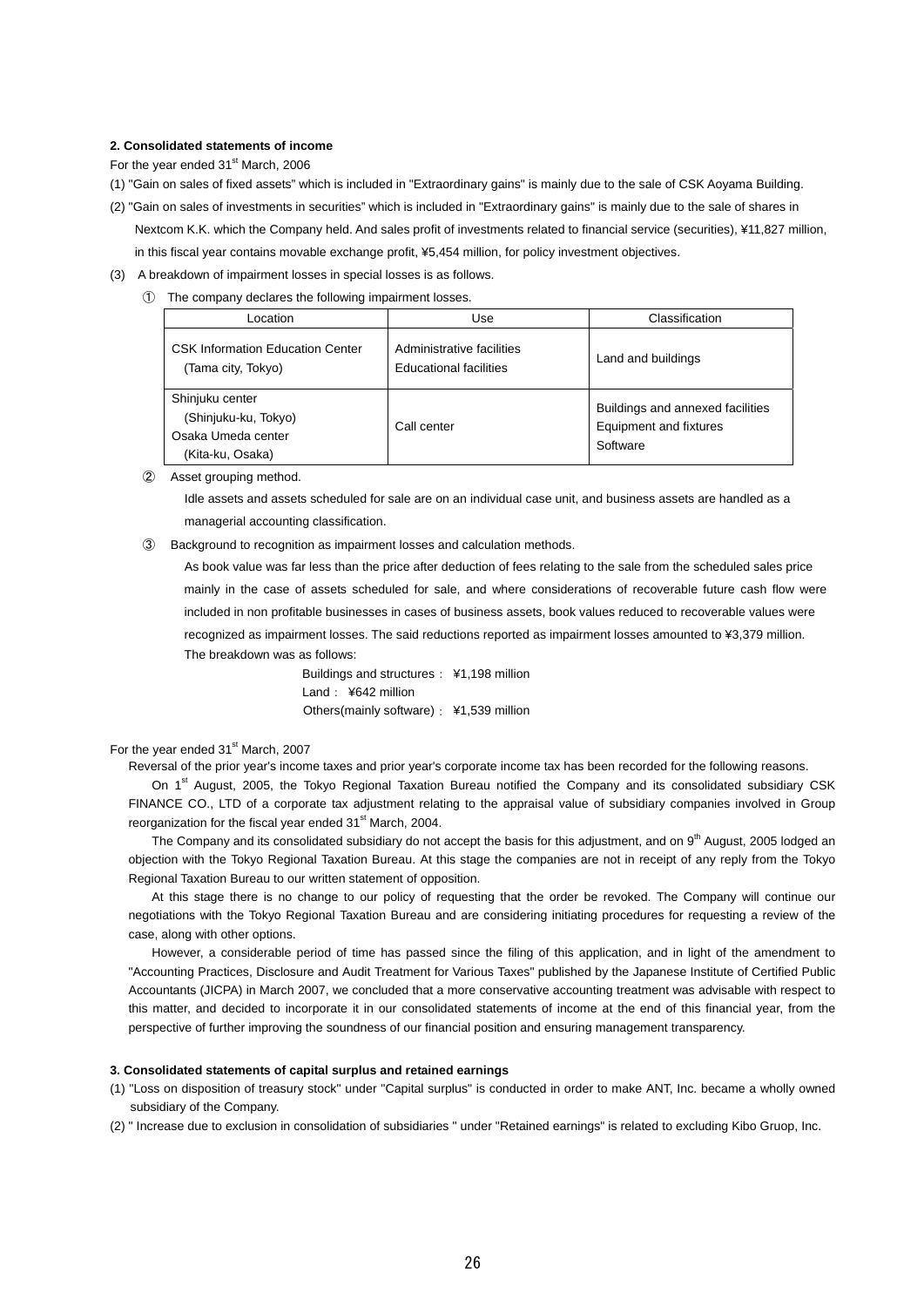#### **4. Consolidated statements of changes in net assets**

(1)Types and numbers of outstanding shares

|              |                        |          |          | (shares)               |
|--------------|------------------------|----------|----------|------------------------|
|              | As of $31st$ Mar, 2006 | Increase | Decrease | As of $31st$ Mar, 2007 |
| Common stock | 77,791,992             | 645,132  | -        | 78,437,124             |

Notes: 1. Increase of 645,132 common stocks was due to the exercise of stock options.

(2)Types and numbers of treasury stock

|              |                                  |          |          | (shares)               |
|--------------|----------------------------------|----------|----------|------------------------|
|              | As of 31 <sup>st</sup> Mar, 2006 | Increase | Decrease | As of $31st$ Mar, 2007 |
| Common stock | 4,143,833                        | 4,730    | 207      | 4.148.356              |

Notes: 1. Increase of 4,730 common stocks was due to purchase of stocks less than a trading unit.

2. Decrease of 207 common stocks stock was due to disposal of stocks less than a trading unit.

(3) Items concerning new share warrants, etc.

There were no such items.

Note that in July 2006 the Company issued No.7 unsecured convertible-bond-type-bonds with stocks acquisition rights. No.7 unsecured convertible-bond-type-bonds with stocks acquisition rights

| Issue resolution's day                  | 11 <sup>th</sup> July, 2006                    |
|-----------------------------------------|------------------------------------------------|
| Issue date                              | 27 <sup>th</sup> July, 2006                    |
| Number of new share warrants            | 35,000 individuals                             |
| Types and numbers of new share warrants | 5,940,257 common stocks                        |
| Conversion price per share              | ¥5.892                                         |
| Exercise period of new share warrants   | $1st$ September, 2006 - $27th$ September, 2013 |
| Balance of new share warrants           | 35,000 million yen                             |

### (4) Dividends

#### 1. Dividends payments

| Approvals                                            | Type of shares | Total amount of dividends<br>(million ven) | Dividends per share<br>(yen) | Record date                                              | Effective date |
|------------------------------------------------------|----------------|--------------------------------------------|------------------------------|----------------------------------------------------------|----------------|
| General shareholders'<br>meeting on $28th$ Jun, 2006 | Common stock   | 2.945                                      |                              | 40 31 <sup>st</sup> Mar, 2006 29 <sup>th</sup> Jun, 2006 |                |
| Board meeting on<br>7 <sup>th</sup> Nov, 2006        | Common stock   | 1.479                                      |                              | 20 30 <sup>th</sup> Sep, 2006 11 <sup>th</sup> Dec, 2006 |                |

2. Of the dividends with record date during this period, those with effective date after this period

| Approvals                                                      | Type of shares | Funds for<br>dividends | Total amount of<br>dividends<br>(million ven) | Dividends per<br>share<br>(yen) | Record date                   | Effective date             |
|----------------------------------------------------------------|----------------|------------------------|-----------------------------------------------|---------------------------------|-------------------------------|----------------------------|
| General shareholders'<br>meeting on 27 <sup>th</sup> Jun, 2007 | Common stock   | Retained<br>earnings   | .485                                          |                                 | 20 31 <sup>st</sup> Mar. 2007 | 28 <sup>th</sup> Jun. 2007 |

#### **5. Consolidated statements of cash flows**

(1) "Cash and time deposits" on the consolidated balance sheet and "Cash and cash equivalents" on the consolidated statement of cash flows are reconciled as follows:

|                                                                                     |                              | (millions of yen) |
|-------------------------------------------------------------------------------------|------------------------------|-------------------|
|                                                                                     | As of 31 <sup>st</sup> March |                   |
|                                                                                     | 2006                         | 2007              |
| Cash and time deposits                                                              | 77,444                       | 108,405           |
| Marketable securities                                                               | 3.910                        | 7.207             |
| Total                                                                               | 81,355                       | 115.612           |
| Less: Time deposits with original maturities of more than three months or those     |                              |                   |
| submitted as collateral for loans                                                   | (2,889)                      | (3,354)           |
| Less: Equity securities and other marketable securities with original maturities of |                              |                   |
| more than three months                                                              | (3,718)                      | (6, 810)          |
| Cash and cash equivalents                                                           | 74,747                       | 105.447           |

(2) Expenditure for acquisition of treasury stock by consolidated subsidiaries is included in "Purchase of treasury stock".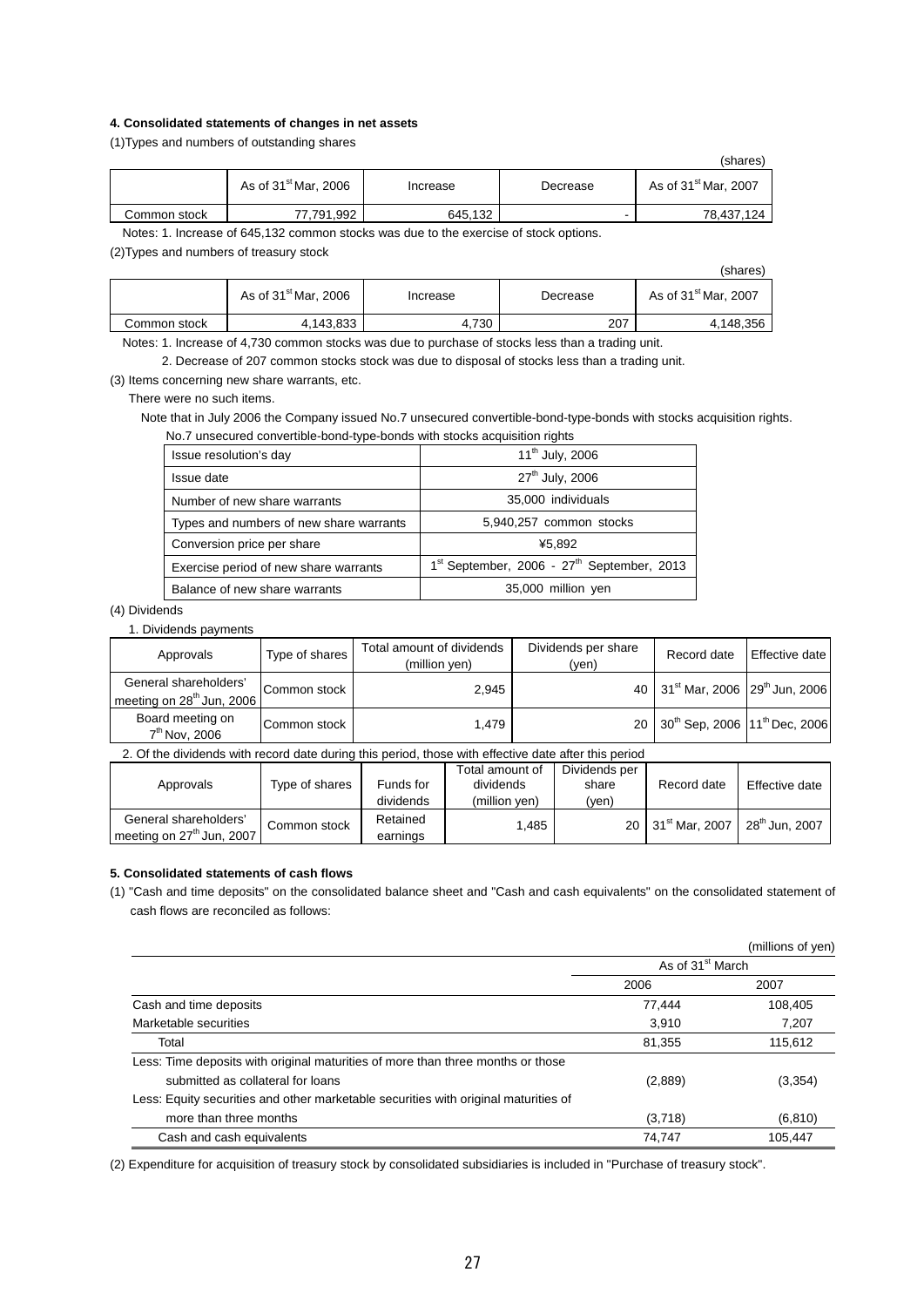## **Segment Information (Consolidated)**

#### **1. Information by business segment**

|                                                                                                                                            |                                                 |                       |                               |                                                                                    |                             |                                 | (millions of yen)     |
|--------------------------------------------------------------------------------------------------------------------------------------------|-------------------------------------------------|-----------------------|-------------------------------|------------------------------------------------------------------------------------|-----------------------------|---------------------------------|-----------------------|
|                                                                                                                                            | For the year ended 31 <sup>st</sup> March, 2006 |                       |                               |                                                                                    |                             |                                 |                       |
|                                                                                                                                            | Computer<br>services                            | Financial<br>services | <b>Securities</b><br>services | Prepaid card<br>sales                                                              | Total                       | Elimination<br>and<br>corporate | Consolidated<br>Total |
| Operating revenue:                                                                                                                         |                                                 |                       |                               |                                                                                    |                             |                                 |                       |
| Outside customers                                                                                                                          | 197,467                                         | 14,207                | 26,636                        | 2,843                                                                              | 241,154                     |                                 | 241,154               |
| Inter-segment<br>sales/transfers                                                                                                           | 647                                             | 990                   | 14                            | 5                                                                                  | 1,657                       | (1,657)                         |                       |
| Total                                                                                                                                      | 198,115                                         | 15,198                | 26,650                        | 2,848                                                                              | 242,812                     | (1,657)                         | 241,154               |
| Costs and expenses                                                                                                                         | 188,437                                         | 4,503                 | 20,933                        | 3,059                                                                              | 216,934                     | (917)                           | 216,016               |
| Operating income(loss)                                                                                                                     | 9,677                                           | 10,695                | 5,716                         | (211)                                                                              | 25,877                      | (740)                           | 25,137                |
| Assets                                                                                                                                     | 88,974                                          | 114,019               | 218,011                       | 29,645                                                                             | 450,651                     | 92,482                          | 543,134               |
| Depreciation                                                                                                                               | 4,457                                           | 39                    | 674                           | 181                                                                                | 5,353                       | 517                             | 5,870                 |
| Loss on impairment of<br>fixed assets                                                                                                      | 2,327                                           |                       | 83                            | 22                                                                                 | 2,433                       | 946                             | 3,379                 |
| Capital expenditure                                                                                                                        | 3,099                                           | 79                    | 848                           | 122                                                                                | 4,149                       | 3,803                           | 7,953                 |
|                                                                                                                                            |                                                 |                       |                               | For the year ended 31 <sup>st</sup> March, 2007                                    |                             |                                 |                       |
|                                                                                                                                            | Computer<br>services                            | Financial<br>services | <b>Securities</b><br>services | Prepaid card<br>sales                                                              | Total                       | Elimination<br>and<br>corporate | Consolidated<br>Total |
| Operating revenue:<br>Outside customers                                                                                                    | 192,561                                         | 24,953                | 24,702                        | 3,763                                                                              | 245,981                     |                                 | 245,981               |
| Inter-segment<br>sales/transfers                                                                                                           | 1,719                                           | 135                   | $\overline{2}$                | 4                                                                                  | 1,862                       | (1,862)                         |                       |
| Total                                                                                                                                      | 194,281                                         |                       |                               |                                                                                    |                             |                                 |                       |
|                                                                                                                                            |                                                 | 25,089                | 24,705                        | 3,768                                                                              | 247,843                     | (1,862)                         | 245,981               |
| Costs and expenses                                                                                                                         | 179,503                                         | 9,247                 | 22,948                        | 4,020                                                                              | 215,720                     | 356                             | 216,076               |
| Operating income(loss)                                                                                                                     | 14,777                                          | 15,841                | 1,757                         | (252)                                                                              | 32,123                      | (2, 218)                        | 29,904                |
| Assets                                                                                                                                     | 88,919                                          | 129,335               | 204,553                       | 34,104                                                                             | 456,913                     | 120,381                         | 577,294               |
| Depreciation                                                                                                                               | 2,667                                           | 31                    | 682                           | 157                                                                                | 3,539                       | 569                             | 4,108                 |
| Capital expenditure                                                                                                                        | 9,487                                           | 12                    | 1.563                         | 52                                                                                 | 11,116                      | 4,822                           | 15,939                |
| Notes: 1. The Group operates principally in four segments: Computer services, Financial services, Securities services, Prepaid card sales. |                                                 |                       |                               |                                                                                    |                             |                                 |                       |
| Segment                                                                                                                                    |                                                 |                       |                               |                                                                                    | Major products and services |                                 |                       |
| Computer services:                                                                                                                         |                                                 |                       |                               | Software development, systems integration, facilities management, business process |                             |                                 |                       |

Computer and other product sales, engineering of intelligent buildings, intelligent buildings lease Financial services: Investment in venture companies, investment in anonymous associations, real estate, equity securities and others, management of investment trust

Securities services: Securities business and other related services Prepaid card sales: Issuance and settlement of prepaid cards, development and sales of card systems

2. "Elimination and corporate" column mainly consist of the Company's working funds (cash and marketable securities), long-term investment funds (investment in securities) and other assets. Among costs and expenses, unallocated operating expenses in "Eliminations and corporate" for the year ended 31<sup>st</sup> March, 2006 were expenses of ¥68 million were incurred pertaining to the Company's administration departments and others before corporate separation on 1<sup>st</sup> October, 2005, and management expenses for group companies of ¥3,433 million were incurred by the Company after corporate separation, and for the year ended 31<sup>st</sup> March, 2006 were management expenses for group companies of ¥7,002 million incurred at the Company. In the previous fiscal year, the main expenses corresponding to the first half of this fiscal year were included in the Computer Services.

### **2. Segment Information for geographic locations**

Segment information for geographic locations is omitted for the year ended 31<sup>st</sup> March, 2006 and 2007 because total sales for "Japan" segment exceeded 90% of total sales in each of such period.

#### **3. Overseas Sales**

Information regarding overseas sales was omitted for the year ended 31<sup>st</sup> March, 2006 and 2007 because total overseas sales were less than 10% of consolidated total sales in each of such period.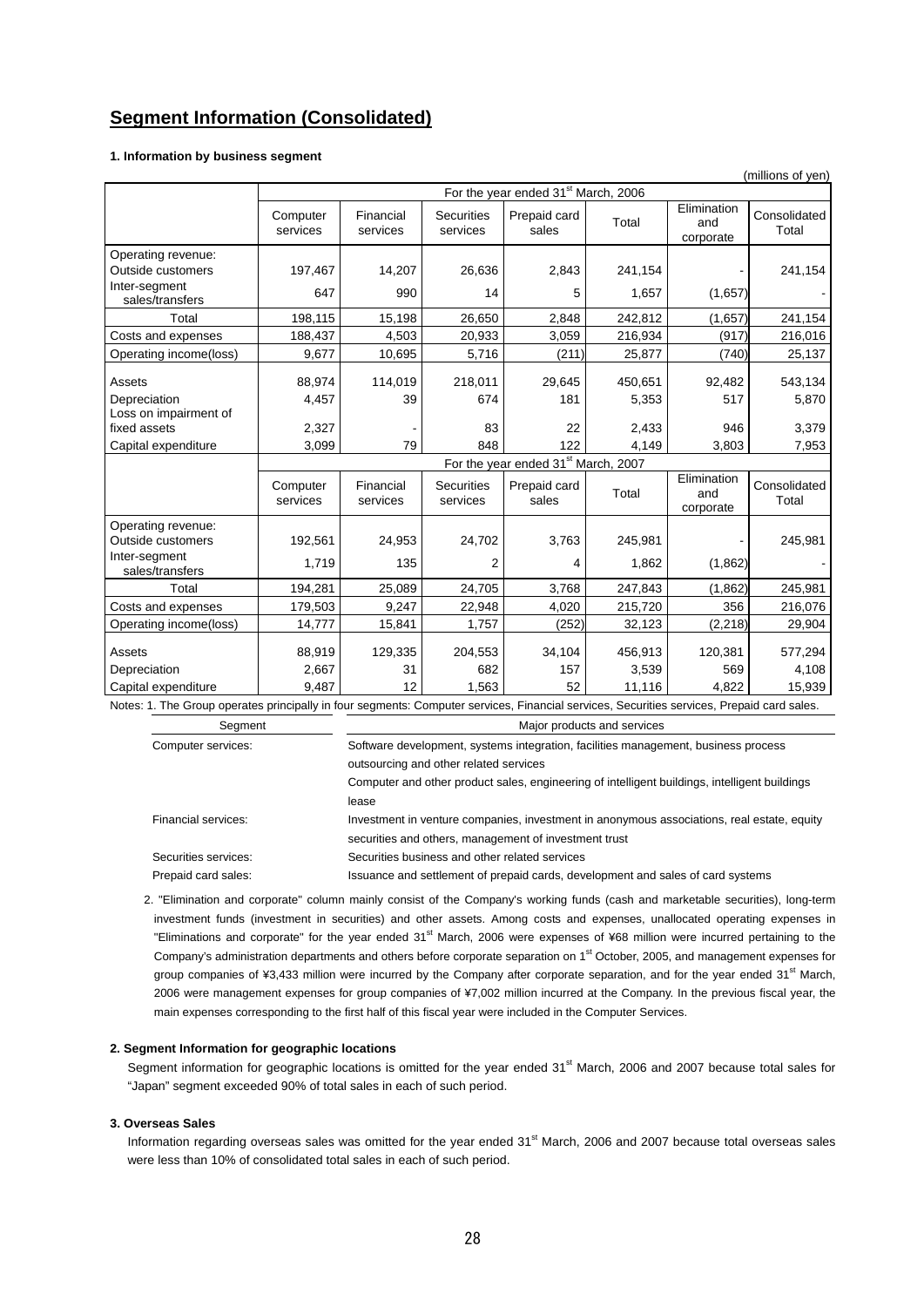## **Marketable Securities and Investments in Securities**

## **1. As of and for the year ended 31st Mar, 2006**

Ⅰ Trading securities (Trading securities with market values)

|                          |        |                                  | (millions of yen)         |
|--------------------------|--------|----------------------------------|---------------------------|
|                          |        | As of 31 <sup>st</sup> Mar, 2006 |                           |
|                          | Assets | Liabilities                      | Unrealized gains (losses) |
| <b>Equity securities</b> | 1,417  | 50                               | 38                        |
| <b>Bonds</b>             | 9.350  | 4.670                            | (40)                      |
| Total                    | 10,768 | 4,720                            | (2)                       |

#### Ⅱ Held-to-maturity bonds with market values

|                                                       |                                      |                                  |             | (millions of yen) |
|-------------------------------------------------------|--------------------------------------|----------------------------------|-------------|-------------------|
|                                                       |                                      | As of 31 <sup>st</sup> Mar, 2006 |             |                   |
|                                                       |                                      |                                  | Fair market |                   |
|                                                       |                                      | Carrying amount                  | value       | <b>Difference</b> |
|                                                       | Government bonds and municipal bonds | 2,730                            | 2,731       |                   |
| Fair market value<br>exceeds carrying<br>amount       | Corporate bonds                      |                                  |             |                   |
|                                                       | Other bonds                          |                                  |             |                   |
|                                                       | Subtotal                             | 2,730                            | 2,731       |                   |
|                                                       | Government bonds and municipal bonds | 17,809                           | 17,575      | (233)             |
| Fair market value<br>do not exceed<br>carrying amount | Corporate bonds                      |                                  |             |                   |
|                                                       | Other bonds                          |                                  |             |                   |
|                                                       | Subtotal                             | 17,809                           | 17,575      | (233)             |
|                                                       | Total                                | 20,539                           | 20.307      | (231)             |

## Ⅲ Available-for-sale securities with market values

|                   |                                      |                         |                                  | (millions of yen) |
|-------------------|--------------------------------------|-------------------------|----------------------------------|-------------------|
|                   |                                      |                         | As of 31 <sup>st</sup> Mar, 2006 |                   |
|                   |                                      | <b>Acquisition Cost</b> | Fair market<br>value             | <b>Difference</b> |
|                   | Equity securities                    | 22,334                  | 33,858                           | 11,524            |
|                   | Bonds:                               |                         |                                  |                   |
| Fair market value | Government bonds and municipal bonds |                         |                                  |                   |
| exceeds           | Corporate bonds                      |                         |                                  |                   |
| acquisition cost  | Other bonds                          |                         |                                  |                   |
|                   | <b>Others</b>                        | 5,202                   | 13,736                           | 8,533             |
|                   | Subtotal                             | 27,537                  | 47,594                           | 20,057            |
|                   | Equity securities                    | 1,150                   | 1,005                            | (144)             |
|                   | Bonds:                               |                         |                                  |                   |
| Fair market value | Government bonds and municipal bonds | 10                      | 9                                | (0)               |
| do not exceed     | Corporate bonds                      | 98                      | 92                               | (6)               |
| acquisition cost  | Other bonds                          |                         |                                  |                   |
|                   | Others                               | 17,489                  | 17,279                           | (209)             |
|                   | Subtotal                             | 18,748                  | 18,388                           | (360)             |
|                   | Total                                | 46,286                  | 65,983                           | 19,696            |

Note:Investment fund and Investment in partnerships are included in "Others".

#### IV Available-for-sale securities which were sold for the year ended  $31<sup>st</sup>$  Mar, 2006

(millions of yen)

|                     | For the year ended 31 <sup>st</sup> Mar, 2006 |        |                               |
|---------------------|-----------------------------------------------|--------|-------------------------------|
| Proceeds from sales | Gross gains related to sales                  |        | Gross losses related to sales |
|                     | 14.689                                        | 12,749 |                               |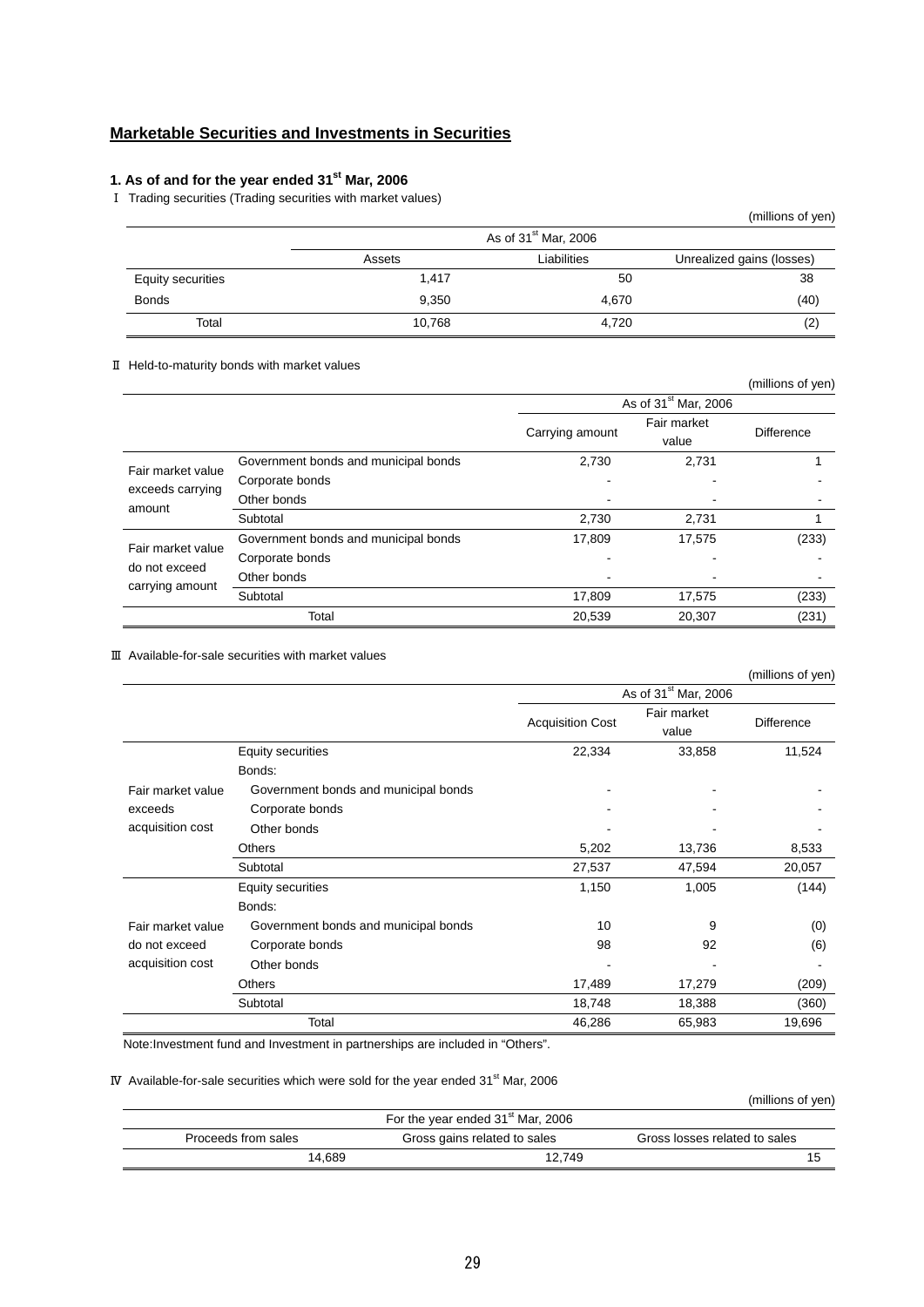Ⅴ Major components of debt and equity securities without market values

|                                                           | (millions of yen)                |
|-----------------------------------------------------------|----------------------------------|
|                                                           | As of 31 <sup>st</sup> Mar, 2006 |
|                                                           | Carrying amount                  |
| Held-to-maturity Bonds                                    |                                  |
| Available-for-sale securities:                            |                                  |
| Money management fund                                     | 191                              |
| Unlisted stock                                            | 10,093                           |
| Unlisted bonds                                            | 181                              |
| Investment in partnerships                                | 1,932                            |
| Investment in anonymous associations                      | 57,078                           |
| Investments in unconsolidated subsidiaries and affiliates | 1,080                            |

VI Redemption schedule for held-to-maturity bonds and available-for-sale securities with maturity, as of 31<sup>st</sup> Mar, 2006 is as follows: (millions of yen)

|                      |               |                                  |                                    | $\mu$         |
|----------------------|---------------|----------------------------------|------------------------------------|---------------|
|                      | Within 1 year | Over 1 year and<br>up to 5 years | Over 5 years and<br>up to 10 years | Over 10 years |
| Debt securities:     |               |                                  |                                    |               |
| Government bonds and |               |                                  |                                    |               |
| municipal bonds      | 3,636         | 16,904                           | 8                                  |               |
| Corporate bonds      | 92            |                                  | $\blacksquare$                     |               |
| Other bonds          |               | $\overline{\phantom{a}}$         | $\overline{\phantom{a}}$           |               |
| <b>Others</b>        |               | 50                               | 17,101                             |               |
| Total                | 3,728         | 16,954                           | 17,110                             |               |

## **2. As of and for the year ended 31st Mar, 2007**

Ⅰ Trading securities (Trading securities with market values)

|                        |        |                                  | (millions of yen)         |
|------------------------|--------|----------------------------------|---------------------------|
|                        |        | As of 31 <sup>st</sup> Mar, 2007 |                           |
|                        | Assets | Liabilities                      | Unrealized gains (losses) |
| Equity securities      | 5,561  | 2,645                            | (23)                      |
| <b>Bonds</b>           | 9,953  | 6,483                            | 32                        |
| Beneficiary securities | 121    |                                  | 6                         |
| Total                  | 15,636 | 9,128                            | 14                        |

### Ⅱ Held-to-maturity bonds with market values

|                                  |                                      |                 |                                  | (millions of yen) |
|----------------------------------|--------------------------------------|-----------------|----------------------------------|-------------------|
|                                  |                                      |                 | As of 31 <sup>st</sup> Mar, 2007 |                   |
|                                  |                                      | Carrying amount | Fair market                      | <b>Difference</b> |
|                                  |                                      |                 | value                            |                   |
| Fair market value                | Government bonds and municipal bonds | 7,080           | 7,128                            | 47                |
|                                  | Corporate bonds                      |                 |                                  |                   |
| exceeds carrying<br>amount       | Other bonds                          |                 |                                  |                   |
|                                  | Subtotal                             | 7,080           | 7,128                            | 47                |
| Fair market value                | Government bonds and municipal bonds | 16,079          | 15,967                           | (112)             |
| do not exceed<br>carrying amount | Corporate bonds                      |                 |                                  |                   |
|                                  | Other bonds                          |                 |                                  |                   |
|                                  | Subtotal                             | 16,079          | 15,967                           | (112)             |
|                                  | Total                                | 23,160          | 23,095                           | (64)              |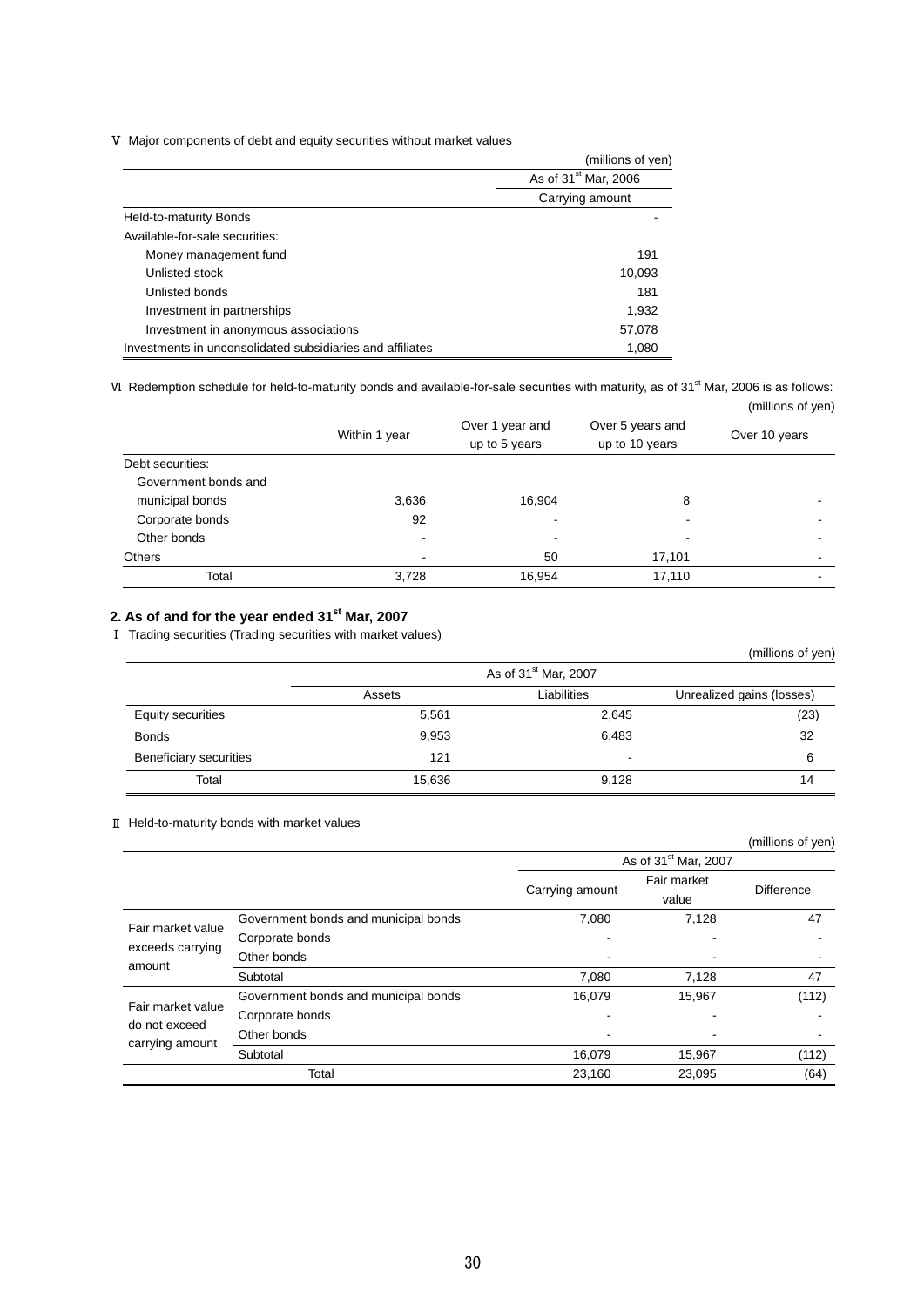### Ⅲ Available-for-sale securities with market values

(millions of yen)

|                   |                                      | As of 31 <sup>st</sup> Mar, 2007 |                      |                   |
|-------------------|--------------------------------------|----------------------------------|----------------------|-------------------|
|                   |                                      | <b>Acquisition Cost</b>          | Fair market<br>value | <b>Difference</b> |
|                   | <b>Equity securities</b>             | 15,262                           | 30,239               | 14,976            |
|                   | Bonds:                               |                                  |                      |                   |
| Fair market value | Government bonds and municipal bonds |                                  |                      |                   |
| exceeds           | Corporate bonds                      |                                  |                      |                   |
| acquisition cost  | Other bonds                          |                                  |                      |                   |
|                   | Others                               | 15,563                           | 17,610               | 2,047             |
|                   | Subtotal                             | 30,825                           | 47,850               | 17,024            |
|                   | <b>Equity securities</b>             | 2,648                            | 2,170                | (478)             |
|                   | Bonds:                               |                                  |                      |                   |
| Fair market value | Government bonds and municipal bonds | 15                               | 14                   | (0)               |
| do not exceed     | Corporate bonds                      | 100                              | 99                   | (0)               |
| acquisition cost  | Other bonds                          |                                  |                      |                   |
|                   | <b>Others</b>                        | 6,369                            | 6,029                | (340)             |
|                   | Subtotal                             | 9,133                            | 8,314                | (819)             |
|                   | Total                                | 39,959                           | 56,164               | 16,204            |

Note:Investment fund and Investment in partnerships are included in "Others".

### IV Available-for-sale securities which were sold for the year ended  $31<sup>st</sup>$  Mar, 2007

(millions of yen)

|                     | For the year ended 31 <sup>st</sup> Mar, 2007 |                               |
|---------------------|-----------------------------------------------|-------------------------------|
| Proceeds from sales | Gross gains related to sales                  | Gross losses related to sales |
| 11.624              | 2.372                                         | 28                            |

Ⅴ Major components of debt and equity securities without market values

|                                                           | (millions of yen)                |
|-----------------------------------------------------------|----------------------------------|
|                                                           | As of 31 <sup>st</sup> Mar, 2007 |
|                                                           | Carrying amount                  |
| Held-to-maturity Bonds                                    |                                  |
| Available-for-sale securities:                            |                                  |
| Money management fund                                     | 397                              |
| Unlisted stock                                            | 18,418                           |
| Unlisted bonds                                            | 180                              |
| Investment in partnerships                                | 2,154                            |
| Investment in anonymous associations                      | 30,163                           |
| Investments in unconsolidated subsidiaries and affiliates | 917                              |

VI Redemption schedule for held-to-maturity bonds and available-for-sale securities with maturity, as of 31<sup>st</sup> Mar, 2007 is as follows:

(millions of yen)

|                      | Within 1 year | Over 1 year and<br>up to 5 years | Over 5 years and<br>up to 10 years | Over 10 years |
|----------------------|---------------|----------------------------------|------------------------------------|---------------|
| Debt securities:     |               |                                  |                                    |               |
| Government bonds and |               |                                  |                                    |               |
| municipal bonds      | 6,810         | 15,436                           | 928                                |               |
| Corporate bonds      |               |                                  | 99                                 |               |
| Other bonds          |               | $\,$                             |                                    |               |
| Others               |               |                                  | 17,271                             |               |
| Total                | 6,810         | 15,436                           | 18,299                             |               |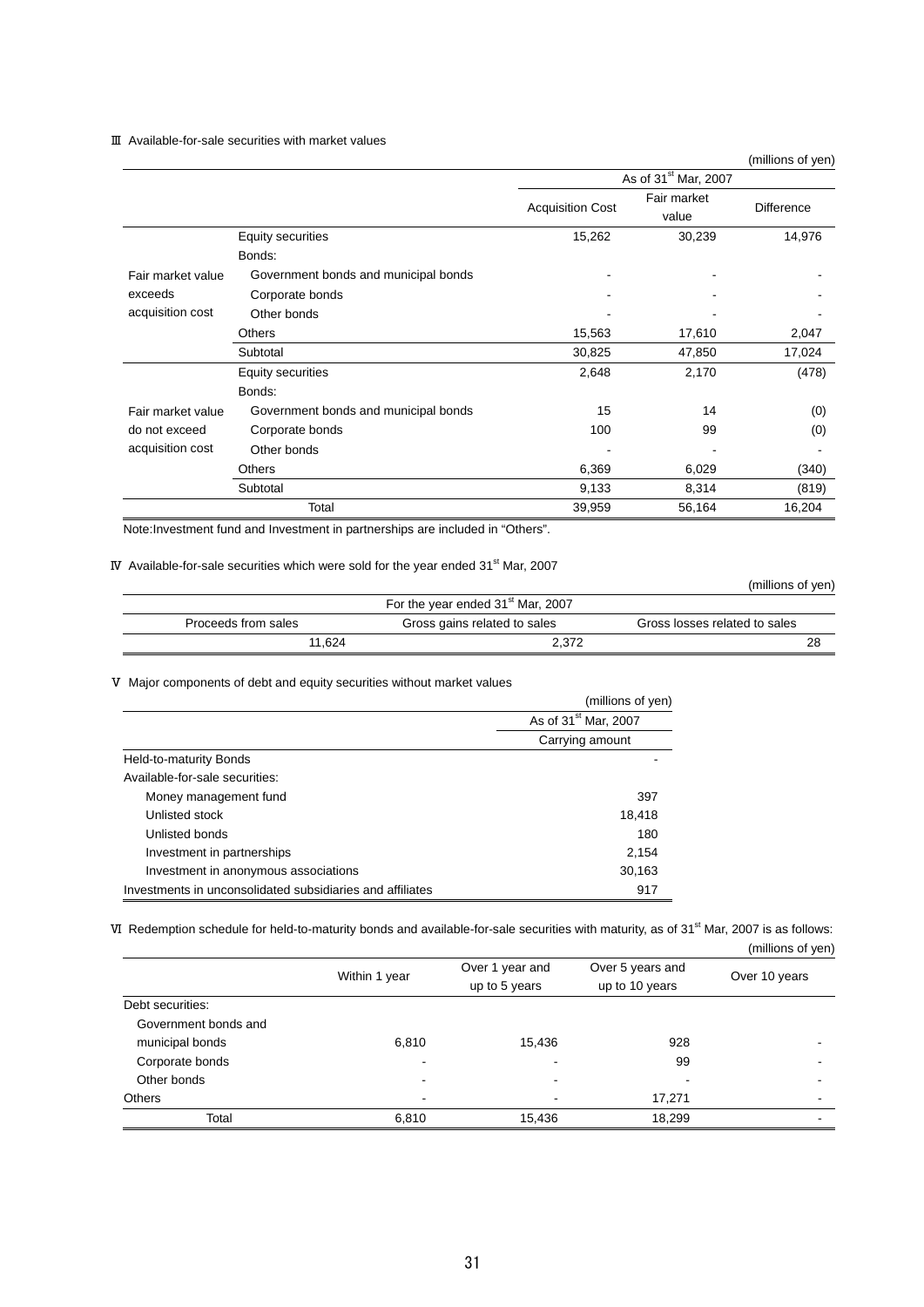## **Per Share Information**

| Fiscal Year 2006            |        | Fiscal Year 2007                            |            |
|-----------------------------|--------|---------------------------------------------|------------|
| (As of $31^{st}$ Mar, 2006) |        | (As of 31 <sup>st</sup> Mar, 2007)          |            |
| Net assets per share        |        | ¥ 2,437.08   Shareholders' equity per share | ¥ 2,479.33 |
| Net income per share        |        | 410.52 Net income per share                 | 117.35     |
| Diluted earnings per share  | 387.98 | Diluted earnings per share                  | 105.60     |

(Notes) The basic facts underlying the calculation of "Net assets per share", "Basic earnings per share" and "Diluted earnings per share" are as follows:

1. Net assets per share

|                                                                                        | Fiscal Year 2006<br>(As of $31^{st}$ Mar, 2006) | Fiscal Year 2007<br>(As of $31^{st}$ Mar, 2007) |
|----------------------------------------------------------------------------------------|-------------------------------------------------|-------------------------------------------------|
| Net assets (millions of yen)                                                           |                                                 | 208,775                                         |
| Net assets related to common stock (millions of yen)                                   | ۰                                               | 184,186                                         |
| Principal factors underlying difference (millions of yen)                              |                                                 |                                                 |
| Minority interests                                                                     |                                                 | 24,589                                          |
| Number of shares outstanding at the end of fiscal year<br>(thousands of shares)        |                                                 | 78,437                                          |
| Number of treasury stock at the end of fiscal year<br>(thousands of shares)            | -                                               | 4,148                                           |
| Common stock figure used for calculating net assets per<br>share (thousands of shares) |                                                 | 74,288                                          |

#### 2. Basic earnings per share

|                                                                                                                                  | Fiscal Year 2006<br>(As of $31^{st}$ Mar, 2006) | Fiscal Year 2007<br>(As of 31 <sup>st</sup> Mar, 2007) |
|----------------------------------------------------------------------------------------------------------------------------------|-------------------------------------------------|--------------------------------------------------------|
| Net income (millions of yen)                                                                                                     | 30,874                                          | 8,679                                                  |
| Net income related to common stock (millions of yen)                                                                             | 30,536                                          | 8,679                                                  |
| Amount not attributable to common shareholders<br>(millions of yen)                                                              | 337                                             |                                                        |
| (Of which, amount paid out as bonuses to directors<br>pursuant to Statement of appropriation of Net income<br>(millions of yen)) | 337                                             |                                                        |
| Average number of shares outstanding during term<br>(thousands of shares)                                                        | 74,386                                          | 73,957                                                 |

### 3. Diluted earnings per share\*

|                                                                                   | Fiscal Year 2006<br>(As of $31^{st}$ Mar, 2006) | Fiscal Year 2007<br>(As of 31 <sup>st</sup> Mar, 2007) |
|-----------------------------------------------------------------------------------|-------------------------------------------------|--------------------------------------------------------|
| Net income adjustment (millions of yen)                                           | (39)                                            | (3)                                                    |
| (Of which, effect from dilution of affiliated company stock<br>(millions of yen)) | (39)                                            | (41)                                                   |
| (Of which, Interest expenses (after deducting tax)<br>(millions of yen))          |                                                 | 38                                                     |
| Increase in common stock (thousands of shares)                                    | 4,217                                           | 8,198                                                  |
| (Of which, warrant rights)                                                        | 162                                             | 86                                                     |
| (Of which, share warrants)                                                        | 240                                             | 261                                                    |
| (Of which, convertible bonds payable)                                             | 3,813                                           | 7,849                                                  |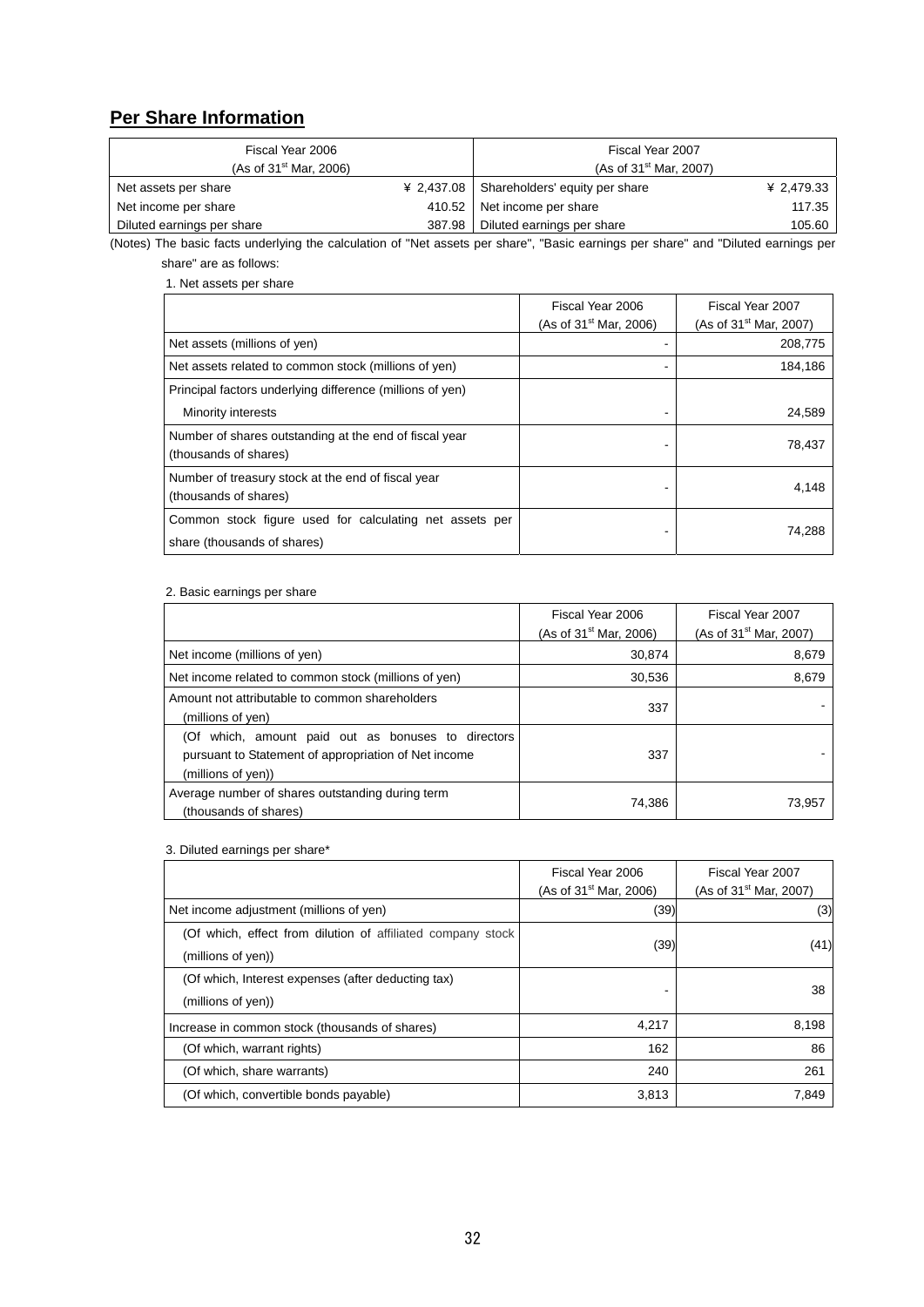\* Outline of residual stock not included in diluted earnings per share due to lack of diluted effect at 31<sup>st</sup> Mar, 2006:

| Diluted earnings per share                   | Number of shares |
|----------------------------------------------|------------------|
| Bonds with detachable warrants               |                  |
| (Approved on $25th$ Jun, 2004)               | 10,017           |
| Bonds with detachable warrants               |                  |
| (Approved on $28th$ Jun, 2005)               | 11,230           |
| Bonds with detachable warrants               |                  |
| (Succession of contractual obligation from   |                  |
| ServiceWare Corporation because of the share |                  |
| exchange)                                    | 720              |
| Bonds with detachable warrants               |                  |
| (Succession of contractual obligation from   |                  |
| Japan Future Information Technology &        |                  |
| Systems Co., Ltd. because of the share       |                  |
| exchange)                                    | 486              |
| Bonds with detachable warrants               | 561              |
| Bonds with detachable warrants               | 1.642            |
|                                              |                  |

\* Outline of residual stock not included in diluted earnings per share due to lack of diluted effect at 31<sup>st</sup> Mar, 2007:

| Company name                              | Diluted earnings per share                                                                                                                | Number of shares                                                    |
|-------------------------------------------|-------------------------------------------------------------------------------------------------------------------------------------------|---------------------------------------------------------------------|
| <b>CSK HOLDINGS</b><br><b>CORPORATION</b> | Bonds with detachable warrants<br>(Succession of contractual obligation from<br>ServiceWare Corporation because of the share<br>exchange) | The share right exercise<br>period is ended in this<br>fiscal year. |
| VeriServe Corporation                     | Bonds with detachable warrants                                                                                                            | 561                                                                 |
| Cosmo Securities Co., Ltd.                | Bonds with detachable warrants                                                                                                            | 1.642                                                               |

## **Related Party Transactions**

There is no relevant matters.

## **Footnotes that are omitted.**

The following footnotes are omitted from the timely disclosure of the consolidated financial results since the Campany judges the needs to include these footnotes in the timely disclosure to be less significant.

- Lease transaction
- Related party transactions
- Income taxes
- Derivative
- Retirement benefits
- Stock options
- Corporate marriage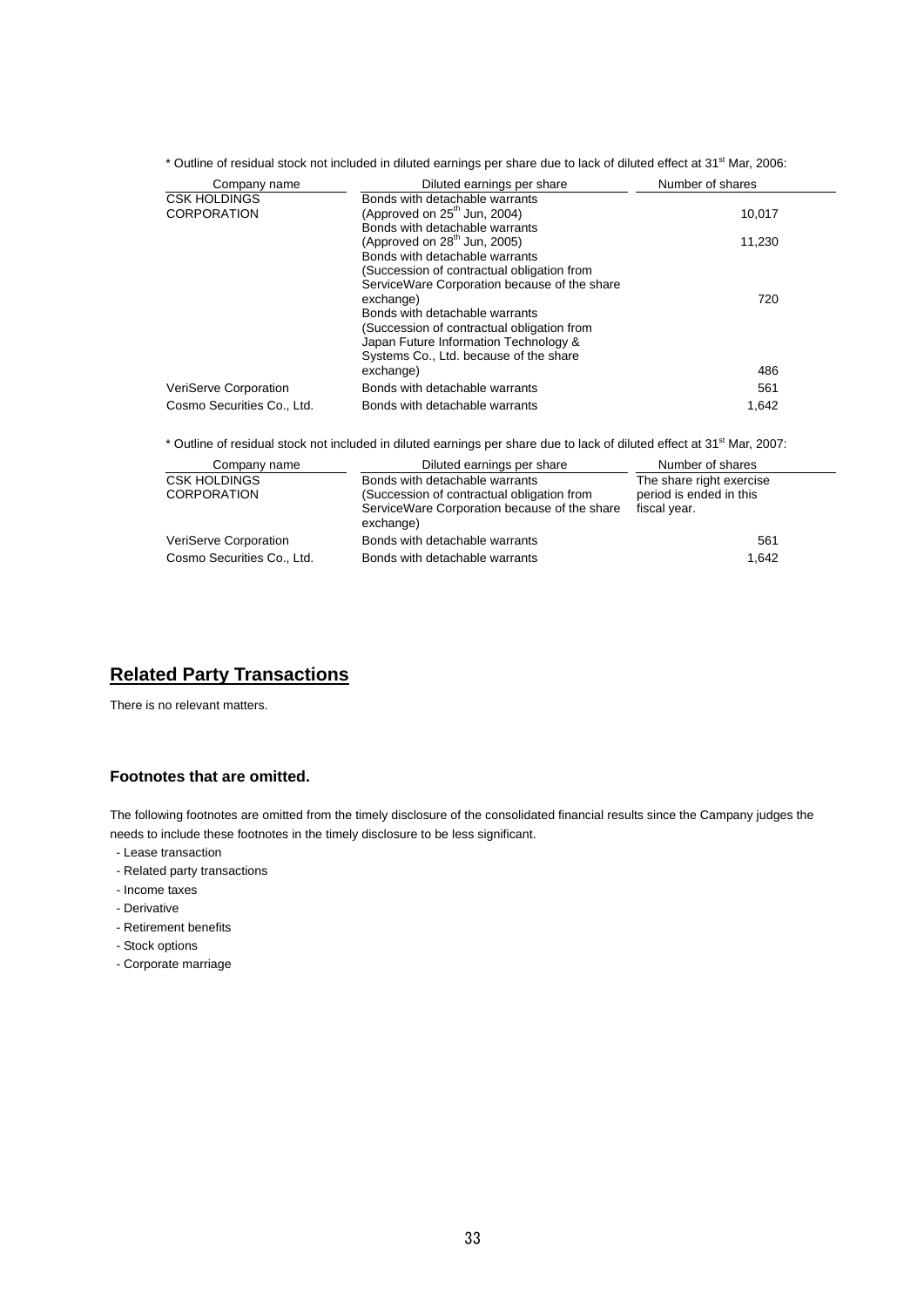## **Non-Consolidated Balance Sheets**

|                                                    |                                                        |               |                                                        |               |                        | (millions of yen) |
|----------------------------------------------------|--------------------------------------------------------|---------------|--------------------------------------------------------|---------------|------------------------|-------------------|
| Period                                             | Fiscal year 2006<br>(As of 31 <sup>st</sup> Mar, 2006) |               | Fiscal year 2007<br>(As of 31 <sup>st</sup> Mar, 2007) |               | Increase<br>(Decrease) |                   |
| Account                                            | Amount                                                 | % of<br>total | Amount                                                 | % of<br>total | Amount                 | Change            |
| Assets                                             |                                                        | $\frac{0}{0}$ |                                                        | %             |                        | $\%$              |
| I Current assets                                   |                                                        |               |                                                        |               |                        |                   |
| 1 Cash and time deposits                           | 54,280                                                 |               | 75,534                                                 |               | 21,253                 |                   |
| 2 Accounts receivable                              | 66                                                     |               | 1                                                      |               | (64)                   |                   |
| 3 Operating account receivable                     | 756                                                    |               | 742                                                    |               | (13)                   |                   |
| 4 Prepaid expense                                  | 334                                                    |               | 531                                                    |               | 197                    |                   |
| 5 Deferred income taxes                            | 2,457                                                  |               | 59                                                     |               | (2, 397)               |                   |
| 6 Short-term loans to subsidiaries and affiliates  | 40,382                                                 |               | 42,101                                                 |               | 1,718                  |                   |
| 7 Other accounts receivable                        | 9,596                                                  |               | 11,645                                                 |               | 2,049                  |                   |
| 8 Other current assets                             | 1,119                                                  |               | 1,477                                                  |               | 358                    |                   |
| Allowance for doubtful accounts                    | (35)                                                   |               |                                                        |               | 35                     |                   |
| Total current assets                               | 108,958                                                | 37.7          | 132,094                                                | 39.9          | 23,136                 | 21.2              |
| II Fixed assets                                    |                                                        |               |                                                        |               |                        |                   |
| 1 Tangible fixed assets                            |                                                        |               |                                                        |               |                        |                   |
| (1) Buildings                                      | 7,450                                                  |               | 5,868                                                  |               | (1,581)                |                   |
| (2) Structures                                     | 120                                                    |               | 112                                                    |               | (8)                    |                   |
| (3) Vehicle                                        | 0                                                      |               | $\mathbf 0$                                            |               |                        |                   |
| (4) Computer and other equipment                   | 853                                                    |               | 791                                                    |               | (62)                   |                   |
| $(5)$ Land                                         | 8,788                                                  |               | 7,935                                                  |               | (853)                  |                   |
| (6) Construction in progress                       | $\overline{2}$                                         |               | 2,645                                                  |               | 2,643                  |                   |
| Total tangible fixed assets                        | 17,216                                                 | 6.0           | 17,353                                                 | 5.2           | 137                    | 0.8               |
| 2 Intangible fixed assets                          |                                                        |               |                                                        |               |                        |                   |
| (1) Trademark rights                               | 5                                                      |               | 5                                                      |               | (0)                    |                   |
| (2) Software                                       | 79                                                     |               | 629                                                    |               | 549                    |                   |
| (3) Other intangible fixed assets                  | 0                                                      |               | 378                                                    |               | 378                    |                   |
| Total intangible fixed assets                      | 85                                                     | 0.0           | 1,013                                                  | 0.3           | 927                    |                   |
| 3 Investments and other assets                     |                                                        |               |                                                        |               |                        |                   |
| (1) Investments in securities                      | 31,742                                                 |               | 34,072                                                 |               | 2,330                  |                   |
| (2) Investments in subsidiaries and affiliates     | 106,033                                                |               | 106,833                                                |               | 799                    |                   |
| (3) Long-term loans receivable                     | 14                                                     |               | 14                                                     |               |                        |                   |
| (4) Long-term loans to employees                   | 15                                                     |               | 30                                                     |               | 14                     |                   |
| (5) Long-term loans to subsidiaries and affiliates | 25,005                                                 |               | 34,820                                                 |               | 9,814                  |                   |
| (6) Fixed leasehold deposits                       | 3,000                                                  |               | 4,054                                                  |               | 1,054                  |                   |
| (7) Others                                         | 1,163                                                  |               | 1,775                                                  |               | 611                    |                   |
| Allowance for doubtful accounts                    | (4, 240)                                               |               | (739)                                                  |               | 3,500                  |                   |
| Total investments and other assets                 | 162,735                                                | 56.3          | 180,859                                                | 54.6          | 18,124                 | 11.1              |
| <b>Total fixed assets</b>                          | 180,037                                                | 62.3          | 199,226                                                | 60.1          | 19,189                 | 10.7              |
| <b>Total assets</b>                                | 288,996                                                | 100.0         | 331,321                                                | 100.0         | 42,325                 | 14.6              |
|                                                    |                                                        |               |                                                        |               |                        |                   |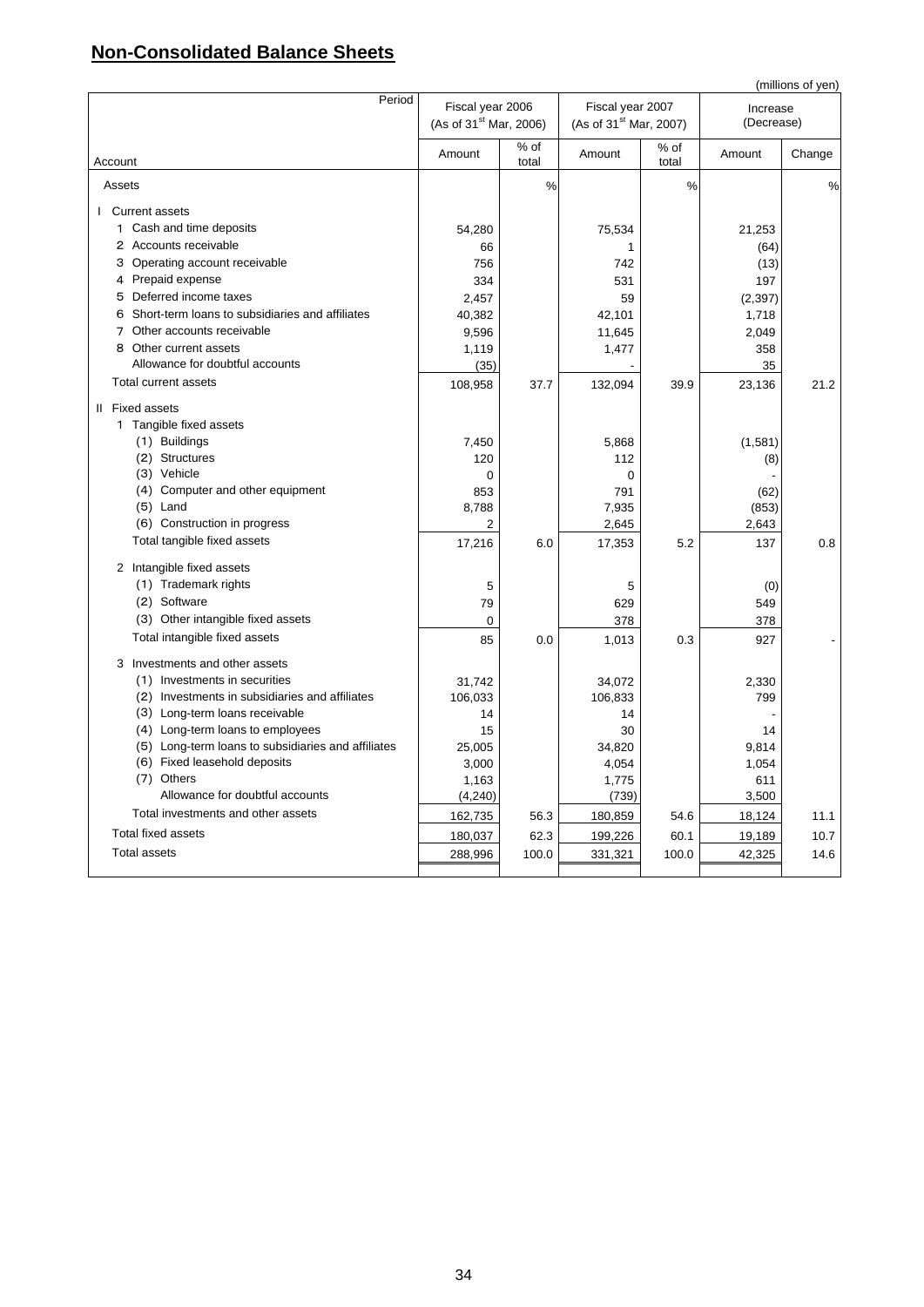|                                                      |                                                        |               |                                                        |               |                        | (millions of yen) |
|------------------------------------------------------|--------------------------------------------------------|---------------|--------------------------------------------------------|---------------|------------------------|-------------------|
| Period                                               | Fiscal year 2006<br>(As of 31 <sup>st</sup> Mar, 2006) |               | Fiscal year 2007<br>(As of 31 <sup>st</sup> Mar, 2007) |               | Increase<br>(Decrease) |                   |
| Account                                              | Amount                                                 | % of<br>total | Amount                                                 | % of<br>total | Amount                 | Change            |
| Liabilities                                          |                                                        | $\frac{0}{0}$ |                                                        | %             |                        | %                 |
| <b>Current liabilities</b><br>L                      |                                                        |               |                                                        |               |                        |                   |
| 1 Accounts payable                                   | 16                                                     |               |                                                        |               | (16)                   |                   |
| 2 Short-term bank loans payable                      | 1,000                                                  |               |                                                        |               | (1,000)                |                   |
| Current portion of long-term bank loans payable<br>З | 4,500                                                  |               |                                                        |               | (4,500)                |                   |
| 4 Current portion of corporate bonds payable         |                                                        |               | 20,000                                                 |               | 20,000                 |                   |
| 5 Accounts payable-other                             | 1,654                                                  |               | 2,147                                                  |               | 493                    |                   |
| Accrued expenses<br>6                                | 1,383                                                  |               | 598                                                    |               | (785)                  |                   |
| 7 Accrued income taxes                               | 6,474                                                  |               | 3,720                                                  |               | (2,754)                |                   |
| Customer advances<br>8                               | 440                                                    |               | 21                                                     |               | (418)                  |                   |
| Deposits received<br>9                               | 41,715                                                 |               | 50,517                                                 |               | 8,802                  |                   |
| 10 Accrued bonuses to employees                      | 98                                                     |               | 121                                                    |               | 23                     |                   |
| <b>Total current liabilities</b>                     | 57,283                                                 | 19.8          | 77,127                                                 | 23.3          | 19,843                 | 34.6              |
| II Long-term liabilities                             |                                                        |               |                                                        |               |                        |                   |
| 1 Corporate bonds payable                            | 40,000                                                 |               | 20,000                                                 |               | (20,000)               |                   |
| 2 Convertible bonds payable                          | 23,000                                                 |               | 58,000                                                 |               | 35,000                 |                   |
| Deferred tax liabilities<br>3                        | 1,947                                                  |               | 3,138                                                  |               | 1,190                  |                   |
| 4 Accrued employees' retirement benefits             | 0                                                      |               |                                                        |               | (0)                    |                   |
| 5 Accrued directors' retirement benefits             | 113                                                    |               | 113                                                    |               |                        |                   |
| 6 Guarantee deposits received                        | 2,788                                                  |               | 2,924                                                  |               | 136                    |                   |
| Total long-term liabilities                          | 67,850                                                 | 23.5          | 84,176                                                 | 25.4          | 16,326                 | 24.1              |
| <b>Total liabilities</b>                             | 125,133                                                | 43.3          | 161,303                                                | 48.7          | 36,169                 | 28.9              |
| Shareholders' equity                                 |                                                        |               |                                                        |               |                        |                   |
| Common stock                                         | 71,523                                                 | 24.7          |                                                        |               | (71, 523)              |                   |
| II Capital surplus                                   |                                                        |               |                                                        |               |                        |                   |
| 1 Additional paid-in capital                         | 27,169                                                 |               |                                                        |               | (27, 169)              |                   |
| 2 Other capital retained earnings                    | 7,075                                                  |               |                                                        |               | (7,075)                |                   |
| Total capital surplus                                | 34,245                                                 | 11.9          |                                                        |               | (34, 245)              |                   |
| III Retained earnings                                |                                                        |               |                                                        |               |                        |                   |
| 1 Legal reserve                                      | 62                                                     |               |                                                        |               | (62)                   |                   |
| 2 Voluntary reserve                                  | 48,821                                                 |               |                                                        |               | (48, 821)              |                   |
| 3 Unappropriated retained earnings                   | 24,505                                                 |               |                                                        |               | (24, 505)              |                   |
| Total retained earnings                              | 73,389                                                 | 25.4          |                                                        |               | (73, 389)              |                   |
| IV Net unrealized gains on securities                | 4,330                                                  | 1.5           |                                                        |               | (4, 330)               |                   |
| V Treasury stock, at cost                            | (19,625)                                               | (6.8)         |                                                        |               | 19,625                 |                   |
| Total shareholders' equity                           | 163,862                                                | 56.7          |                                                        |               | (163, 862)             |                   |
| Total liabilities and shareholders' equity           | 288,996                                                | 100.0         |                                                        |               | (288, 996)             |                   |
|                                                      |                                                        |               |                                                        |               |                        |                   |
| Net assets                                           |                                                        |               |                                                        |               |                        |                   |
| I Shareholders' equity                               |                                                        |               |                                                        |               |                        |                   |
| 1 Common stock                                       |                                                        |               | 72,790                                                 | 22.0          | 72,790                 |                   |
| 2 Capital surplus                                    |                                                        |               |                                                        |               |                        |                   |
| (1) Additional paid-in capital                       |                                                        |               | 28,436                                                 |               | 28,436                 |                   |
| (2) Other capital retained earnings                  |                                                        |               | 7,075                                                  |               | 7,075                  |                   |
| Total capital surplus                                |                                                        |               | 35,511                                                 | 10.7          | 35,511                 |                   |
| 3 Retained earnings                                  |                                                        |               |                                                        |               |                        |                   |
| (1) Legal reserve                                    |                                                        |               | 62                                                     |               | 62                     |                   |
| (2) Other retained earnings                          |                                                        |               |                                                        |               |                        |                   |
| General reserve                                      |                                                        |               | 67,321                                                 |               | 67,321                 |                   |
| Carrying forward earned surpluses                    |                                                        |               | 9,162                                                  |               | 9,162                  |                   |
| Total retained earnings                              |                                                        |               | 76,546                                                 | 23.1          | 76,546                 |                   |
| 4 Treasury stock, at cost                            |                                                        |               | (19, 649)                                              | (5.9)         | (19, 649)              |                   |
| Total shareholders' equity                           |                                                        |               | 165,199                                                | 49.9          | 165,199                |                   |
| II Valuation and translation adjustments             |                                                        |               |                                                        |               |                        |                   |
| 1 Net unrealized gains on securities                 |                                                        |               | 4,818                                                  | 1.4           | 4,818                  |                   |
| 2 Net unrealized gains on hedging derivatives        |                                                        |               |                                                        |               |                        |                   |
|                                                      |                                                        |               | 0                                                      | 0.0           | 0                      |                   |
| Total valuation and translation adjustments          |                                                        |               | 4,818                                                  | 1.4           | 4,818                  |                   |
| Total net assets                                     |                                                        |               | 170,018                                                | 51.3          | 170,018                |                   |
| Total liabilities and net assets                     |                                                        |               | 331,321                                                | 100.0         | 331,321                |                   |
|                                                      |                                                        |               |                                                        |               |                        |                   |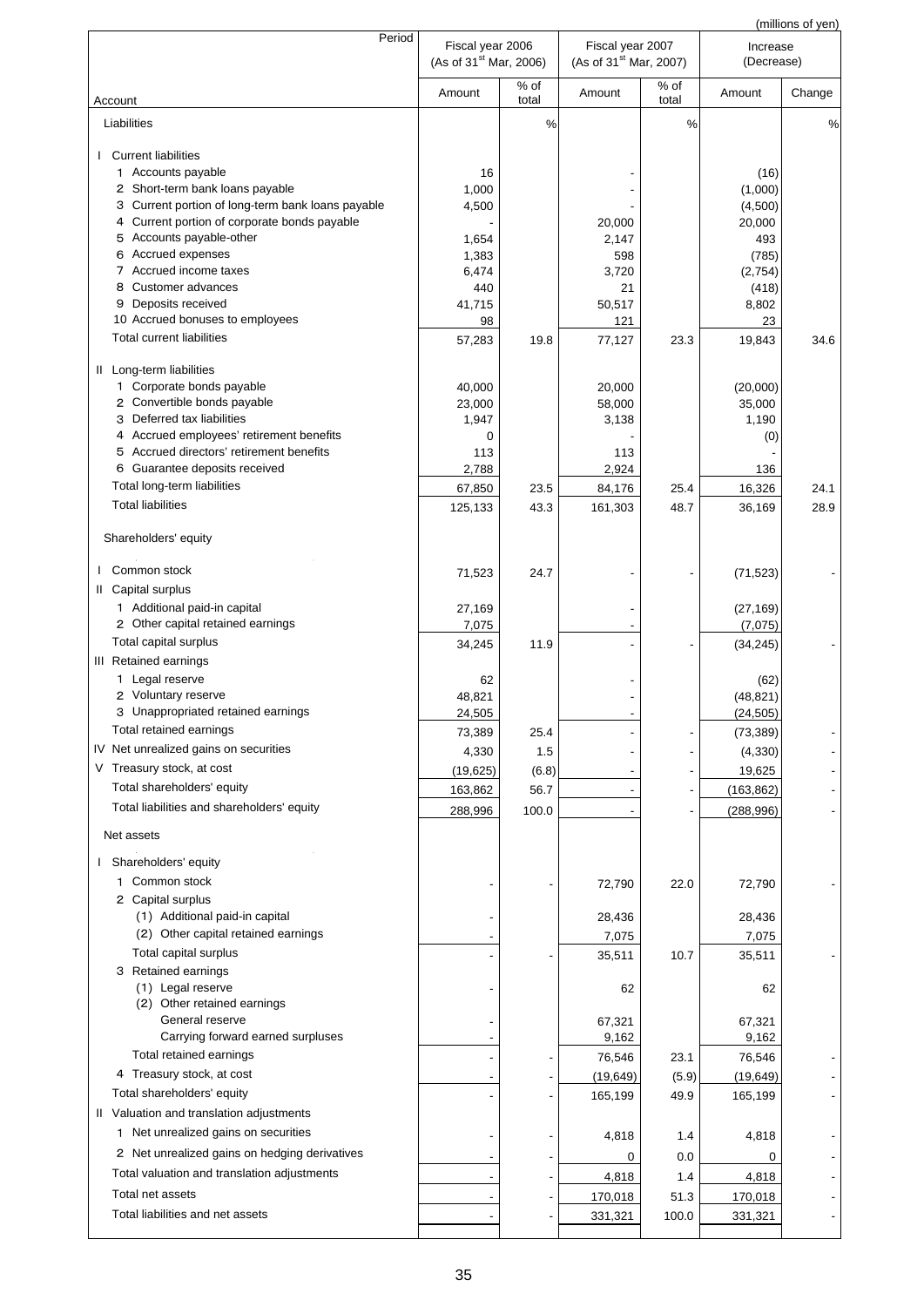## **Non-Consolidated Statements of Income**

| Period                                                             | Fiscal year 2006               |                                               | Fiscal year 2007              |                                               |            | (millions of yen) |
|--------------------------------------------------------------------|--------------------------------|-----------------------------------------------|-------------------------------|-----------------------------------------------|------------|-------------------|
|                                                                    | From 1 <sup>st</sup> Apr, 2005 |                                               | From 1st Apr, 2006            |                                               | Increase   |                   |
|                                                                    | To 31 <sup>st</sup> Mar, 2006  |                                               | To 31 <sup>st</sup> Mar, 2007 |                                               | (Decrease) |                   |
| Account                                                            | Amount                         | Ratio to<br>Sales and<br>operating<br>revenue | Amount                        | Ratio to<br>Sales and<br>operating<br>revenue | Amount     | Change            |
|                                                                    |                                | %                                             |                               | %                                             |            | $\%$              |
| Sales and operating revenue<br>I.                                  | 55,847                         | 93.4                                          |                               |                                               | (55, 847)  |                   |
|                                                                    |                                |                                               |                               |                                               |            |                   |
| II Operating costs                                                 | 44,923                         | 75.1                                          |                               |                                               | (44, 923)  |                   |
| Gross profit                                                       | 10,923                         | 18.3                                          |                               |                                               | (10, 923)  |                   |
| III Selling, general and administrative expenses                   | 8,761                          | 14.7                                          |                               |                                               | (8,761)    |                   |
| IV Operating revenue                                               | 3,959                          | 6.6                                           | 15,583                        | 100.0                                         | 11,623     | 293.5             |
| V Operating expenses                                               | 3,592                          | 6.0                                           | 7,215                         | 46.3                                          | 3,622      | 100.8             |
| Operating income                                                   | 2,529                          | 4.2                                           | 8,367                         | 53.7                                          | 5,838      | 230.9             |
|                                                                    |                                |                                               |                               |                                               |            |                   |
| VI Non-operating income                                            | 4,681                          | 7.8                                           | 3,391                         | 21.7                                          | (1,290)    | (27.6)            |
| 1 Interest income                                                  | 1,467                          |                                               | 2,058                         |                                               | 590        |                   |
| 2 Dividend income                                                  | 2,369                          |                                               | 223                           |                                               | (2, 145)   |                   |
| 3 Facilities rent income                                           |                                |                                               | 909                           |                                               | 909        |                   |
| 4 Others, net                                                      | 844                            |                                               | 200                           |                                               | (644)      |                   |
| VII Non-operating expenses                                         | 1,004                          | 1.7                                           | 973                           | 6.2                                           | (31)       | (3.1)             |
| 1 Interest expenses                                                | 187                            |                                               | 240                           |                                               | 52         |                   |
| 2 Interest on corporate bonds                                      | 352                            |                                               | 412                           |                                               | 59         |                   |
| 3 Provision for accrued employees' retirement benefits             | 126                            |                                               |                               |                                               | (126)      |                   |
| 4 Transfer agent's commission                                      | 179                            |                                               | 143                           |                                               | (35)       |                   |
| 5 Others, net                                                      | 157                            |                                               | 176                           |                                               | 19         |                   |
| Ordinary income                                                    | 6,206                          | 10.3                                          | 10,785                        | 69.2                                          | 4,579      | 73.8              |
| VIII Extraordinary gains                                           | 34,958                         | 58.5                                          | 133                           | 0.9                                           | (34, 825)  | (99.6)            |
| 1 Gain on sales of fixed assets                                    | 15,455                         |                                               | 59                            |                                               | (15, 396)  |                   |
| 2 Gain on sales of investments in subsidiaries and affiliates      | 19,288                         |                                               |                               |                                               | (19, 288)  |                   |
| 3 Gain from reversal of allowance for doubtful accounts            |                                |                                               | 35                            |                                               | 35         |                   |
| 4 Gain from collection of written-off claims                       |                                |                                               | 31                            |                                               | 31         |                   |
| Others, net                                                        | 215                            |                                               |                               |                                               | (207)      |                   |
| IX Extraordinary losses                                            | 7,166                          | 12.0                                          | 1,061                         | 6.8                                           | (6, 105)   | (85.2)            |
| 1 Loss on disposal of fixed assets                                 | 209                            |                                               |                               |                                               | (209)      |                   |
| 2 Loss on impairment of fixed assets                               | 1,578                          |                                               |                               |                                               | (1,578)    |                   |
| 3 Loss on write-down of investments in subsidiaries and affiliates |                                |                                               | 986                           |                                               | 986        |                   |
| 4 Loss on relocation of datacenter                                 | 740                            |                                               |                               |                                               | (740)      |                   |
| Loss on cancellation of system development<br>5                    | 807                            |                                               |                               |                                               | (807)      |                   |
| Provision for allowance for doubtful accounts<br>6                 | 3,535                          |                                               |                               |                                               | (3,535)    |                   |
| 7 Others, net                                                      | 295                            |                                               | 75                            |                                               | (220)      |                   |
| Income before income taxes                                         | 33,998                         | 56.8                                          | 9,857                         | 63.3                                          | (24, 141)  | (71.0)            |
| Income taxes: Current                                              | (410)                          | (0.7)                                         | (1,022)                       | (6.5)                                         | (611)      |                   |
| Income taxes: Deferred                                             | 11,845                         | 19.8                                          | 1,136                         | 7.3                                           | (10, 709)  | (90.4)            |
| Prior year's corporate income tax                                  |                                | $\overline{\phantom{a}}$                      | 2,117                         | 13.6                                          | 2,117      |                   |
| Net income                                                         | 22,563                         | 37.7                                          | 7,625                         | 48.9                                          | (14, 937)  | (66.2)            |
| Retained earnings at the beginning                                 | 1,942                          |                                               |                               |                                               | (1, 942)   |                   |
| Unappropriated retained earnings                                   | 24,505                         |                                               |                               |                                               | (24, 505)  |                   |
|                                                                    |                                |                                               |                               |                                               |            |                   |

Note: On 1<sup>st</sup> October, 2005, CSK CORPORATION shifted to a holding company structure.

 "I Sales and operating revenue" , "II Operating costs" and "III Selling, general and administrative expenses" are revenue and expenses of ex-CSK CORPORATION for the six months ended 30<sup>th</sup> September, 2005.

 "IV Operating revenue" and "V Operating expenses" are revenue and expenses of the CSK HOLDINGS CORPORATION, a holding company, for the six months ended  $3f<sup>t</sup>$  March, 2006.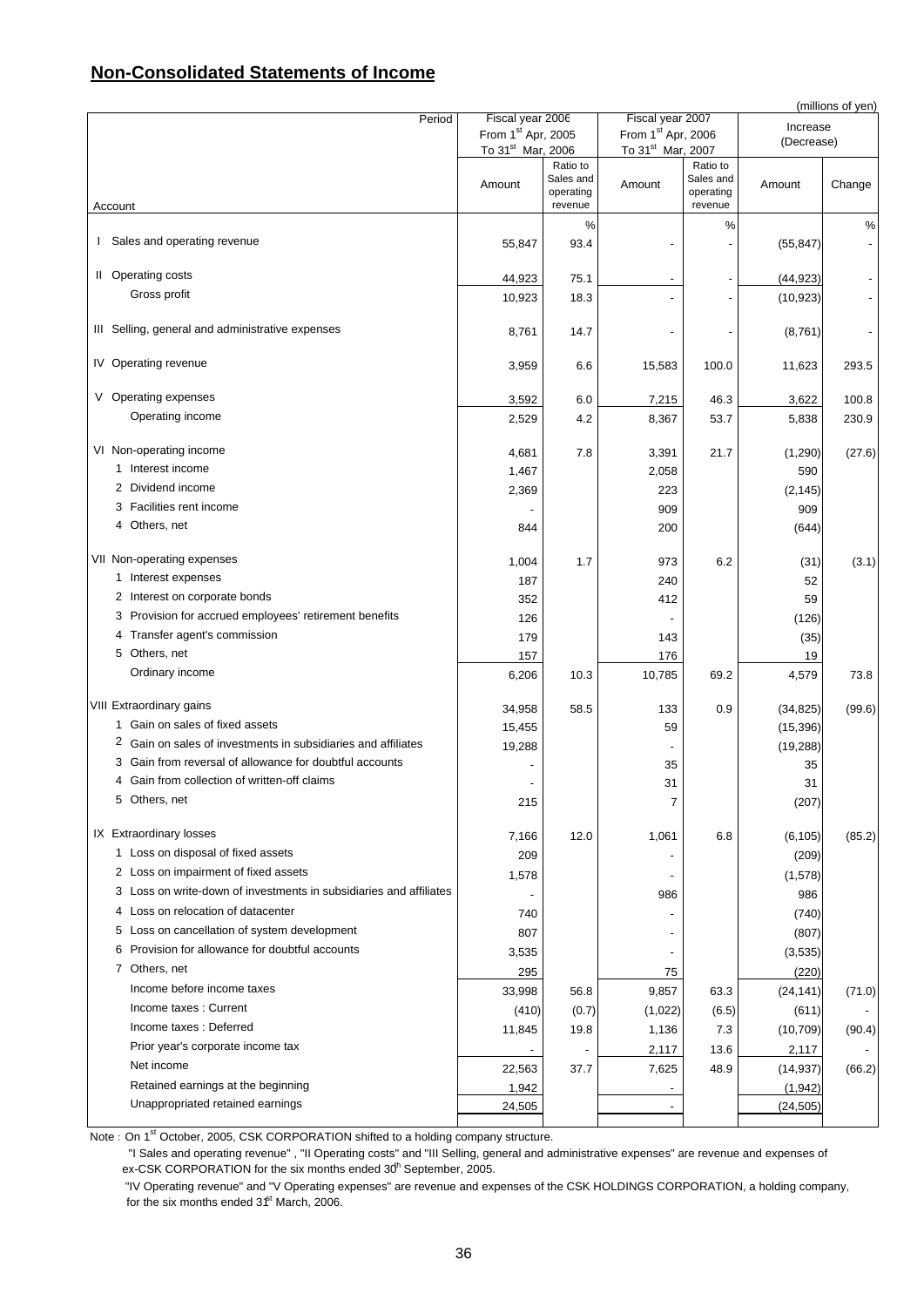# **Proposal for Appropriation of Retained Earnings and Non-consolidated Statement of Changes in Net Assets**

## **Proposal for Appropriation of Retained Earnings**

|                                                               | (millions of yen) |                                               |
|---------------------------------------------------------------|-------------------|-----------------------------------------------|
|                                                               |                   | Fiscal year 2006                              |
| Account                                                       |                   | For the year ended 31 <sup>st</sup> Mar, 2006 |
|                                                               |                   | (Resolution on 28 <sup>th</sup> June, 2006)   |
|                                                               |                   | Amount                                        |
| Unappropriated retained earnings                              |                   |                                               |
| Unappropriated retained earnings at the beginning of the year |                   | 24,505                                        |
| II Profit appropriation                                       |                   |                                               |
| Cash dividends                                                | 2,945             |                                               |
| 2 Directors' and statutory auditors' bonuses                  | 42                |                                               |
| <b>Directors</b>                                              | 40                |                                               |
| Auditors                                                      | 2                 |                                               |
| 3 General reserve                                             | 18,500            | 21,488                                        |
| III Retained earnings to be carried forward                   |                   | 3,016                                         |
|                                                               |                   |                                               |

Notes: 1. Cash dividends are summed up excluding the treasury stocks 4,143,833 shares.

2. Other capital retained earnings of 7,075,601,008 yen are carried forward.

## **Non-consolidated Statement of Changes in Net Assets**

Fiscal year 2007 for the year ended 31<sup>st</sup> Mar, 2007

|                                                                                  |                          |                                      |                                 |                      |                    |                                            |                   |                         |                                      |                                    | (millions of yen) |
|----------------------------------------------------------------------------------|--------------------------|--------------------------------------|---------------------------------|----------------------|--------------------|--------------------------------------------|-------------------|-------------------------|--------------------------------------|------------------------------------|-------------------|
|                                                                                  |                          | Shareholders' equity                 |                                 |                      |                    | Valuation and<br>Translation adjustments   |                   |                         |                                      |                                    |                   |
|                                                                                  |                          | Capital surplus<br>Retained earnings |                                 |                      |                    |                                            |                   |                         | Net                                  |                                    |                   |
|                                                                                  |                          |                                      | Other                           |                      |                    | Other retained earnings                    | Treasury          | Total                   | Net                                  | unrealized                         | Total net         |
|                                                                                  | Common<br>stock          | Additional<br>paid-in<br>capital     | capital<br>retained<br>earnings | Legal<br>reserve     | General<br>reserve | Carrying<br>forward<br>earned<br>surpluses | stock,<br>at cost | shareholders'<br>equity | unrealized<br>gains on<br>securities | gains on<br>hedging<br>derivatives | assets            |
| Balance as of 31 <sup>st</sup> Mar, 2006                                         | 71,523                   | 27,169                               | 7,075                           | 62                   | 48,821             | 24,505                                     | (19,625)          | 159,532                 | 4,330                                | $\blacksquare$                     | 163,862           |
| Change in the fiscal year                                                        |                          |                                      |                                 |                      |                    |                                            |                   |                         |                                      |                                    |                   |
| Exercise of stock option                                                         | 1,266                    | 1,266                                |                                 | ٠                    | ٠                  |                                            | $\blacksquare$    | 2,533                   | ٠                                    | ٠                                  | 2,533             |
| General reserve *                                                                |                          | $\overline{a}$                       |                                 |                      | 18,500             | (18,500)                                   |                   |                         | ٠                                    | ۰                                  |                   |
| Cash dividends *                                                                 | $\overline{\phantom{a}}$ |                                      |                                 | $\overline{a}$       | ÷.                 | (2,945)                                    | $\blacksquare$    | (2,945)                 |                                      | $\blacksquare$                     | (2,945)           |
| Cash dividends                                                                   | $\overline{\phantom{a}}$ |                                      | $\overline{a}$                  | $\ddot{\phantom{1}}$ | ٠                  | (1, 479)                                   | $\blacksquare$    | (1, 479)                | ٠                                    | ٠                                  | (1, 479)          |
| Directors' and statutory auditors'<br>bonuses                                    |                          | $\overline{a}$                       |                                 |                      |                    | (42)                                       | $\overline{a}$    | (42)                    |                                      | ٠                                  | (42)              |
| Net income                                                                       | $\overline{\phantom{a}}$ | $\overline{\phantom{a}}$             |                                 |                      | ä,                 | 7,625                                      |                   | 7,625                   | ÷,                                   | ٠                                  | 7,625             |
| Repurchase of treasury stock                                                     |                          |                                      |                                 |                      |                    | $\blacksquare$                             | (24)              | (24)                    |                                      | ٠                                  | (24)              |
| Disposal of treasury stock                                                       | $\overline{a}$           |                                      | 0                               |                      |                    | $\blacksquare$                             | 0                 | 1                       | $\ddot{\phantom{1}}$                 | $\blacksquare$                     | $\mathbf{1}$      |
| Net change in the items other than<br>shareholders' equity in the fiscal<br>year |                          |                                      |                                 |                      |                    | ٠                                          | $\overline{a}$    |                         | 488                                  | 0                                  | 488               |
| Total of change in the fiscal year                                               | 1,266                    | 1,266                                | $\mathbf 0$                     |                      | 18,500             | (15, 342)                                  | (23)              | 5,667                   | 488                                  | 0                                  | 6,155             |
| Balance as of 31 <sup>st</sup> Mar, 2007                                         | 72,790                   | 28,436                               | 7,075                           | 62                   | 67,321             | 9,162                                      | (19,649)          | 165,199                 | 4,818                                | 0                                  | 170,018           |

Note: \* It is appropriation of retained earnings item decided in the ordinary general meeting of shareholders' on 28<sup>th</sup> June, 2006.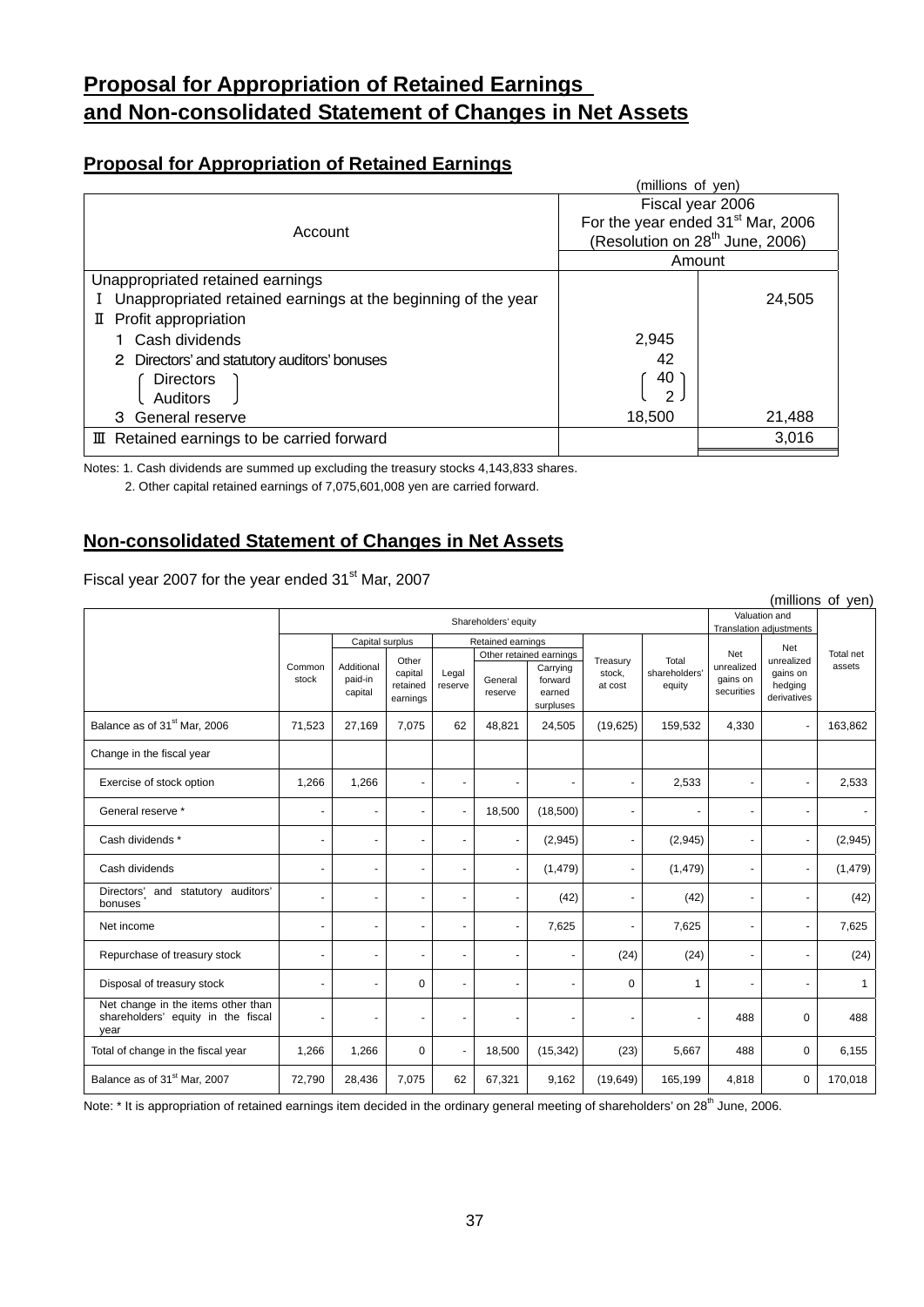## **Significant Accounting Policies of Non-Consolidated Financial Statements**

| 1. Valuation basis and valuation method for assets                      |                                                                                                                            |
|-------------------------------------------------------------------------|----------------------------------------------------------------------------------------------------------------------------|
| (1) Marketable securities and investments in securities                 |                                                                                                                            |
| Held-to-maturity bonds:                                                 | Amortized cost method                                                                                                      |
| Shares of subsidiaries and affiliates:<br>Available-for-sale securities | Cost method based on the moving-average method                                                                             |
| With market value:                                                      | Market value method                                                                                                        |
|                                                                         | (Unrealized gains and losses are reported in the net assets section of the                                                 |
|                                                                         | non-consolidated balance sheets. Sales cost is calculated using the moving-average<br>method.)                             |
| Without market value:                                                   | Cost method based on the moving-average method                                                                             |
| (2) Derivative instruments:                                             | Market value method                                                                                                        |
| 2. Depreciation method for fixed assets                                 |                                                                                                                            |
| (1) Tangible fixed assets:                                              | Declining balance method                                                                                                   |
|                                                                         | Buildings: 2-50 years                                                                                                      |
|                                                                         | Computer and other equipment: 2-20 years                                                                                   |
|                                                                         | For the depreciation of buildings (excluding structures), which have been acquired                                         |
|                                                                         | since 1 <sup>st</sup> April, 1998, the straight-line method is adopted.                                                    |
| (2) Intangible fixed assets                                             |                                                                                                                            |
| Internal use software:                                                  | Straight-line method based on the period available (within 5 years) in the company                                         |
| Others:                                                                 | Straight-line method                                                                                                       |
| 3. Deferred assets                                                      | Equity costs and Corporate bond issue costs are expensed as incurred.                                                      |
|                                                                         | (Change in accounting policies)                                                                                            |
|                                                                         | From the fiscal year under review, "Tentative Solution on Accounting for Deferred                                          |
|                                                                         | Assets" (practical solutions No.19 of 11 <sup>th</sup> August, 2006), has been applied.                                    |
|                                                                         | "New share issuing expense", which has been included in "Others, net" under                                                |
|                                                                         | "Non-operating expenses" in previous fiscal year is changed to be treated as "Equity"<br>costs".                           |
| 4. Allowances                                                           |                                                                                                                            |
| (1) Allowance for doubtful accounts:                                    | Allowance for doubtful accounts is maintained for the amounts deemed uncollectible                                         |
|                                                                         | based on solvency analyses and for estimated delinquency based on collection                                               |
|                                                                         | rates projected from historical credit loss experiences, and for the amounts to cover                                      |
|                                                                         | specific accounts that are estimated to be uncollectible.                                                                  |
| (2) Accrued bonuses to employees:                                       | Accrued bonuses to employees represents bonuses to employees expected to be                                                |
|                                                                         | paid for their services rendered prior to the balance sheets date.                                                         |
| (3) Accrued employees' retirement benefits:                             | Accrued employees' retirement benefits are calculated based on the estimated                                               |
|                                                                         | retirement obligations less estimated plan assets at the balance sheets date.                                              |
|                                                                         | When "Plan assets" exceeds an amount of "Projected benefit obligations"                                                    |
|                                                                         | minus both "Unrecognized net translation" the amount in excess is accounted for as                                         |
|                                                                         | "Others" included in "Investments and other assets".                                                                       |
|                                                                         | Unrecognized actuarial net loss will be amortized using the straight-line                                                  |
|                                                                         | method over the average remaining service period (12 years) and amortization will<br>be started from the next fiscal year. |
| (4) Accrued directors' retirement benefits:                             | Accrued directors' retirement benefits in amounts is equivalent to the liability the                                       |
|                                                                         | Company would have been required to pay upon directors' retirement at the balance                                          |
|                                                                         | sheets date in accordance with internal rules.                                                                             |
|                                                                         | However the Company is not increasing the required amounts after the                                                       |
|                                                                         | general meeting of shareholders of 26 <sup>th</sup> June, 2003 holding, due to revise internal                             |
|                                                                         | rules.                                                                                                                     |
| 5. Lease transactions                                                   | Finance leases, other than those which involve transferring of ownership of the                                            |
|                                                                         | leased assets to the lessee, are accounted for in a manner similar to operating                                            |
|                                                                         | leases.                                                                                                                    |